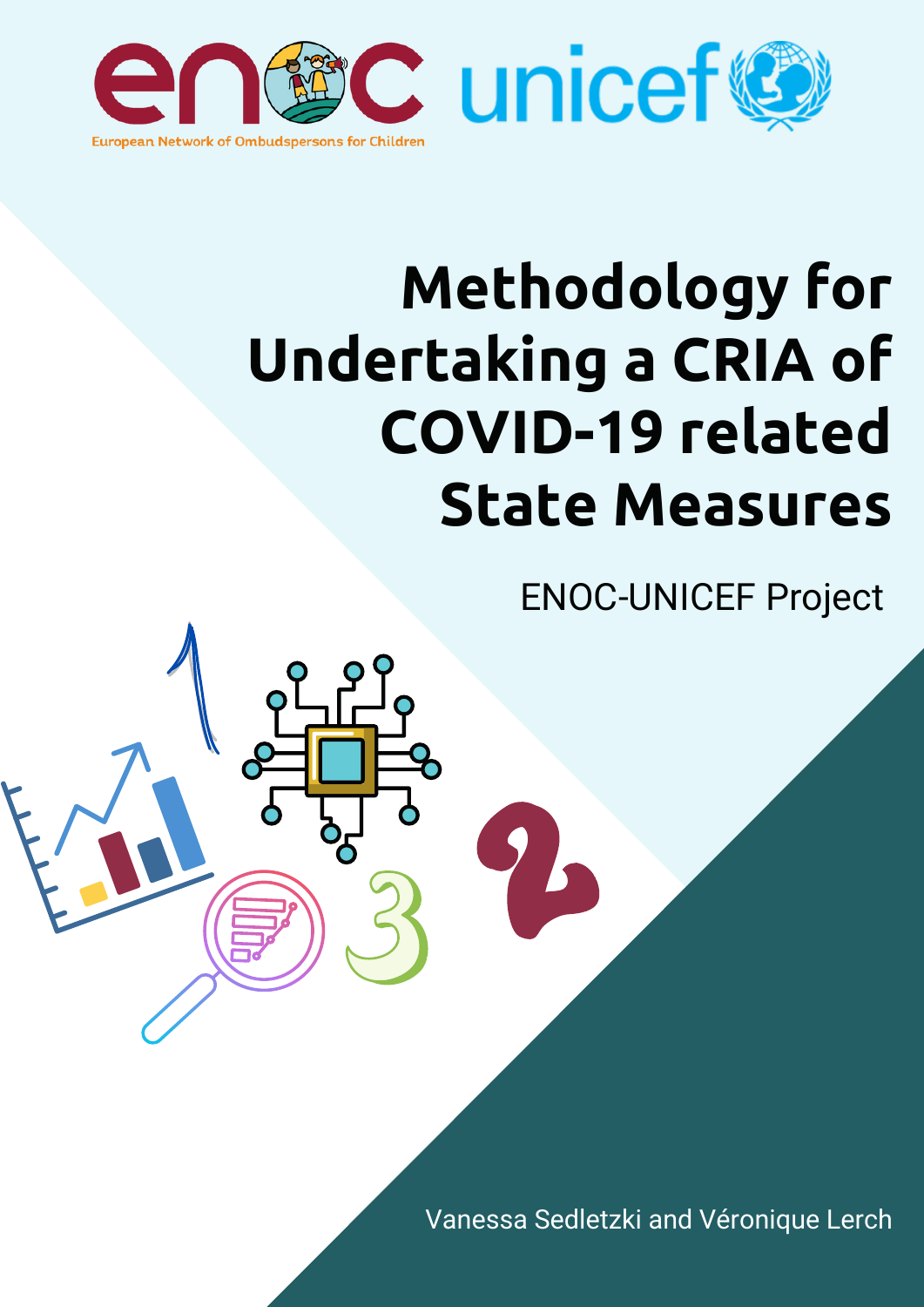# Methodology for undertaking a CRIA of COVID-19 related state measures

# Table of contents

| Step 3 – Gathering evidence and consultation with stakeholders, in particular with children |
|---------------------------------------------------------------------------------------------|
|                                                                                             |
|                                                                                             |
|                                                                                             |
|                                                                                             |
|                                                                                             |
|                                                                                             |
| Step 4 - Scrutinising children's involvement in deciding or reviewing the measure(s)  19    |
|                                                                                             |
|                                                                                             |
|                                                                                             |
|                                                                                             |
|                                                                                             |
|                                                                                             |
|                                                                                             |
|                                                                                             |
|                                                                                             |
|                                                                                             |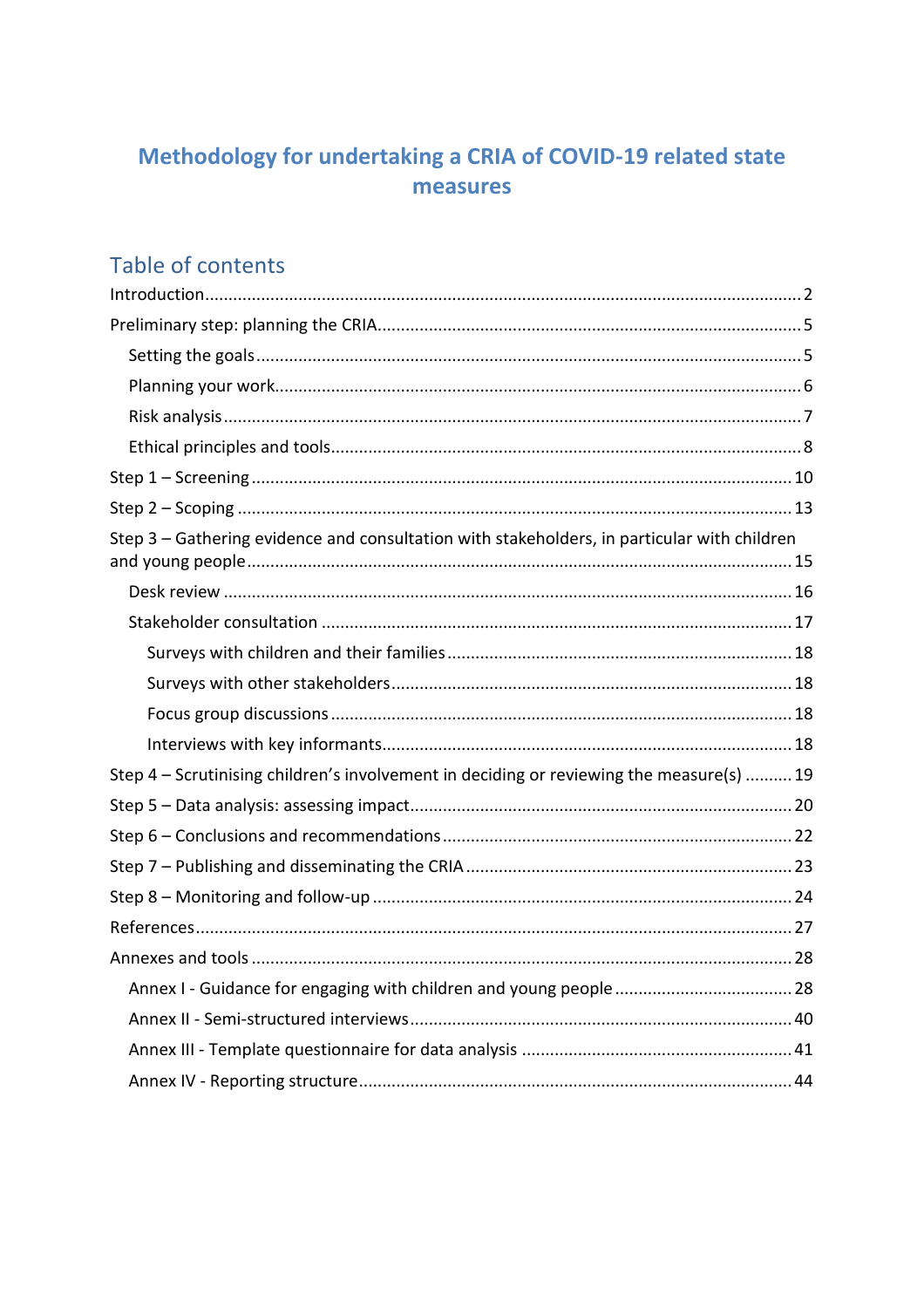# **List of acronyms**

| <b>CFR</b>   | <b>Common Framework of Reference</b>                 |
|--------------|------------------------------------------------------|
| <b>CRC</b>   | Committee on the Rights of the Child                 |
| <b>CRIA</b>  | Child Rights Impact Assessment                       |
| <b>CRIE</b>  | Child Rights Impact Evaluation                       |
| <b>ENOC</b>  | European Network of Ombudspersons for Children       |
| <b>UNCRC</b> | United Nations Convention on the Rights of the Child |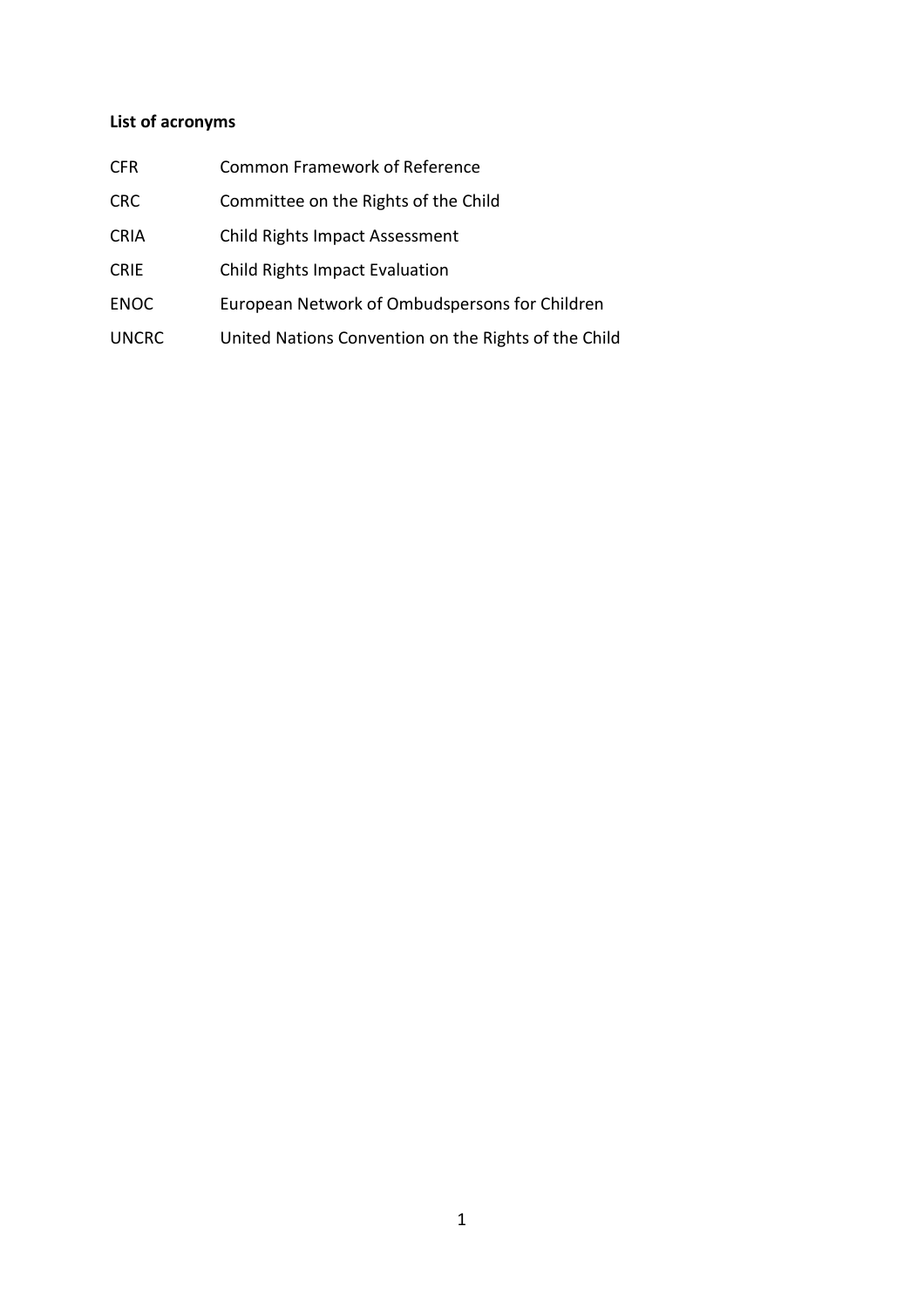## <span id="page-3-0"></span>**Introduction**

## **Background to the methodology**

Child Rights Impact Assessments and Evaluations (CRIAs and CRIEs) are listed among the measures the UN Committee on the Rights of the Child identified in its General Comment No. 5 of 2003 on the General Measures of Implementation of the Convention on the Rights of the Child. The Committee underlines that ensuring that the provisions of the Convention are respected in legislation and policy development and delivery at all levels of government requires a continuous process of impact assessment and evaluation to be built into decisionmaking at all levels and as early as possible in policy development. It further underlines in this respect that independent monitoring by a range of actors, including independent human rights institutions, is essential. $1$ 

While CRIAs and CRIEs have received limited attention thus far as tools to advance the implementation of the Convention on the Rights of the Child, the COVID-19 pandemic, and the policy measures taken to contain it, has renewed interest in these instruments. The specific effects on children and their rights brought about by restrictions targeting the entire population for the purpose of containing the virus have become progressively apparent and have called for significant adjustments to the measures taken. It has become clear that better understanding the impact of COVID-19 related measures on children and their rights is critical to minimising negative effects by adapting the measures and ensuring accompanying intervention as needed. In this context, the role of ombudspersons for children, commissioners and other independent child rights institutions as bodies with the mandate to monitor and defend children's rights and best interests at the national level, is crucial.

The European Network of Ombudspersons for Children (ENOC) has therefore engaged in the development of a Common Framework of Reference on Child Rights Impact Assessment issued in 2020, and joined hands with UNICEF for a project aiming to develop a methodology for such CRIAs in the context of COVID-19, piloted with independent institutions in selected countries in Europe and Central Asia. The present methodology is the result of this project and draws on findings and lessons learned from its use by the thirteen institutions that participated in the project.

## **Objectives of the methodology**

The overall objective of the present methodology is to provide guidance to independent child rights institutions, such as children's ombudspersons and commissioners, on how to conduct a CRIA or a CRIE. Specifically, the methodology aims to:

 $1$  UN Committee on the Rights of the Child, General Comment No. 5 (2003), General measures of implementation of the Convention on the Rights of the Child (arts. 4, 42 and 44, para. 6), CRC/GC/2003/5, 27 November 2003, paras. 45 and 46.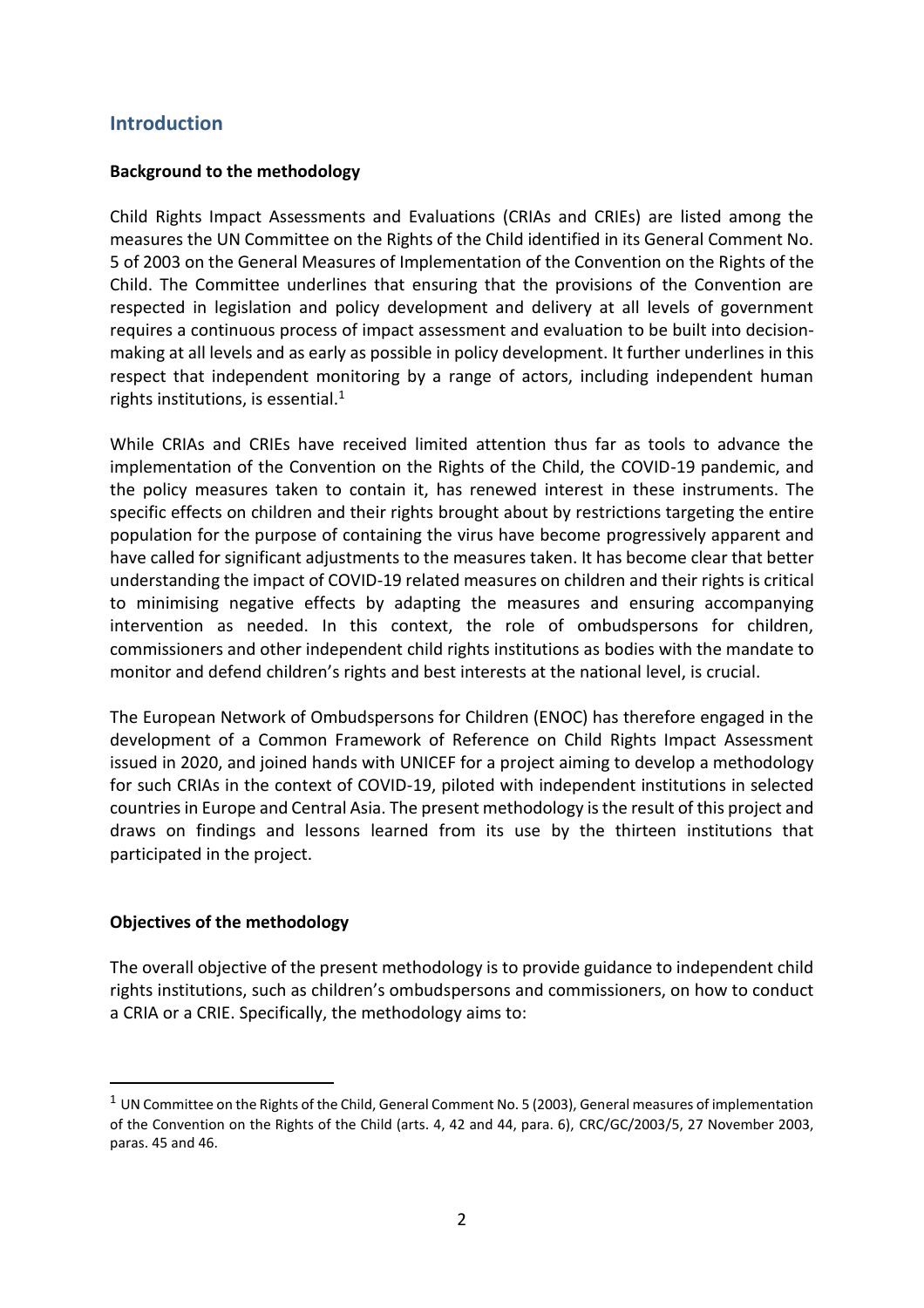- Make CRIAs and CRIEs more accessible to independent institutions by providing handson advice
- Clarify the different steps involved in conducting a CRIA and CRIE
- Support institutions in planning for a CRIA or CRIE
- Provide a range of practical, ready-to-use tools that can be utilised in the process of conducting a CRIA or CRIE
- Explain how to ensure a child-rights approach to conducting a CRIA or CRIE
- Support independent institutions in advocating for CRIAs and CRIEs in the development of policies by providing guidance material that can be used by other actors at the national level

#### **Presentation of the methodology**

The methodology is based on the [ENOC Common Framework of Reference on Child Rights](http://enoc.eu/wp-content/uploads/2020/12/ENOC-Common-Framework-of-Reference-FV.pdf)  [Impact Assessment](http://enoc.eu/wp-content/uploads/2020/12/ENOC-Common-Framework-of-Reference-FV.pdf) (CFR) and follows the 8 steps contained therein. It provides guidance to ombudspersons and commissioners for children in conducting CRIAs. It was developed in the context of the COVID-19 pandemic and related state measures, and is therefore framed within this overall context. However, the methodology can valuably be applied to an impact assessment of any measure affecting the rights of children.

The methodology is intended for use as guidance material, paving the way for country-specific impact assessments. It is meant to be adapted to each national, and as relevant local, context and circumstances. As such, it can valuably be adjusted to specific needs and constraints prevailing when the CRIA or CRIE is conducted. It is important, however, to ensure that basic requirements for quality and safeguarding are upheld in order to ensure that the product achieves its objectives and the process does not put children involved at risk. All the steps should be followed; however, for the evidence-gathering step some countries may consider a desk review or a combination of desk review and specific consultations sufficient in the light of limited resources.

The methodology describes in detail each of the steps involved in developing a CRIA or CRIE. For each step it reviews key elements to be taken into account, highlights possible complexities or choices to be made with their implications, and provides indications for practical implementation through ready-to-use tools as relevant. Each section ends with a check-list summarising the main points for consideration when using the methodology.

#### **Scope and definitions**

*"CRIA is a process, tool and report which supports a systematic assessment and communication of the impact of a proposal or measure on the rights, needs and interests of children and young people. CRIA focuses on how children's rights were or may be affected by the decisions and actions of governments, institutions and others in the areas of law, policy and practice."*

*ENOC Synthesis Report – Child Rights Impact Assessment – November 2020.*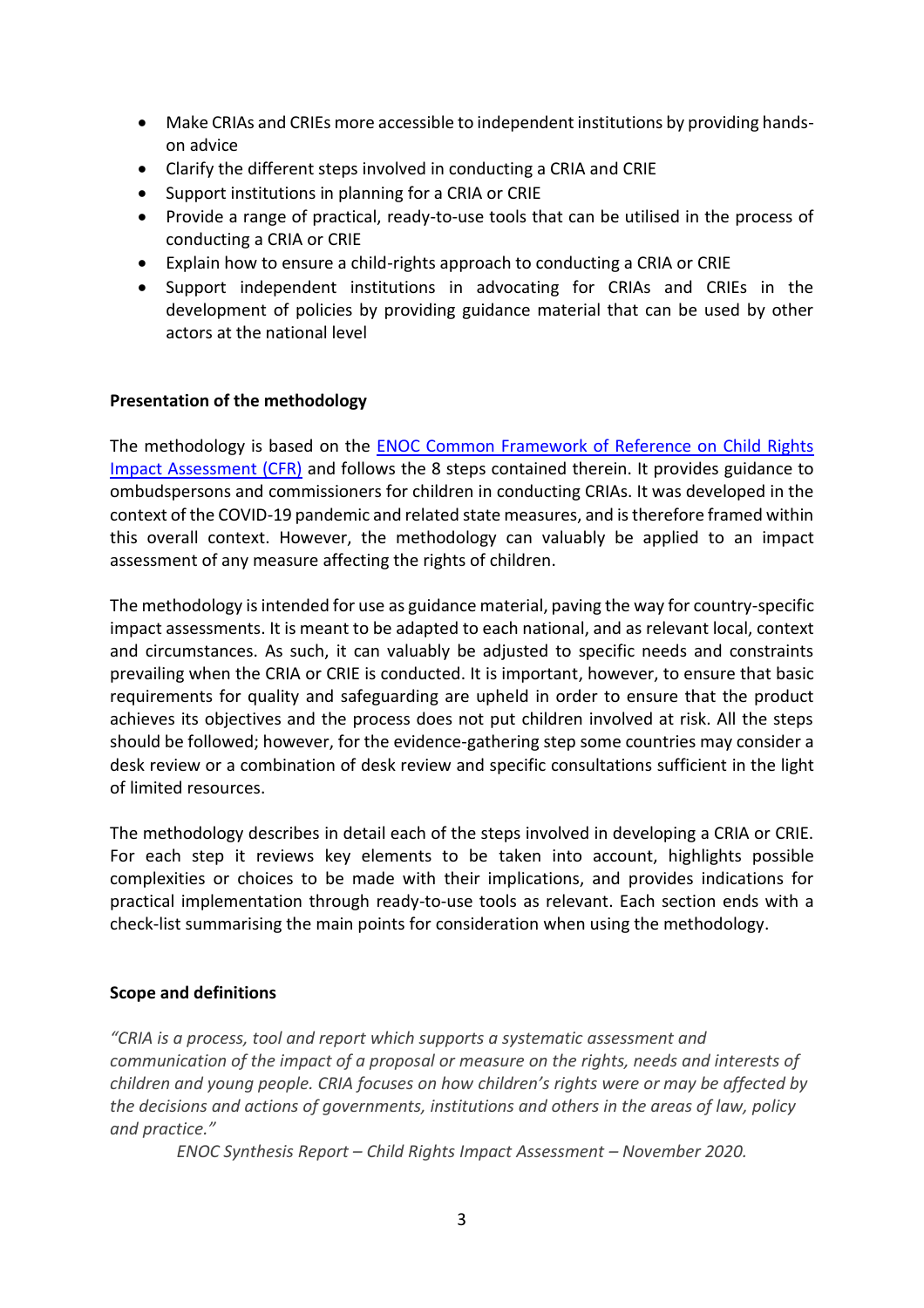The impact assessment is therefore:

- Both the product (study) and the process that led to its development
- Focused on the way a measure has impacted or could potentially impact children and their rights
- An assessment that can be conducted (1) before the measure is adopted in order to anticipate its possible effects; (2) after the measure has been implemented in order to evaluate its consequences for children's rights; and (3) when measures are being reviewed and/or renewed in order to take stock of the impact of their ongoing implementation, renewal or modification. In the context of COVID-19 the latter has had particular relevance, with certain measures constantly being reviewed, renewed or reassessed as the pandemic progresses.

For easier reference, the present methodology generally refers to CRIAs, regardless of whether the assessment was taken before, after or while a measure was decided upon and action taken. In all cases, the exercise is to be understood as research or as a study rather than as an evaluation. CRIAs do not seek to evaluate policies in line with policy evaluation standards; rather, they focus on the effects of a given policy or measure on children and their rights.

#### Definitions of CRIA and CRIE in the *ENOC Synthesis Report – Child Rights Impact Assessment*:

*Ex ante* CRIA provides an opportunity to examine **the potential impacts** on children and young people of laws, policies, programmes and services as they are being developed and, if necessary, suggest ways to avoid or mitigate any negative impacts. This is done *prior* to the decision or action being set in place.

*Ex post* Child Rights Impact Evaluation (CRIE) is conducted *after* a decision has been made or an action has been taken and provides an opportunity to consider **the intended or unintended effect** those legislative changes, budget decisions, policies, programmes or services have had on children and young people. Where necessary, the CRIE can propose what changes are needed to comply with the UNCRC, improve children's wellbeing, and ensure their rights are respected.

CRIAs may be undertaken with regard to all kinds of measures: strategies, laws already in force, draft laws, policy, regulation, budgets, etc. All of these constitute examples of instruments used to contain the transmission of the virus.

When starting a CRIA, it is important to take an approach that "**assesses the past but looks into the future**" as a colleague from the office of the Greek Deputy Ombudsperson for Children's Rights pointed out at the launch event of the project. It is especially vital to include positive impacts, when ascertained, in order to maximise them, to facilitate communication about the results of your CRIA, and to promote change. The positive impacts can provide anchor points for engaging decision-makers' interest in the results and in the CRIA in general.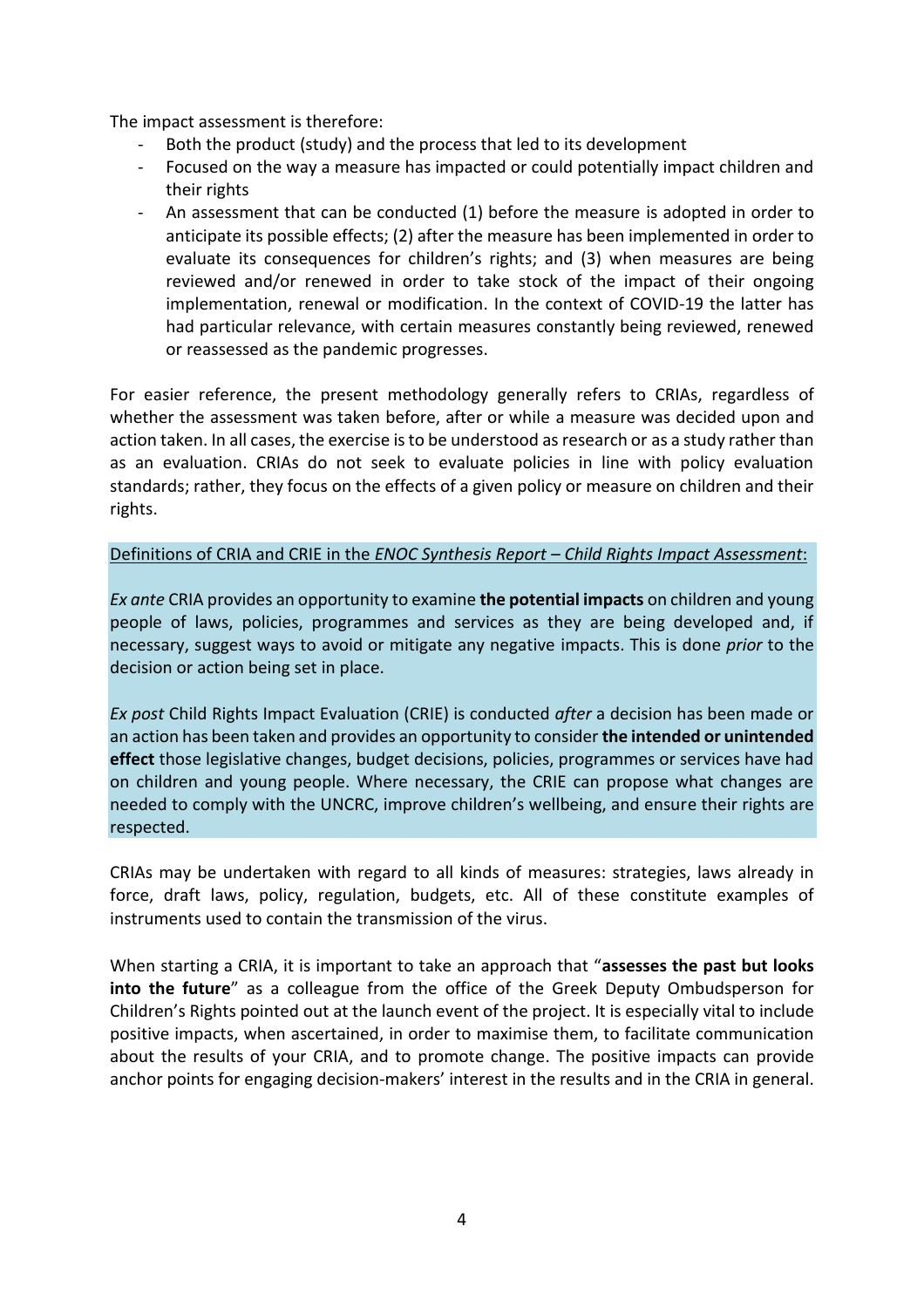## <span id="page-6-0"></span>**Preliminary step: planning the CRIA**

This section lays out the preparatory work to be undertaken in order to conduct a CRIA. It sets the stage in terms of project management prior to entering the CRIA process per se. It is critical that institutions involved have a clear vision of what they aim to achieve, how and with whom, and to identify potential risks and ethical issues that may arise.

## <span id="page-6-1"></span>**Setting the goals**

In this preparatory phase, as ombudspersons for children you should lay out the rationale for undertaking a CRIA and think through from its inception the change(s) you are hoping to achieve with it. The expected results will inform the overall advocacy strategy of the ombudsperson's office.

The following questions might guide your preparation:

• **Why are you as the ombudsperson for children undertaking a CRIA?** What are the objectives? What do you hope to achieve with it/gain from it? What are the expected results?

Example of short-term objectives

 $\circ$  Review of the impact of the measure on children's rights in order to identify necessary adaptations

Examples of medium-term objectives

- $\circ$  Make governments, public bodies and institutions more accountable to children and young people
- $\circ$  Close data gaps or improve cooperation between stakeholders on data sharing
- $\circ$  Encourage more research on certain aspects of the impact on children's rights where evidence is lacking

#### Examples of long-term objectives

- o Improve UNCRC monitoring
- o Promote the institutionalisation of CRIAs within policy-making
- o Support the advancement of other general measures of implementation
- **What is the audience for the CRIA report?** Which actors does the ombudsperson aim to influence?
- **How does the CRIA fit into the ombudsperson's broader agenda/mandate/mid-term strategy?**
- **How will the ombudsperson's office and other addressees use the conclusions and recommendations from that CRIA?**

The goals set for the CRIA will inform its nature and scope.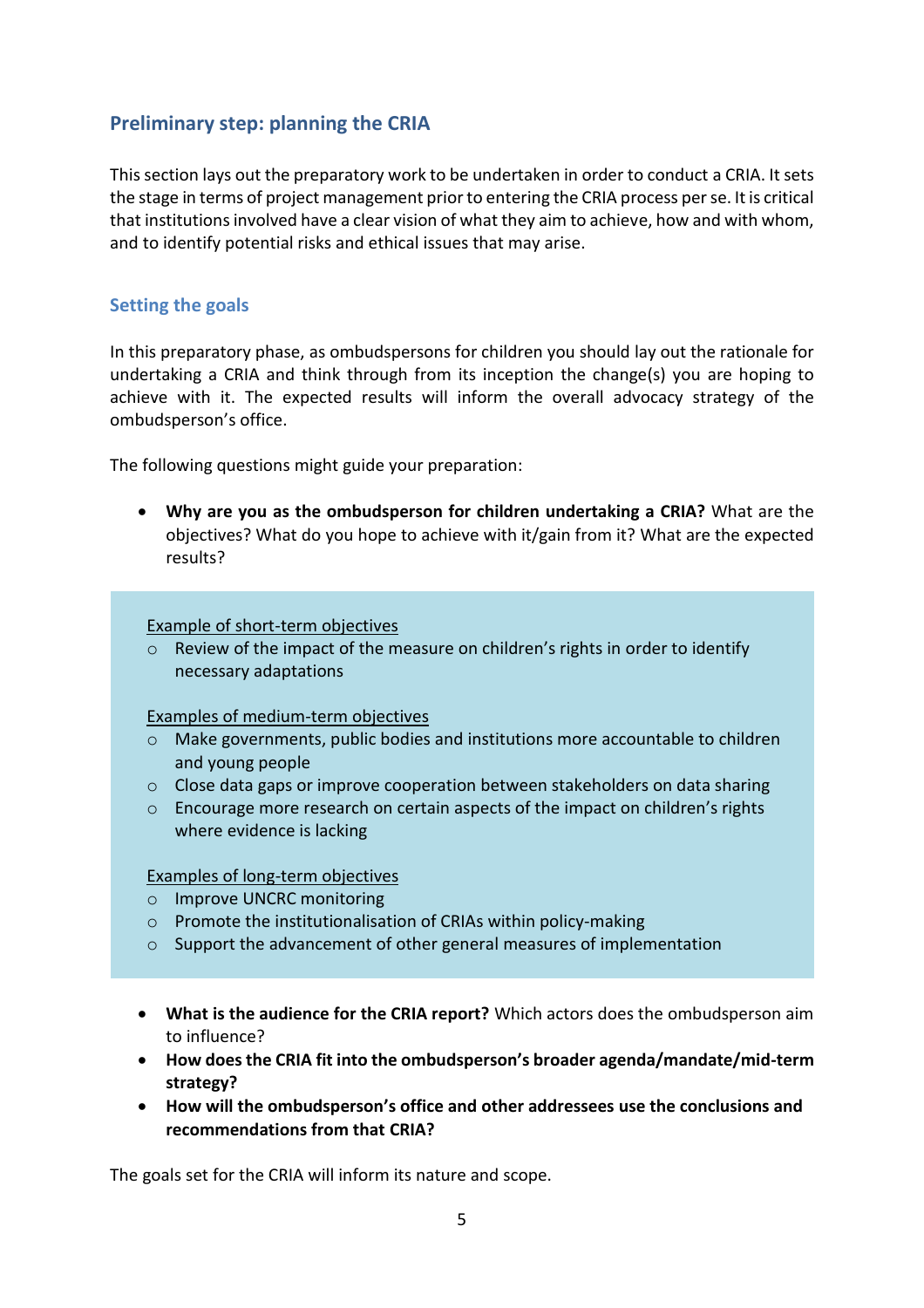## <span id="page-7-0"></span>**Planning your work**

This section reviews key project management aspects, with a view to assigning responsibilities for various tasks and putting in place a mechanism for monitoring and quality assurance. CRIAs come with resource implications: staff time, funding for commissioning additional research, costs incurred by public or targeted consultations, and costs involved in disseminating the results of the CRIA.

Proper planning of the CRIA process is an essential step that should not be overlooked. CRIAs require significant time and resources, and will most likely rely on the involvement of external stakeholders, including children, in order to access a wealth of diverse views and information. These processes require significant time and effort in order to secure the availability and interest of these stakeholders, prepare the necessary tools for their contribution, and inform them about or sensitise them to the nature and importance of CRIAs.

**Before engaging in a CRIA, we recommend ascertaining to what extent other impact assessments are conducted in your country.** You might obtain useful tips regarding the process by looking at the way social impact assessments, human rights impact assessments, environmental impact assessments or gender impact assessments are carried out. Child Rights Impact Assessments are a type of human rights impact assessment, and follow the same steps.

Before starting the CRIA, you should therefore address the following questions:

- **What is the timeframe for undertaking the CRIA?** The timeframe will depend on the nature of the measure assessed, the overall context in which the measure was implemented, the resources of the ombudsperson, commissioner or independent institution(s), and the advocacy strategy of the office, including opportunities to influence decision-making.
- **What are the resources available for the CRIA?** This will help determine the timeframe but also the scope of the CRIA and the nature and extent of data collection. Resources need to be identified within the ombudsperson's office, while also considering external support through partnerships with academic institutions and international or regional organisations, for example.
- **How will the ombudsperson's office organise its human resources to conduct the CRIA?** Who will be leading the CRIA within the ombudsperson's office? Who will document the process? What skills and expertise will they require?
- **What mechanisms will provide quality assurance? How will progress be monitored?**
- Which other **staff** support will be required for undertaking a CRIA? Will there be a need for external expertise? The people undertaking the CRIA will require an in-depth understanding of children's rights. Will it be necessary to provide training on children's rights and CRIAs to the team managing the CRIA?
- Who will be the **internal partners**? (e.g., other departments, depending on whether the ombudsperson for children's office is separate from or integrated into a broader human rights institution)
- Who will be the **external partners**? Which stakeholders will the ombudsperson need to reach out to and collaborate with, and at which stage of the process?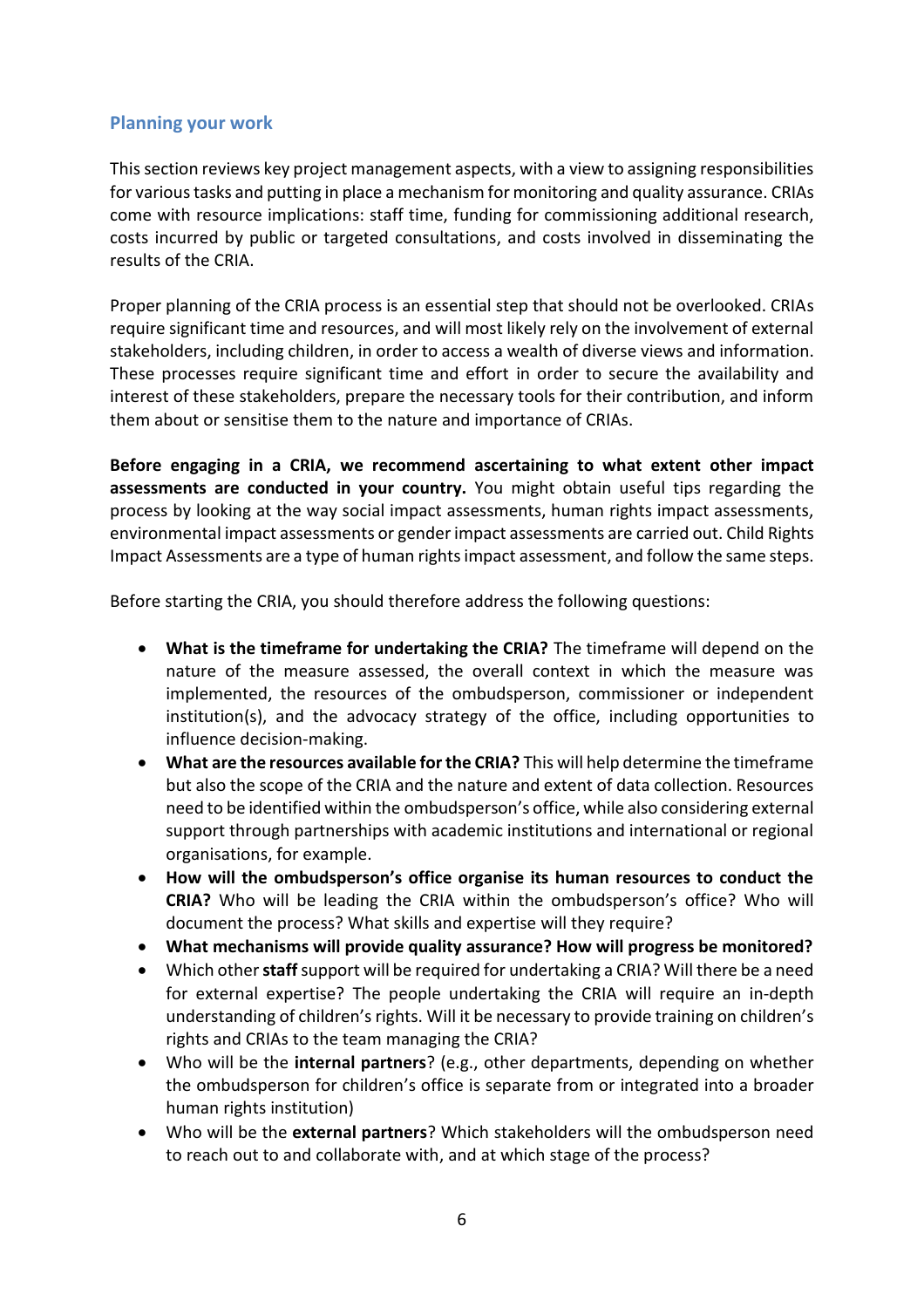• What will be the approval process for the CRIA and its recommendations? As indicated in the CFR, it might be useful to agree on a senior sign-off in order to ensure that the recommendations of the assessment are acted upon or followed-up on.

It can be valuable to set up a working group composed of various stakeholders, including children, who will support the CRIA by advising on the process, mobilising additional stakeholders and explaining the CRIA, reviewing findings and recommendations, and promoting recommendations with decision-makers.

#### **Engaging with children in the CRIA process**

Children can be involved in various steps of the CRIA process. They can be consulted on issues but also take an active, even leading, role in conducting the CRIA. In practice this means, for instance:

- Involving children in the screening process by reviewing with them the various measures that may have an impact on children's rights
- Jointly defining the scope of the CRIA by deciding together or consulting with children on issues and groups that should be prioritised
- Engaging children in the collection of information, as researchers themselves or by organising consultations with children through various means
- Assessing the extent of children's involvement in deciding or reviewing the measure, by seeking the views of children who have been involved, if any, and reflecting with them on their possible involvement in the measures to be adopted
- Ensuring that children participate in quality assurance mechanisms for the CRIA, in particular in the analysis of the data and in reviewing conclusions and recommendations
- Ensure that the CRIA report is accessible to children by issuing a child-friendly version and ensuring that it is translated into a sufficient number of languages and produced in accessible formats, including for children with disabilities
- Involving children in the dissemination of CRIA findings by consulting them on channels and approaches and inviting them to contribute to advocacy in a childsensitive manner and with due respect for safeguarding principles
- Involving children in assessing whether the CRIA recommendations have been implemented and have yielded positive change.

In all these aspects it is important to ensure diverse voices are represented and that different mechanisms are available to support participation by a broad range of children and young people. Agencies with expertise can be consulted and may also have useful resources available to support you in this step.

## <span id="page-8-0"></span>**Risk analysis**

The team in charge of the CRIA should anticipate the risks that could arise during the process and affect the ability of the ombudsperson's office to complete and disseminate it, and achieve its goals. Risks focus on project management itself and the broader socio-political environment in which the CRIA is being conducted.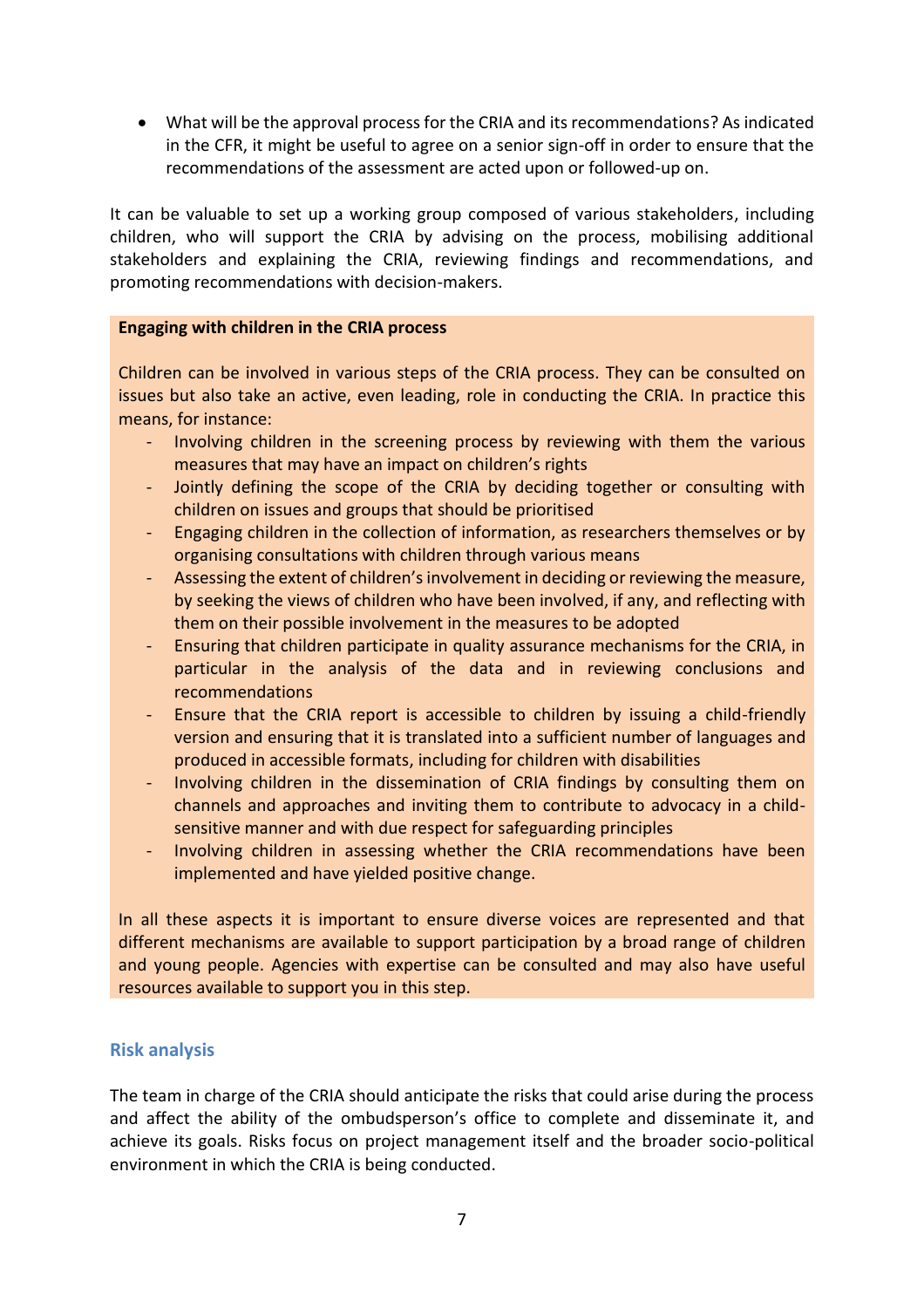#### Issues to be addressed before starting the CRIA include:

- **In which context is the CRIA being undertaken?** You might want to look at the political context as well as the public health context as many countries are entering each wave of the pandemic with new restrictions. Measures are sometimes even taken, lifted and adapted on a weekly basis. These constant changes in measures might present certain challenges to the CRIA.
- **What are the risks related to project management that could potentially impact the CRIA process** (e.g.: staff change, lack of cooperation and interest from other departments, lack of resources)?
- **Which other General Measures of Implementation<sup>2</sup> are already in place?** Successful implementation of the CRIA process depends on having other General Measures of Implementation established prior to its initiation.
- **What are the political risks or sensitivities with regard to this specific topic?**
- **What possible resistance to the process and/or the results can be anticipated?**
- What mitigating measures can be proposed?

Any CRIA is likely to have limitations and to be developed within a set of constraints. It is important from the outset to acknowledge these limitations and to be explicit about them with external stakeholders. This will help address possible resistance, anticipate potential criticism, and plan ways to work within these limitations.

## <span id="page-9-0"></span>**Ethical principles and tools**

CRIAs can involve accessing sensitive and confidential information, consulting with children and other actors, and reflecting such information in the analysis.

A number of ethical principles should be respected. Principles and tools developed for CRIAs are based in particular on UNICEF's ethical review process for research with human subjects and on the [ENOC Child Protection Policy.](http://enoc.eu/wp-content/uploads/2021/01/Child-protection-policy-2021.pdf) Each ombudsperson for children's office has its own set of ethical guidelines and child protection policy that also need to be complied with when completing a CRIA.

**UNICEF's policy requires that all research involving human subjects and sensitive secondary data commissioned or conducted by UNICEF, in partnership or independently, be subject to ethical review**. **Each institution conducting a CRIA in the context of this project is responsible for organising the ethical review of their CRIA prior to consulting with children and other persons.** Ethical guidance is provided in the tool *Guidance for Consulting with Children and Young People*, which includes ethical principles for consulting with children as well as

<sup>&</sup>lt;sup>2</sup> General Measures of Implementation are measures of a legislative, policy-related, institutional, budgetary and statistical nature which countries must undertake for the effective implementation of the Convention on the Rights of the Child. These measures include national plans and strategies for children, education, training and awareness-raising on the Convention on the Rights of the Child, budget allocation for children, etc.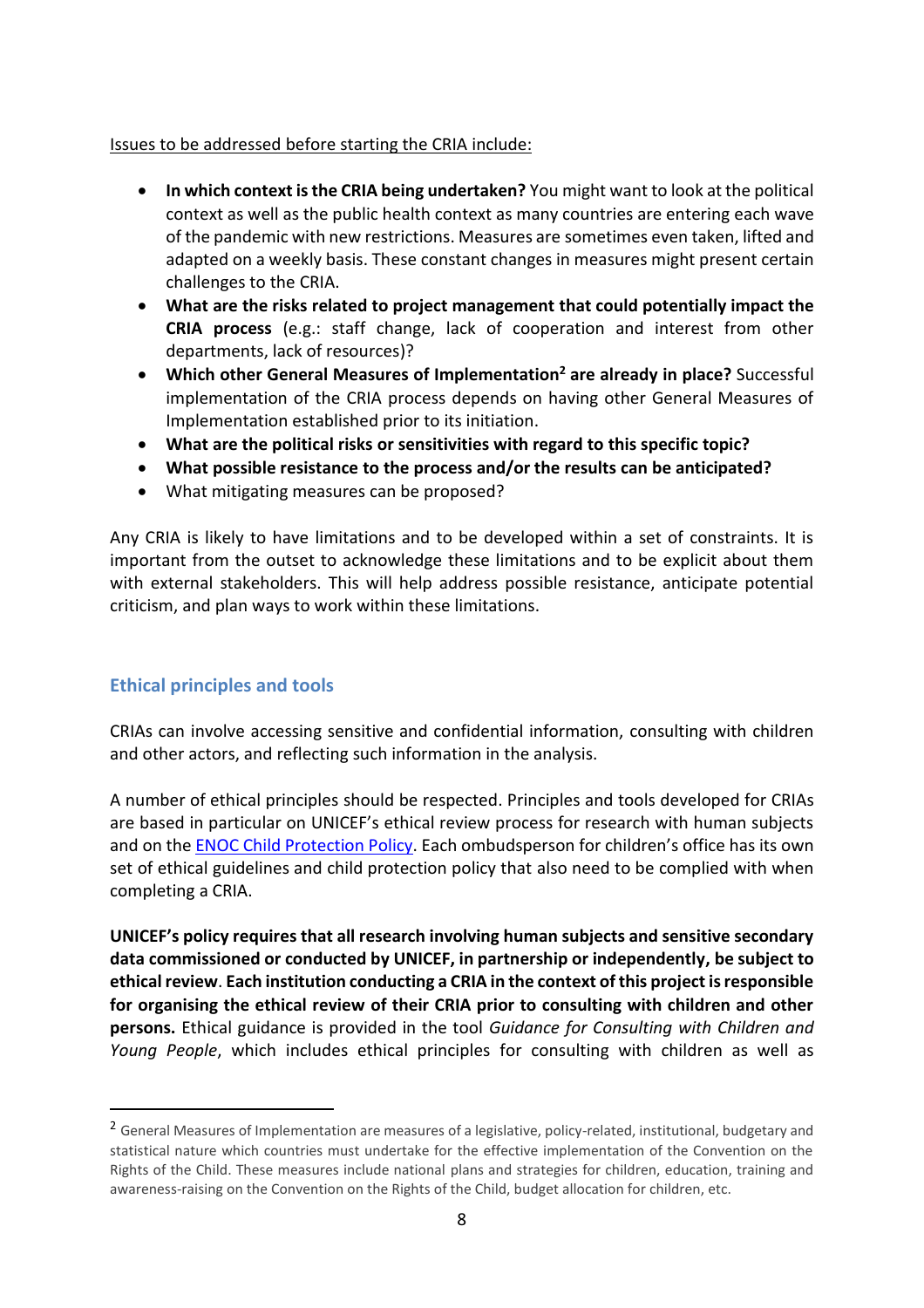templates for a consent form and an assent form. This guidance should also be used when consulting with other stakeholders.

Confidentiality of individual cases and other confidentiality issues should be properly managed when collecting, analysing and storing data.

#### **Undertaking a CRIA in an emergency context**

A CRIA is a process that takes time, often several months, and requires significant consultations with a range of actors. In an emergency context like the COVID-19 pandemic, when measures taken or being decided upon need to be swiftly assessed, and when restrictions make it difficult to reach out to various stakeholders, engaging in such a process can be challenging. The circumstances can compromise opportunities for influencing measures and lead to ongoing rights violations as the CRIA is being developed. While there is no simple answer and each country situation is unique, several considerations apply:

- The level of data collection and extent of research can vary. However, the CRIA must remain evidence-based and the reliability and credibility of information used in the CRIA remain a paramount principle.
- The ombudsperson's office can use internal information, namely data obtained through complaints or questions submitted. Anecdotal evidence, when stemming from official sources such as the ombudsperson's regular activity, can be utilised.
- Core ethical principles should always be upheld, including not putting children at risk as a result of the CRIA – such as at risk of being stigmatised or of contracting a disease – and the benefits should largely overweigh potential risks for the children involved.
- While using the CRIA methodology, the study produced can use a denomination reflecting the process in which it was produced, e.g. "rapid assessment" or "preliminary assessment" if the intention is to confirm findings at a later stage.
- The CRIA methodology can be used to develop position papers and statements that will not be explicitly referred to as CRIAs.

#### **Checklist – CRIA planning**

- $\Box$  The goals for the CRIA, including the audience and the changes envisaged, are clearly formulated in line with my institution's mandate and strategic plan.
- $\Box$  The timeframe for the CRIA is defined.
- $\Box$  Available resources, including financial and human resources, are identified.
- $\Box$  Key responsibilities for the CRIA are assigned within the office.
- $\Box$  Main partners, external and internal, are identified.
- $\Box$  Project management risks are identified, and mitigation measures planned, including for quality assurance.
- $\Box$  Contextual risks linked to the socio-political environment, including possible resistance and sensitivities, are identified and mitigation measures planned.
- $\square$  Limitations of the CRIA are explicitly identified.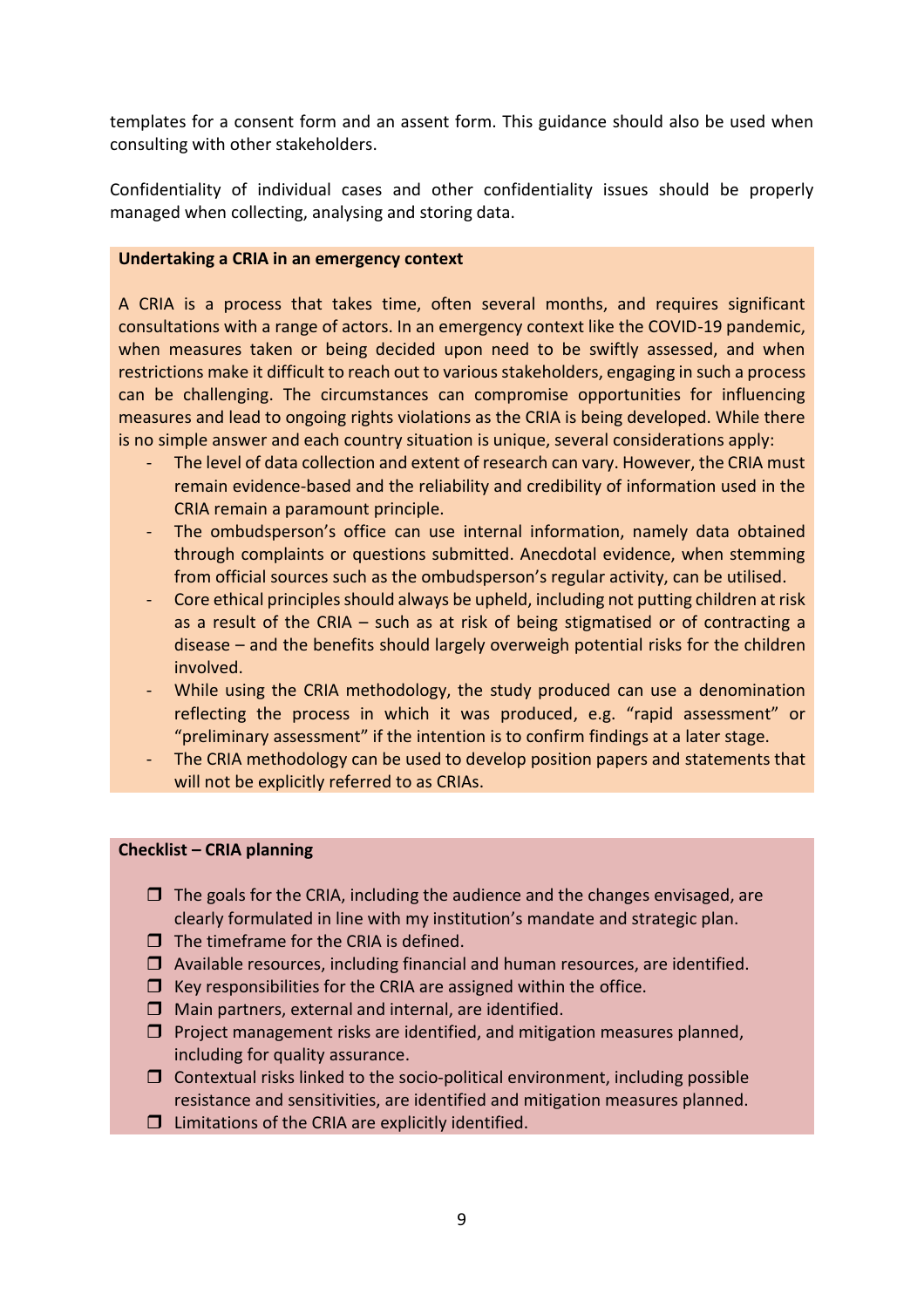$\Box$  The ethical review is adequately planned for, including safeguarding measures for the consent and protection of participants, especially children, relevant ethical guidelines, and the appointment of an ethical review board.

## <span id="page-11-0"></span>**Step 1 – Screening**

Screening aims to identify measures for which a full CRIA is unnecessary. It also provides justification for the assessment being undertaken.

In the context of COVID-19, this step invites ombudspersons to list the measures taken to contain the pandemic, providing a range of possible areas to consider. Screening encompasses a broad mapping of the potential measures to be assessed and the specific human rights potentially at risk, as well as the key groups initially assumed to be most affected.

## **Which measures might be examined by a CRIA?**

A CRIA can be undertaken with regard to all types of measures taken to contain the transmission of the virus. These might be national or local measures (for certain issues, responsibility for decision-making related to COVID-19 prevention measures may be or have been with local authorities such as district authorities or municipalities).

Measures to be considered for your screening process:

- Strategy
- Laws
- Draft laws
- Public policy
- Regulations
- Guidelines for professionals (health professionals, care professionals, teachers, etc.)
- Recommendations
- Budgets
- Campaigns (e.g., vaccination campaign)
- Other

**Name each measure (include relevant sections) to be assessed and describe its overall aim and purpose. Then consider which articles of the UNCRC and which groups of children are likely to be affected by this measure. The table below gives one country example to show you the level of detail required at this stage. The result of the screening stage should be a table/list of measures that you screened using these guiding questions.**

| <b>Description</b> | <b>Entity</b> | Aim and | <b>Which child</b> | <b>Which</b> | (Potential) |
|--------------------|---------------|---------|--------------------|--------------|-------------|
| of measure         | initiating,   | purpose | rights seem        | groups of    | impact of   |
|                    | adopting or   |         | to be              |              | measure on  |
|                    | implementing  |         | affected?          |              | children's  |
|                    | measure       |         |                    |              | rights?     |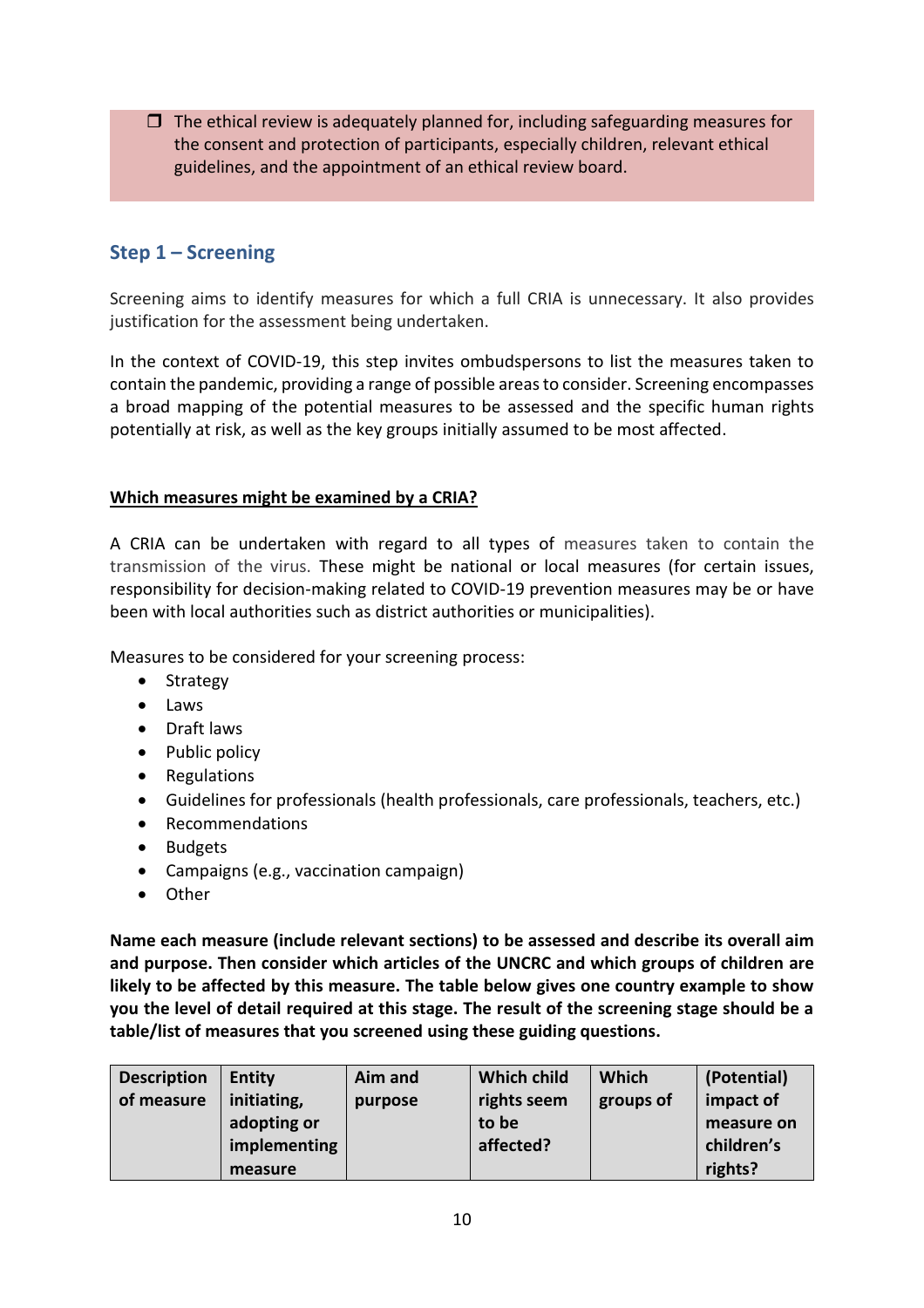|                 |                      |                      |                 | children $3$<br>appear or<br>could<br>potentially<br>be<br>affected? | (Positive,<br>negative,<br>neutral) |
|-----------------|----------------------|----------------------|-----------------|----------------------------------------------------------------------|-------------------------------------|
| <b>Portugal</b> | Initiated by         | Extraordinary        | <b>Right to</b> | Children                                                             | Lack of                             |
| Adopted on      | the                  | urgent               | education       | living in                                                            | access to                           |
| 18/3/2020:      | government           | measures in          |                 | poverty or                                                           | computers                           |
| state of        |                      | the form of          | Right to be in  | at risk of                                                           | and internet                        |
| emergency       | Adopted by           | restrictions         | contact with    | living in                                                            | connection                          |
| declared in     | the President        | over domestic        | family (Art.    | poverty                                                              | <i>(impossibility</i>               |
| Portugal        |                      | and                  | 9)              |                                                                      | to attend                           |
| through         | Implemented          | <i>international</i> |                 |                                                                      | online                              |
| Decree of       | by numerous          | movements            | Right not to    |                                                                      | classes)                            |
| the             | public entities      | and the              | be              |                                                                      |                                     |
| President of    | such as public       | application of       | discriminated   | Children in                                                          | Restricted                          |
| the Republic    | health               | social               | against (Art.   | alternative                                                          | contact with                        |
| No. 14-         | <i>institutions,</i> | distancing           | 2)              | care, etc.                                                           | biological                          |
| A/2020          | police, and          | rules.               |                 |                                                                      | family                              |
| $(15)$ .        | workers in           |                      |                 |                                                                      |                                     |
|                 | education.           |                      |                 |                                                                      |                                     |
|                 |                      |                      |                 |                                                                      |                                     |
|                 |                      |                      |                 |                                                                      |                                     |

Criteria used by ombudspersons when selecting the issues to focus on need to take on a childrights perspective:

- measures with the most impact on a large number of children;
- measures with the most impact on the most marginalised children;
- impact appears significant and distinct.

A given measure can have a:

- Negative impact, meaning that its implementation has led, may lead or is leading to violations of children's rights or a reduced enjoyment of rights by (some) children;
- Positive impact, in that it enhances the enjoyment of rights by (some) children;
- Neutral impact, in that it neither increases nor reduces the enjoyment of rights by children or by some children, nor does it notably affect them. This includes negligible impacts.

A measure will often have a combination of negative, positive and neutral impacts, depending on the areas and the groups of children concerned. For example, the prohibition of visits for children in care institutions will have a negative impact on children in care, but a neutral impact on children who are not in care. Since all rights in the Convention on the Rights of the Child are indivisible and interrelated, a rights violation in one area will affect the enjoyment

<sup>&</sup>lt;sup>3</sup> These groups might include, for instance, children with disabilities, children in alternative care, children in lowincome households, children in homeless families, children in migrant families, children impacted by migration, children deprived of liberty, etc.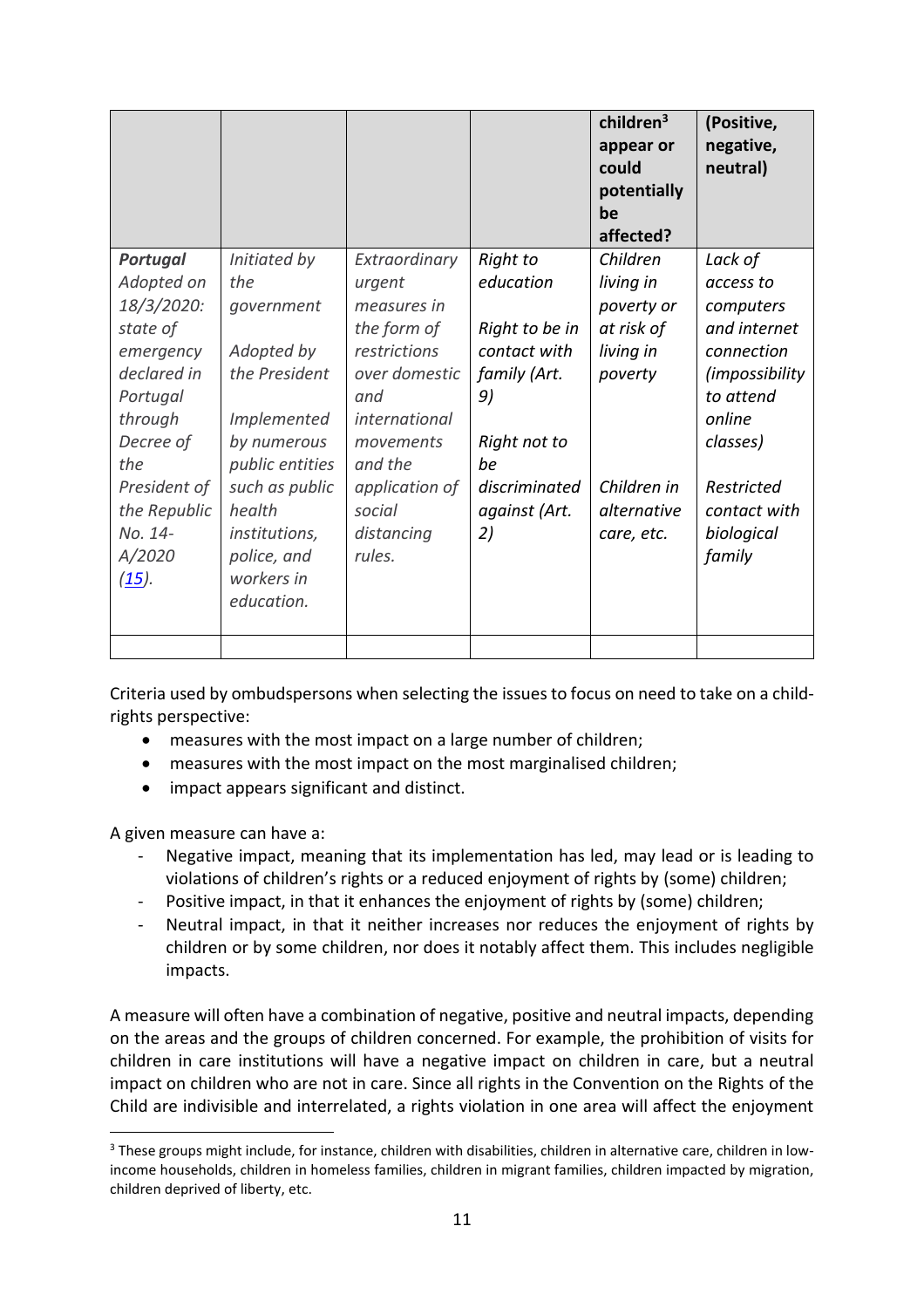of other children's rights. For example, lack of access to schooling will have a negative impact on the right to education, but also on the right to protection as opportunities to detect violence will be reduced.

If the impacts of the measure appear to be distinct and significant in the screening, it is recommended to carry out a full CRIA on that particular measure. A full CRIA means completion of all the steps of a CRIA, beyond considering the measure against all the rights of the UN Convention on the Rights of the Child. A CRIA is not a situation analysis of the impact of COVID-19 on children, but rather an assessment of the impact of a specific measure related to COVID-19 (law, policy, regulation, budget line, etc.) on the rights of children.

It is recommended to focus on either one measure or, alternatively, on the impact(s) of a number of measures on a specific group of children or one particular area subject to policy, such as alternative care, education or health, to name only a few examples. For instance, if you decided to focus on children in alternative care, you would look at the impact on their rights of a certain number of measures (e.g., lockdown measures – usually decided in an emergency law – impacted children in residential care institutions in many ways, one of them being that they could not see their families of origin).

Experience has shown that having a narrowly focused CRIA will result in a more targeted and in-depth assessment within a reasonable timeframe. Conversely, a CRIA seeking to encompass all measures for all children is likely to involve an extensive process with a long study and a large set of recommendations, which will then require prioritising for advocacy. The capacities and resources of the ombudsperson's office also need to be considered at the screening stage.

In all cases, it is essential to provide solid justification for the selection based on evidence and relevant considerations, such as the national context, decision-making processes underway, and other factors. Throughout the CRIA, it will then be critical to keep the selected focus, respond to requests by stakeholders involved in the process and avoid expanding the CRIA to related measures or issues.

At this point, the team conducting the CRIA can then move on to the next stage in the process: scoping.

## **Checklist – Step 1 – Screening**

- $\Box$  All measures related to a particular issue that could be examined as part of a CRIA have been listed.
- $\Box$  Each measure has been screened with a view to determining the stated objective of the measure, which entity decided on the measure, key child rights potentially affected and how (positively, negatively, neutrally), and the groups of children likely to be particularly affected.
- $\Box$  The focus of the CRIA has been selected and clearly formulated.
- $\Box$  The reasons for selecting this focus have been laid out and backed up by available evidence in light of the national context and circumstances.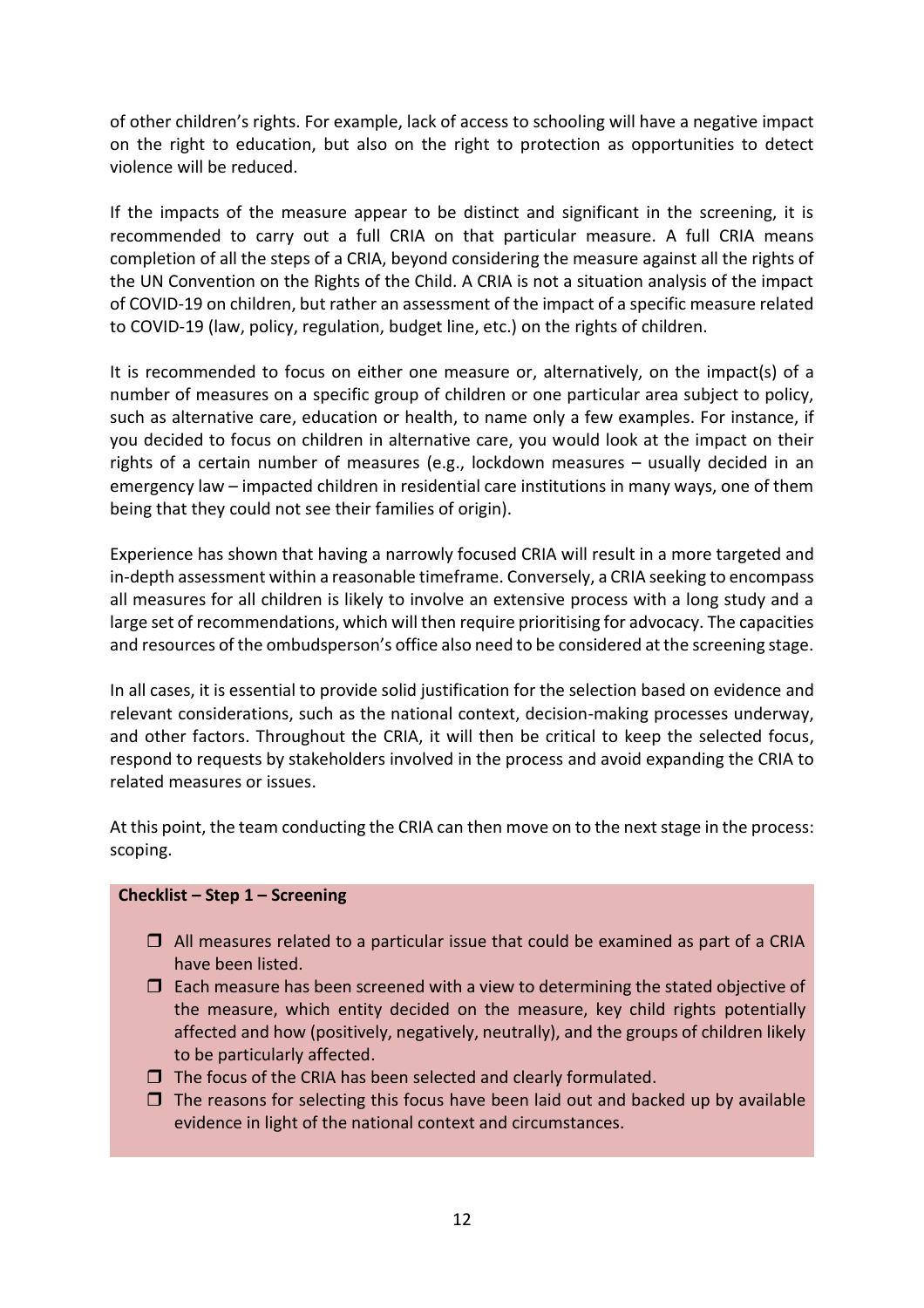## <span id="page-14-0"></span>**Step 2 – Scoping**

The main objectives of the scoping stage are to delineate the scope of the CRIA and develop a research plan. To this end you will need to expand on the information provided in the initial screening on the purpose of the measure and which children's rights will be affected. Ideally, a baseline assessment of the existing child rights situation in the country pertaining to that specific aspect is available against which potential effects and actual impacts can be foreseen or measured.

The CRIA uses the Convention on the Rights of the Child and its Optional Protocols as the framework for assessment and evaluation and refers to other human rights treaties where relevant. Where appropriate, you may wish to refer to other United Nations conventions, for example the Convention on the Rights of Persons with Disabilities (CRPD), the Universal Declaration of Human Rights (UDHR), the International Covenant on Economic, Social and Cultural Rights (ICESCR), the International Covenant on Civil and Political Rights (ICCPR), the Convention on the Elimination of all Forms of Discrimination against Women (CEDAW), or the International Convention on the Elimination of All Forms of Racial Discrimination (CERD).

Scoping implies defining a number of possible characteristics of the CRIA, such as:

- The geographic scope of the assessment (if the CRIA does not cover the whole country you will need to specify which regions are covered). You may select a particular region or province, or areas sharing common features (e.g., urban, hard-to-reach, high proportion of children from ethnic minorities or Indigenous children);
- The children concerned (all children or group(s) of children in particular). Marginalised groups of children, whose rights are more likely to be violated and/or whose situation may imply that impacts will be different from the majority of the child population, require specific attention;
- The child rights involved. The CRIA may focus on a specific right for a specific group, such as the right to education for children with disabilities, or the right to be raised by both parents for children whose parents are separated or divorced. In relation to COVID-19, reference to the rights listed by the [Statement of the Committee on the](https://tbinternet.ohchr.org/Treaties/CRC/Shared%20Documents/1_Global/INT_CRC_STA_9095_E.docx)  [Rights of the Child on COVID-19](https://tbinternet.ohchr.org/Treaties/CRC/Shared%20Documents/1_Global/INT_CRC_STA_9095_E.docx) constitutes a minimum standard (see box below). It is important to bear in mind, however, that all human rights are interrelated and examining how one specific right is impacted will lead to consideration of implications for all children's rights;
- The approach and depth of the CRIA (desk review, extent of consultations). This requires reflecting on the information needed to adequately assess the impact of the measure, while considering the office's capacities;
- The likelihood that the measure, planned or in place, evolves/has evolved over time and adjustments already made based on an analysis of its impact on children's rights.

It is essential to adequately justify choices made in terms of scoping. This will help address possible questioning and resistance by external stakeholders in particular, and is integral to achieving advocacy objectives. For example, if the CRIA focuses on a marginalised group of children with low visibility, a justification could be to give visibility to the impact of the measure on that particular group. If it is expected that some children are or will be negatively affected by a given measure otherwise beneficial to most of the population, a justification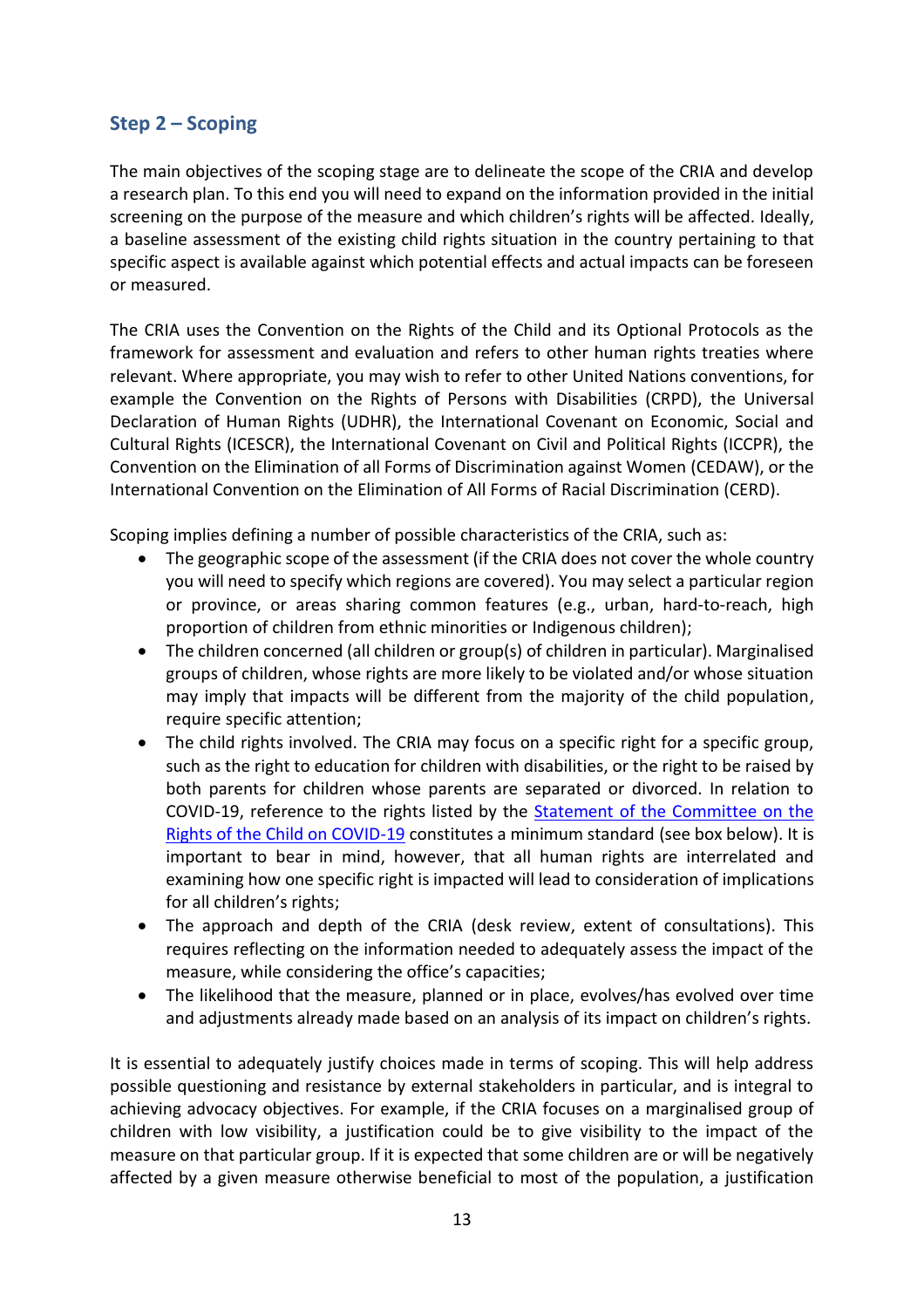could be to seek strategies to mitigate and reverse negative impacts, adapted to their particular needs.

### **Eleven recommendations from the UN Committee on the Rights of the Child (CRC)**

- 1. Consider the health, social, educational, economic and recreational impacts of the pandemic on the rights of the child.
- 2. Explore alternative and creative solutions for children to enjoy their rights to rest, leisure, recreation and cultural and artistic activities.
- 3. Ensure that online learning does not exacerbate existing inequalities or replace student-teacher interaction.
- 4. Activate immediate measures to ensure that children are fed nutritious food during the period of emergency, disaster or lockdown.
- 5. Maintain the provision of basic services for children including healthcare, water, sanitation and birth registration.
- 6. Define core child protection services as essential and ensure that they remain functioning and available, including home visits when necessary, and provide professional mental health services for children living in lockdown.
- 7. Protect children whose vulnerability is further increased by the exceptional circumstances caused by the pandemic. These include children with disabilities; children living in poverty; children in street situations; migrant, asylum-seeking, refugee and internally displaced children; minority and indigenous children; children with underlying health conditions including HIV/AIDS; children deprived of their liberty or confined in police lock-up facilities, prisons, secure care centres, migrant detention centres or camps; and children living in institutions.
- 8. Release children in all forms of detention, whenever possible, and provide children who cannot be released with the means to maintain regular contact with their families.
- 9. Prevent the arrest or detention of children for violating State guidance and directives relating to COVID-19, and ensure that any child who was arrested or detained is immediately returned to his or her family.
- 10. Disseminate accurate information about COVID-19 and how to prevent infection in languages and formats that are child-friendly and accessible to all children including children with disabilities, migrant children and children with limited access to the Internet.
- 11. Provide opportunities for children's views to be heard and taken into account in decision-making processes on the pandemic.

*UN Committee on the Rights of the Child, Statement, [The Committee on the Rights of the](https://tbinternet.ohchr.org/Treaties/CRC/Shared%20Documents/1_Global/INT_CRC_STA_9095_E.docx)  [Child warns of the grave physical, emotional and psychological effect of the COVID-19](https://tbinternet.ohchr.org/Treaties/CRC/Shared%20Documents/1_Global/INT_CRC_STA_9095_E.docx)  [pandemic on children and calls on States to protect the rights of children,](https://tbinternet.ohchr.org/Treaties/CRC/Shared%20Documents/1_Global/INT_CRC_STA_9095_E.docx) 8 April 2020* 

Similar to the screening process, when scoping it is important to be realistic about the capacities of the ombudsperson's office and to keep in mind the overall objectives of the CRIA. At the scoping stage, you may also wish to refine the stated goals in order to make them more focused on the exact nature of the change envisaged after further delineating the scope of the CRIA: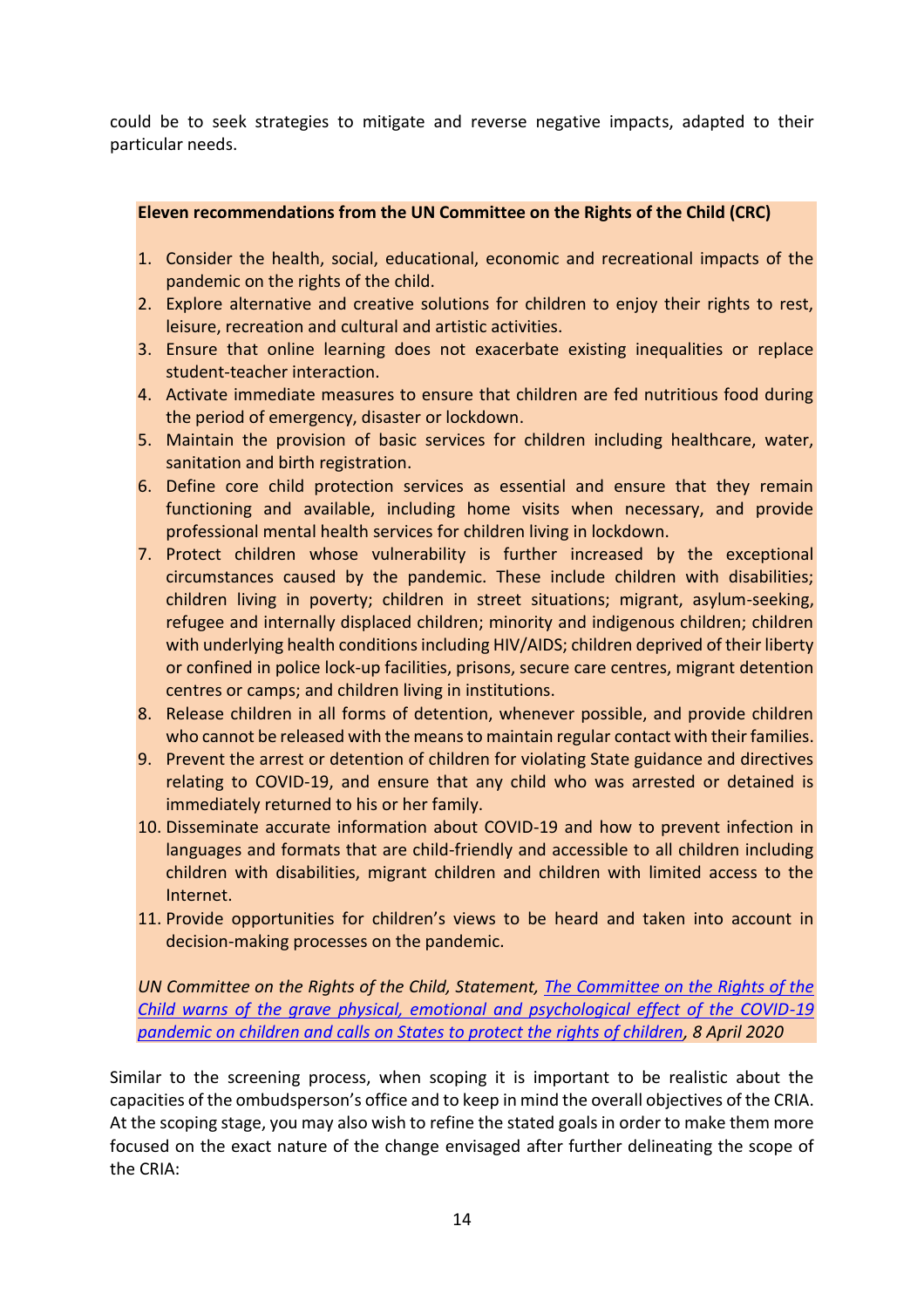- When conducting an impact assessment prior to the adoption of the measure, how will the selected scope foster influence over the measure and for which groups of children?
- When conducting an impact evaluation after the measure has been implemented, how will the selected scope be advantageous in advocating for changes in the measure or accompanying measures to mitigate the negative impact(s) for the selected group of children?
- When conducting a hybrid impact assessment, how will the selected scope foster learning from the existing implementation of the measure to foresee further potential impacts and influence renewal or revision of the measure? How can a limited geographic coverage enable us to draw lessons for a wider area (e.g. the whole country or children living in similar areas such as urban or rural, mountain or island), for additional groups in a similar situation (e.g., living in closed settings, on the move), or for all children?

#### **Checklist – Step 2 – Scoping**

- $\Box$  The geographic scope of the CRIA has been defined and justified.
- $\Box$  The group(s) of children for which impact(s) will be assessed have been defined and justified.
- $\Box$  The specific rights the CRIA will focus on have been identified, bearing in mind that examining impact(s) will involve considering implications for the enjoyment of all other rights under the Convention and other human rights standards.
- $\Box$  The approach and extent of the research, in particular the gathering of information, have been defined.
- $\Box$  The scope of the CRIA is commensurate with the capacities of the ombudsperson's office.
- $\Box$  The scope of the CRIA will enable the ombudsperson's office to achieve the CRIA's stated goals, which can be reviewed and scaled up or down as part of the scoping process.

# <span id="page-16-0"></span>**Step 3 – Gathering evidence and consultation with stakeholders, in particular with children and young people** (see also Step 4)

Meaningful analysis and evaluation requires robust data-gathering processes. The CRIA needs to be evidence-based and any gaps in the evidence must be presented together with recommendations for addressing these gaps. A transparent record of the CRIA process should be kept and published together with the report and recommendations.

The approach to evidence-gathering depends on the level of the CRIA the institution has decided to conduct as part of the scoping exercise (desk review only; a mixed approach with desk review and consultations with stakeholders; or a comprehensive approach including consultation with children and young people). As previously mentioned, the selected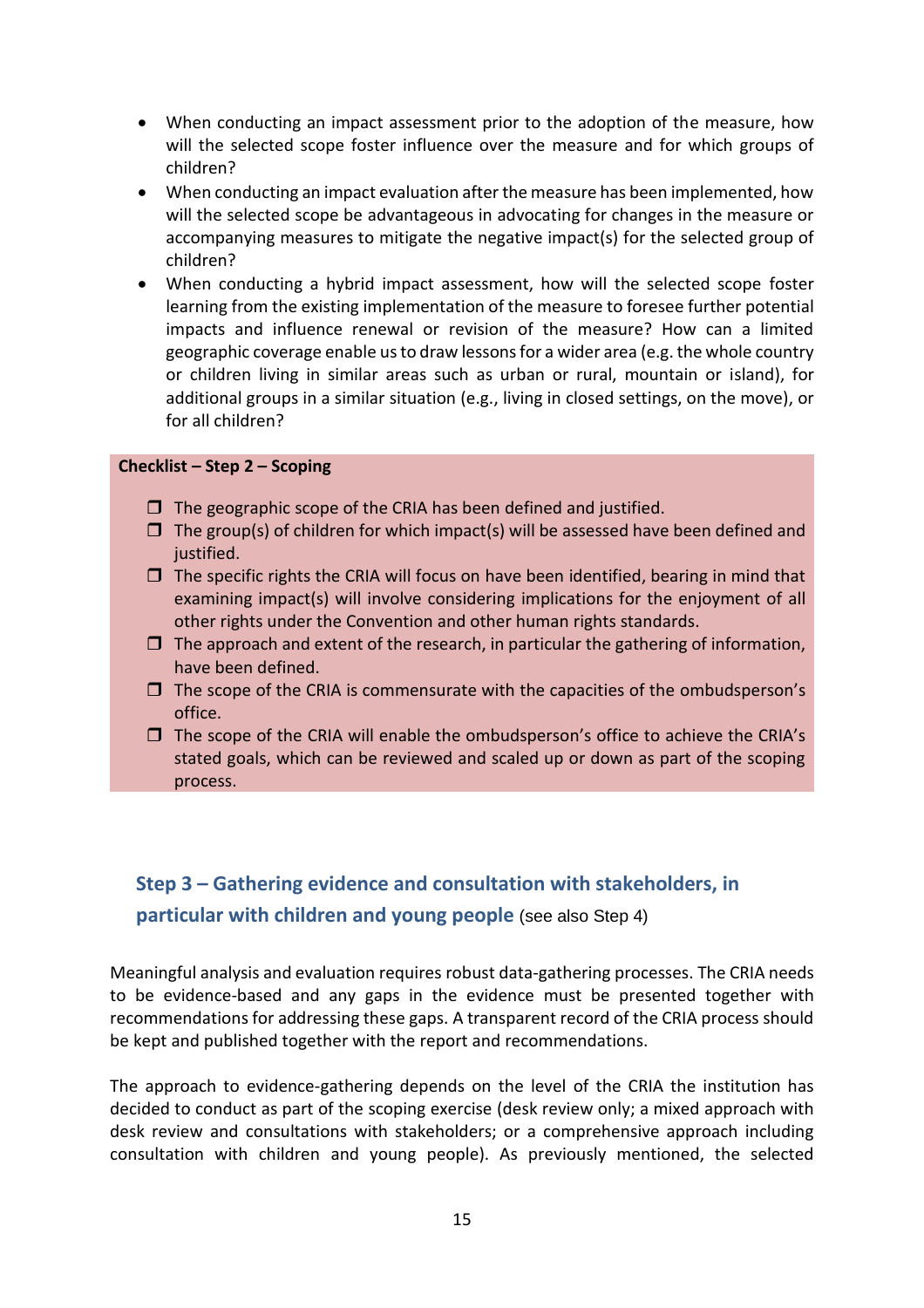approach needs to be in line with the institution's capacities and resources (human, financial, technical) and the planned timeframe for the CRIA.

The methodology for this step of the CRIA therefore presents key options for collecting information on the impact – potential or observed – of a measure on children's rights. Some countries will stop at the first method (desk review), while other ombudspersons and commissioners for children will decide to go further and use a wider range of methodologies to complete their CRIA.

Nevertheless, the quality of the CRIA will stem from the depth and diversity of information collected, and it is essential that children's views be heard and their experiences reflected as part of the CRIA. Consultations with children and young people are therefore highly encouraged in order to ensure a rights-based approach and increase the legitimacy of the CRIA. Even in the context of COVID-19, the right of children to be heard should not be suspended. If the direct involvement of children cannot be organised for a range of reasons, consideration should be given to relying on secondary sources, such as reports from past consultations with children on a similar topic, press articles and situations of which the ombudsperson's office is aware as a result of its various activities.

*'Sometimes participation is as simple as just asking children what they think. It doesn't always have to be very complicated.' ENYA Young Advisor, ENYA Forum, 4 October 2020*

## <span id="page-17-0"></span>**Desk review**

Reviewing the documentation is a fundamental step taken by all ombudspersons carrying out a CRIA and needs to come first in the gathering-evidence stage. A CRIA requires both quantitative and qualitative data from a wide range of sources. As noted in the [Independent](https://cypcs.org.uk/wpcypcs/wp-content/uploads/2020/07/independent-cria.pdf)  [Children's Rights Impact Assessment on the Respon](https://cypcs.org.uk/wpcypcs/wp-content/uploads/2020/07/independent-cria.pdf)se to COVID-19 in Scotland, "a challenge with conducting a CRIA soon after or as measures are being introduced is that there is very little evidence concerning implementation or impact to draw on".

Possible sources of information for a CRIA include:

- Complaints to ombudspersons from children or parents (individual cases)
- Inspections or investigations by the ombudsperson's office or other national human rights institutions;
- Data from child helplines;
- Administrative data and official government statistics;
- Case studies;
- Reports from civil society organisations;
- Government briefings;
- Court decisions;
- Journal articles or other academic publications;
- Perception and opinion surveys (UNICEF, civil society organisations or government bodies monitoring children's rights might have undertaken surveys or consultations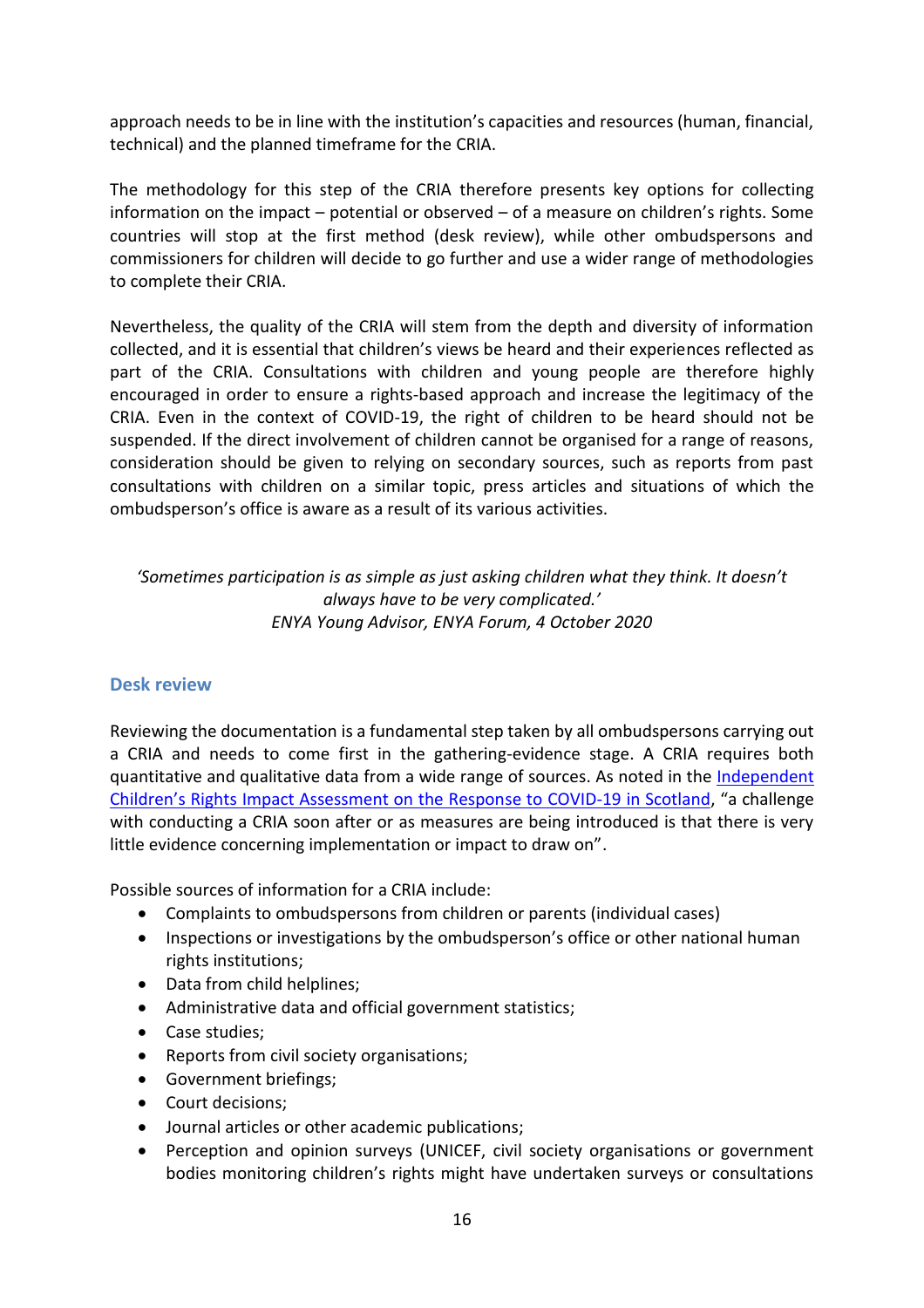with children and young people and their families on issues related to the impact of the measures on children's rights);

• Press reviews and similar documents in the public domain.

It is important to adequately assess the reliability of respective sources and their possible limitations. For example, government statistics may present inconsistencies depending on the authority issuing the data. Child helpline information is only based on reported cases, bearing in mind that many cases of violence against children may go unreported – yet over a period of time they provide interesting information on trends and on the nature of violations. Press articles can provide interesting perspectives from people "on the ground", but may tend to focus on issues already enjoying visibility and of particular interest for the public.

## <span id="page-18-0"></span>**Stakeholder consultation**

The objective of the stakeholder consultation process is to collect information, opinions and insights from a wide range of stakeholders to complement the data analysis and secondary research on the impact of that measure on children's rights.

A list of stakeholders should be drawn from the initial desk review. Stakeholders that could be consulted through surveys, interviews or focus group discussions include:

- Children and young people;
- Caregivers;
- Teachers, care and education professionals;
- Members of the official body that took the measure being assessed;
- Members of parliament;
- Ministry officials in charge of the issue at hand;
- Monitoring bodies;
- Representatives of child rights organisations;
- Key service providers (e.g., if the issue is related to education: teachers trade unions);
- Child and youth groups.

Nevertheless, identifying relevant stakeholders will not guarantee that the ombudsperson's office will effectively be able to consult with them. This requires careful planning, based on stakeholders' availability in light of their situation and the time of the year, for example, on the likelihood that they will be willing to participate, possible ways to contact them, and the assessment of risks for people from marginalised groups and/or without an official or professional function.

Consulting with stakeholders in the CRIA process further requires adequately laying the ground for discussion. Various challenges may arise, chiefly due to a limited understanding of children's rights and lack of knowledge of CRIAs. As a result, when consulting with a range of stakeholders it may be useful to:

- Develop a concept note or information sheet to explain the rationale for the consultation process and provide the framework in which the CRIA is carried out;
- Plan for capacity-building sessions or dedicate part of the consultation to providing an overview of children's rights and child rights approaches, explaining what the CRIA is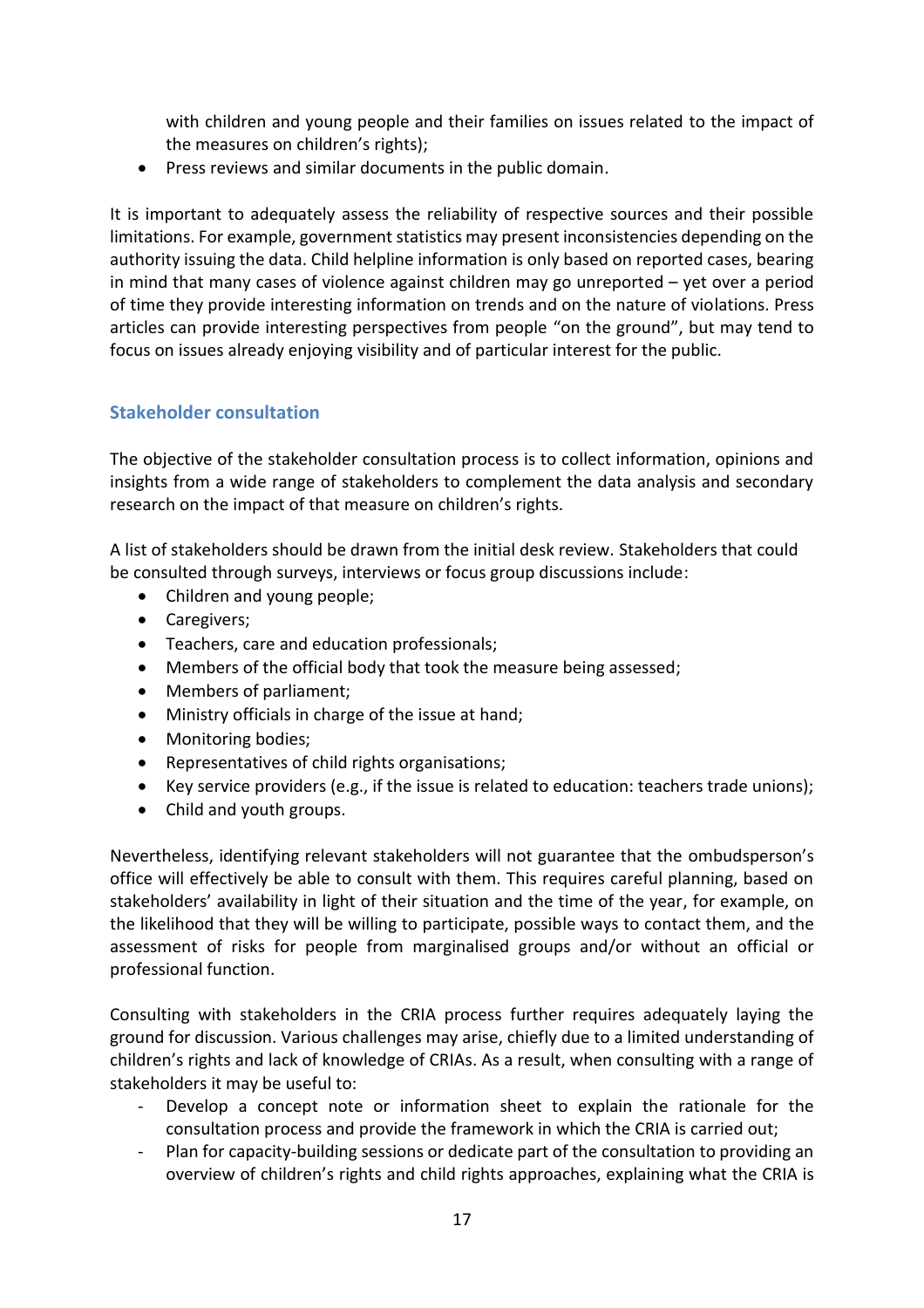and what it aims to achieve, and detailing the scope and context for the CRIA you are conducting.

#### **Consulting with children and young people**

Consulting with children and young people in assessing the impact of a measure in the evidence-gathering phase requires careful planning, adequate approaches, and relevant safeguards to ensure that child participation is meaningful. Please consult the relevant Annex to the methodology prior to undertaking any direct consultation with children.

#### <span id="page-19-0"></span>Surveys with children and their families *(see Annex: "*Guidance *for consulting with children and young people")*

Particular consideration is needed to facilitate the inclusion of children and young people who currently are not easily accessible by digital means. The rights of these children and young people may be at most risk as a result of the COVID-19 measures, and thus their perspectives are urgently required in order to mitigate and remove such risks. Measures such as covering the costs of internet access might support their participation.

#### <span id="page-19-1"></span>Surveys with other stakeholders

Surveys with other stakeholders might be conducted online using similar questions to the ones in the semi-structured interviews or questions adapted to that stakeholder group.

#### <span id="page-19-2"></span>Focus group discussions

The Annex "Guidance for consulting with children and young people" offers tips for organising focus group discussions. If you can only schedule one or two focus groups with children it is important to consider involving the most marginalised children, who are likely to be most affected by the measure or who have not been included in previous studies.

#### <span id="page-19-3"></span>Interviews with key informants

Semi-structured interviews are conducted with *key informants* such as the stakeholders identified above. The Annex "Guidance for consulting with children and young people" provides advice on conducting interviews with children. The guidelines for semi-structured interviews in the Annex offer tips for interviews with other stakeholders and underlines the importance of semi-structured interviews with a common framework.

Additional methods for gathering evidence may be added by the ombudspersons.

#### **Checklist – Step 3 – Gathering evidence**

- $\Box$  The level of evidence-gathering has been laid out and properly justified.
- $\Box$  A decision has been made as to whether children and young people will be involved in evidence-gathering, and if not, proper justification has been provided, as well as a plan for ensuring that their experiences are reflected.
- $\Box$  Key sources of information have been identified for the desk review, including their level of reliability and their strengths and weaknesses in informing the CRIA.
- $\Box$  A list of key stakeholders has been established.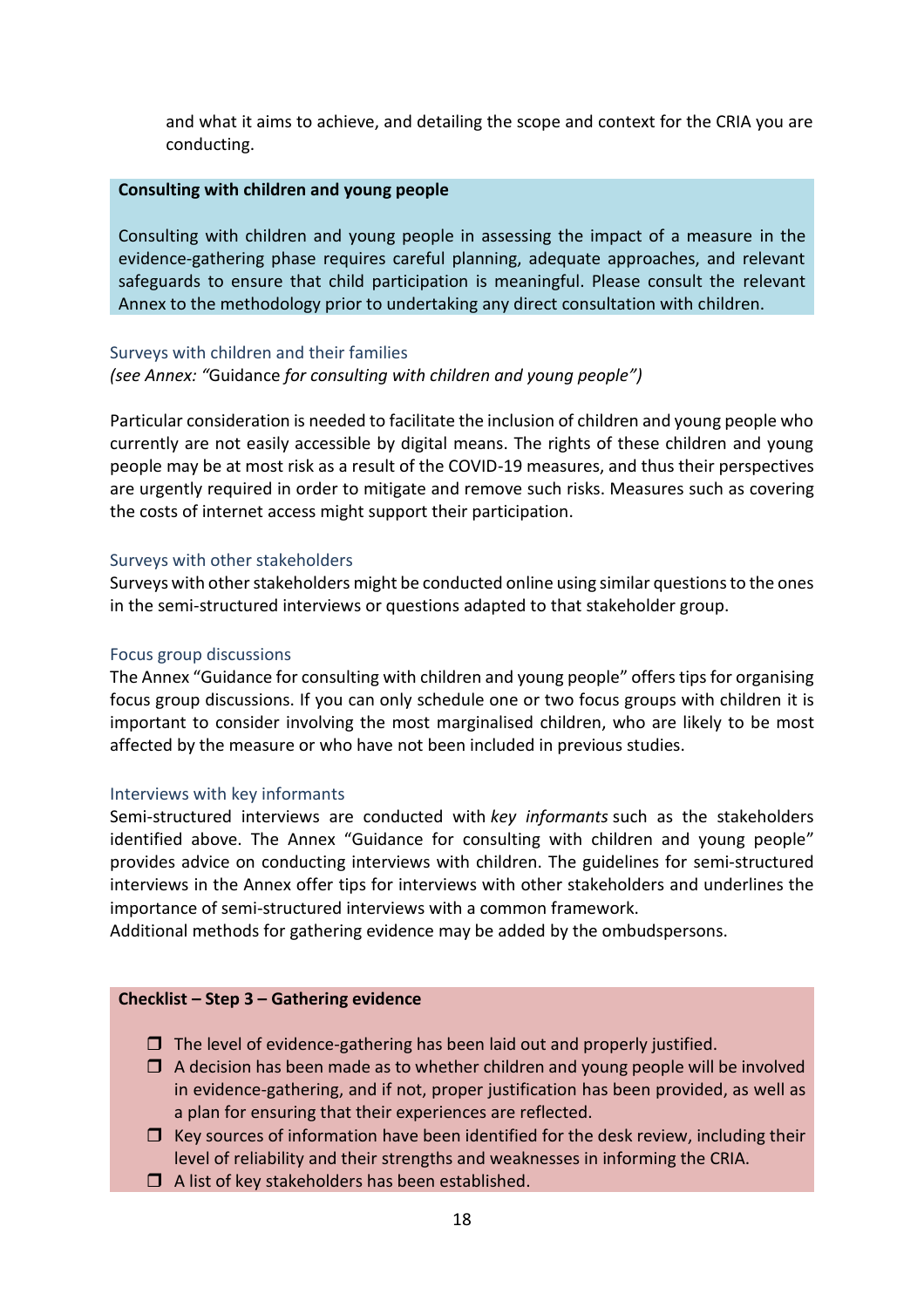- $\Box$  A concrete plan for how they will be contacted and engaged has been laid out.
- $\Box$  A plan including relevant support material for sensitising stakeholders to children's rights and to the CRIA process has been prepared.
- $\Box$  Ways in which stakeholders will be consulted have been identified.
- $\square$  Specific information to be sought has been clearly defined through adequate methodological tools, in particular questions, and via focus areas.
- $\Box$  Relevant safeguards are in place for consultation, including consent forms, ethical review, focal points and protection policy.

# <span id="page-20-0"></span>**Step 4 – Scrutinising children's involvement in deciding or reviewing the measure(s)**

As explained in the ENOC Common Framework of Reference on Child Rights Impact Assessment, the purpose at this stage is to provide a more detailed analysis of the involvement of children and young people in informing or drafting the specific measure you are assessing or evaluating. This step is not about the involvement of children and young people in your CRIA itself but about their participation in the decision-making process that led or is leading to the adoption of the particular measure.

However, in order to fully comprehend how children are or were involved in decision-making and how meaningful their participation has been, it would be valuable to consult with children.

This analysis might include:

- **At which stage of the development of this measure were children and young people involved?** By whom? With which method (surveys, interviews, focus group discussions)?
- **What groups of children<sup>4</sup> were involved?** Are these children those most impacted by this measure?
- **What were their recommendations?**
- **Were they informed about how their input has been taken into consideration?**

Take into consideration in this step that children might have been involved in reviewing or assessing the impact of the measure(s) outside the current CRIA. Your analysis could therefore also answer the following questions:

- Which stakeholders prompted such engagement and sought children's views (government, civil society, ombudspersons, children themselves, youth organisations)?
- What aspect(s) did they look at in particular?
- Were their recommendations taken into account in any way by the body responsible for the measure?

<sup>&</sup>lt;sup>4</sup> These groups might include, for instance, children with disabilities, children in alternative care, children in low-income households, children in homeless families, children in migrant families, children impacted by migration, children deprived of liberty, etc.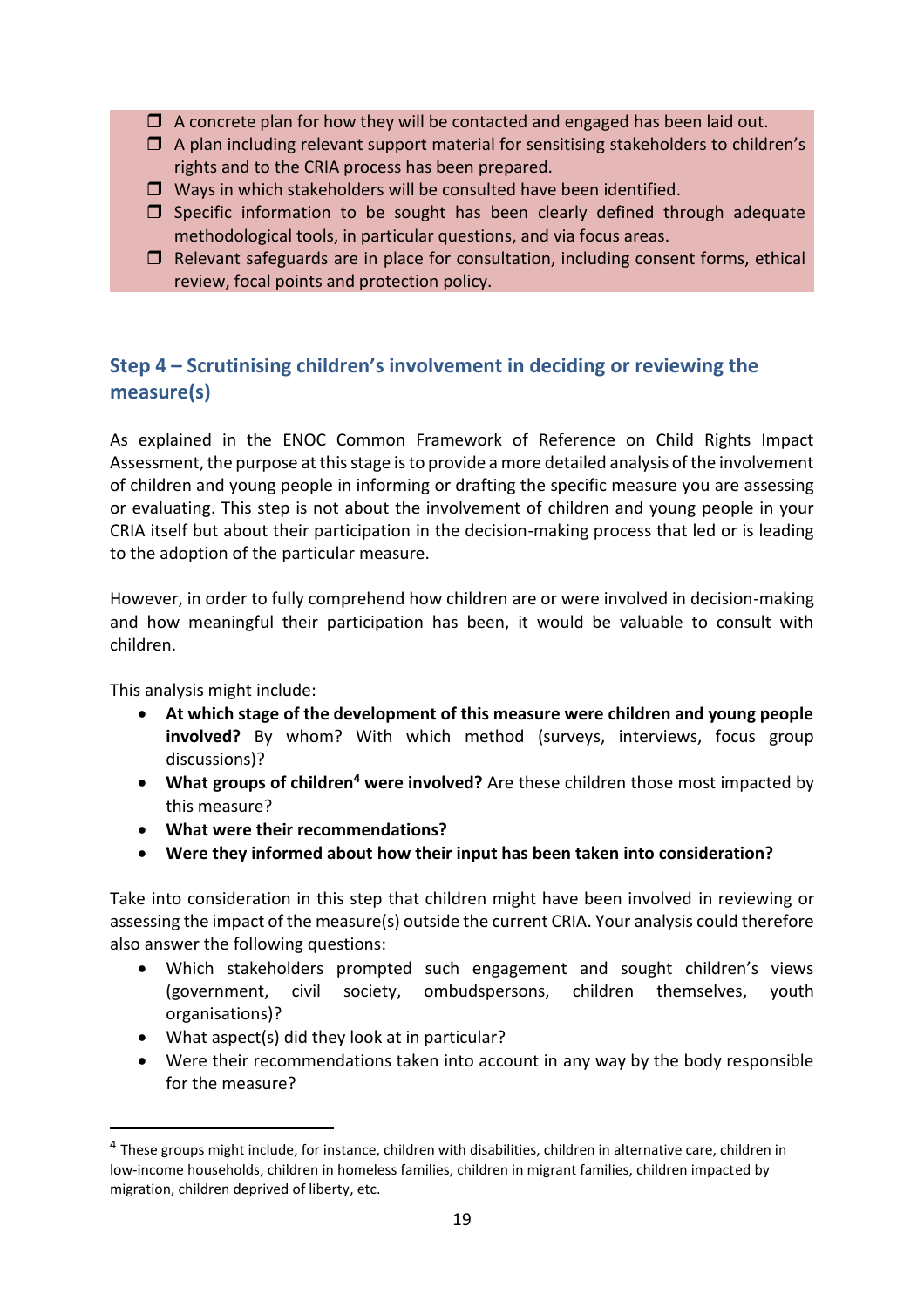## **Checklist – Step 4 – Scrutinising children's involvement in deciding or reviewing the measure(s)**

- $\Box$  It has been ascertained whether or not children are or have been involved in decision-making and the reasons why (not).
- $\Box$  If so, the nature, extent and impact of children's participation in decision-making has been defined.
- $\Box$  The stakeholders that enabled that engagement have been identified.
- $\square$  Stakeholders that have given due consideration to children's views have been identified, as well as those that should have done so.
- $\Box$  Factors that may have facilitated or impeded children's involvement have been determined.

## <span id="page-21-0"></span>**Step 5 – Data analysis: assessing impact**

This step provides indications for conducting and presenting the impact analysis with a view to promoting change. A template questionnaire for the data analysis is included as an Annex. The questionnaire can be adapted to your local context and should be used as a starting point for your analysis.

Most measures will impact some children more than others. It is therefore crucial to differentiate between various groups of children when assessing impacts, and to identify which groups are more affected. Depending on your country context, the analysis should pay particular attention to children with disabilities, children from minority groups, indigenous children, children in detention, children in care, children on the move, children on the street, and children living in poverty, among others. Data should be disaggregated according to a number of factors such as age, gender, disability, etc. A gender-based analysis should also be included.

The analysis should focus on the rights that are impacted by the measure, in line with the rights-based approach. The CRIA needs to analyse both the direct and indirect impacts of the measure on children's rights. Examples of indirect impacts include restrictions on freedom of movement separating families; restrictions on opening of businesses that might lead to unemployment or loss of revenues of the parents, in turn impacting on the stress levels of children with possible food and nutrition issues. The CRIA also needs to look at the actual or foreseen short-term, medium-term and long-term impacts of the measure at hand.

One possibility is to use as a framework the clusters of rights identified by the Committee on the Rights of the Child in its Guidelines for State Parties' Reports. Even if significant overlap can be expected between clusters as all rights are interdependent, this will help ensure that the analysis adequately considers the full set of rights:

Civil Rights and Freedoms: Articles 7, 8, 13, 14, 15, 16, 17, 28, 37, 39. Family Environment and Alternative Care: 5, 9, 10, 11, 18, 19, 20, 21, 25, 27, 39. Basic Health and Welfare: 6, 18, 23, 24, 26, 27, 33.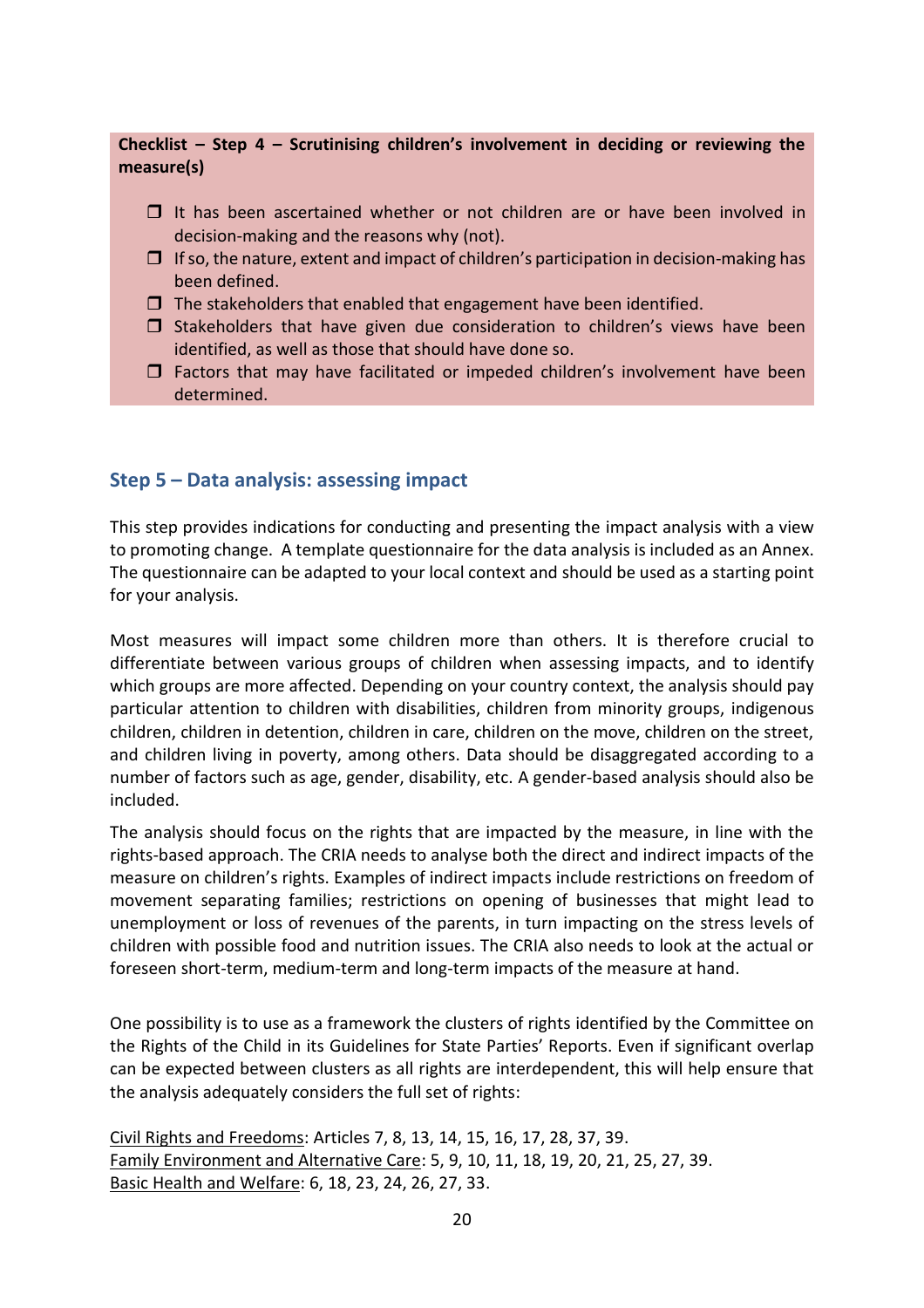Education, Leisure and Culture: 28, 29, 30, 31. Culturally specific Articles, including cultural activities: 8, 30, 31. Special Protection Measures: 22, 30, 32, 33, 34, 35, 36, 37, 38, 39, 40.

A valuable and complementary approach consists in assessing the impact of the measure on the four Guiding Principles of the Convention on the Rights of the Child:

- **Non-discrimination**. Does the data suggest that some groups were or are likely to be more affected than others by the measure?
- **Best interests of the child**. Was/is the principle of the best interests of the child given primary consideration in decision-making for the measure? Were/are children as a group explicitly considered as being affected by the measure? Have the interests of specific groups of children received particular attention?
- **Right to life, survival and development**. Could the measure potentially affect children's lives and survival, or has it already done so and, if so, how? Hasthe measure, and the decision-making process that precedes it, given consideration to possible longterm impacts on children and on all aspects of their development – physical, mental, psychological, emotional and spiritual?
- **Right to be heard**. Is the measure having or could it potentially have an effect on children's ability to express their views and have them taken into account? (see also Step 4)

A common challenge in conducting the CRIA will be to determine the exact contribution of the selected measures to identified child rights outcomes. First, in the case of COVID-19, for example, many measures were put in place at the same time. Second, a given outcome may be the result of a combination of factors and attribution may be difficult. While this does not invalidate per se findings that are rooted in evidence, it does call for caution in establishing strict causality and in formulating findings. A plurality of perspectives will help assess the roles of various factors and highlight complexities that are inherent to the CRIA process.

A CRIA should not be limited to evaluating the potential or actual negative impact on child rights but should also be used to identify steps towards advancing the realisation of child rights within the implementation of the measure. An example of a positive impact of certain measures related to COVID-19 is that lockdowns have resulted in better air quality and many children who suffer from asthma have seen their condition improve.

#### **Checklist – Step 5 – Data analysis: Assessing impact**

- $\Box$  The impact analysis differentiates between various groups of children.
- $\Box$  Impact is assessed for all rights established in the Convention on the Rights of the Child.
- $\Box$  Impact is assessed in relation to the four Guiding Principles of the Convention on the Rights of the Child.
- $\Box$  Attribution of a given outcome to a specific measure is formulated with caution, pointing to other possible contributing factors.
- $\Box$  The CRIA highlights negative, but also positive and neutral impacts of specific measures on the rights of all children and/or specific groups of children.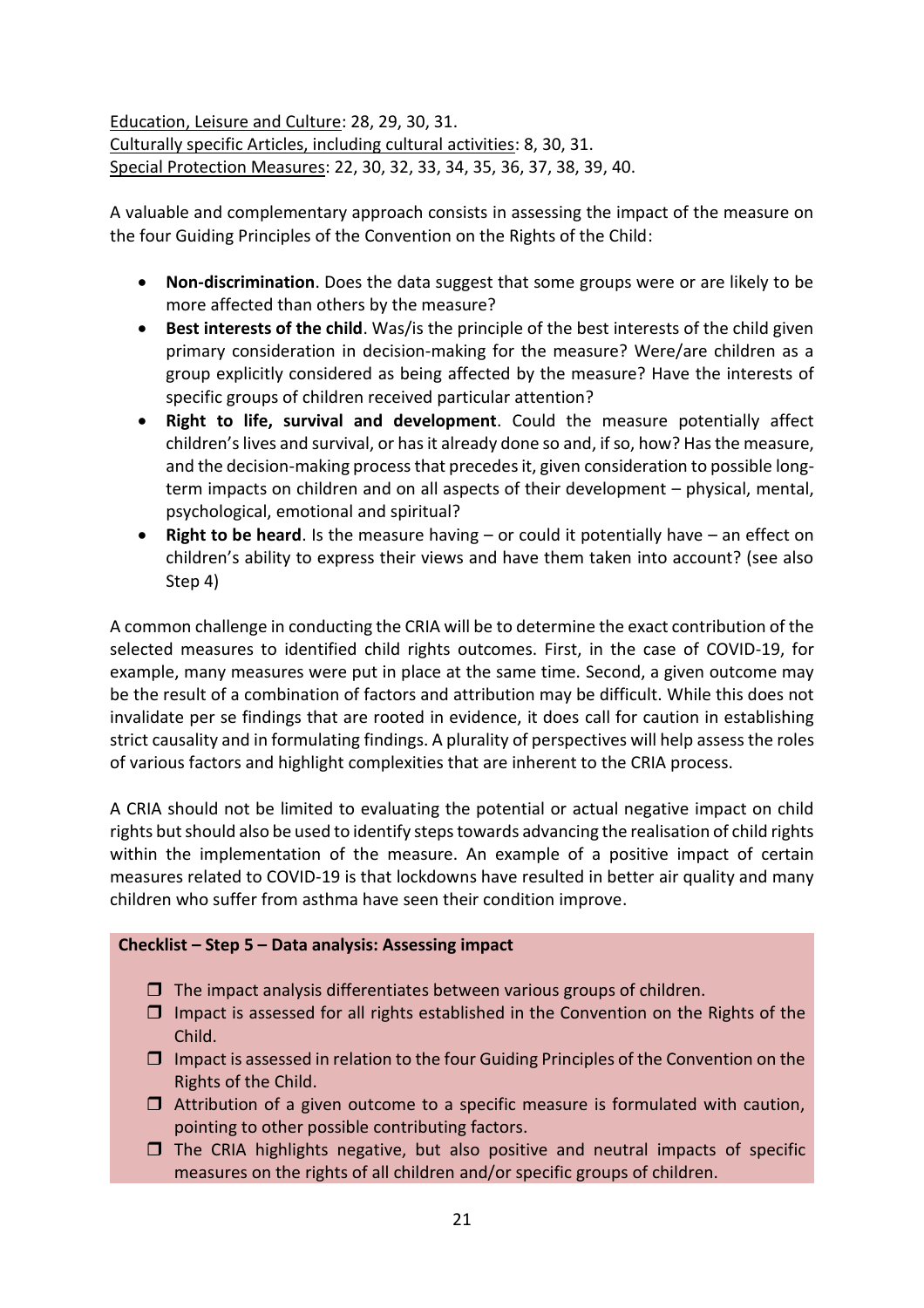## <span id="page-23-0"></span>**Step 6 – Conclusions and recommendations**

In light of the analysis conducted in the preceding step, conclusions can be drawn about the key findings of the assessment, and recommendations can be made based on mitigating and compensatory action.

Key findings must be highly focused and backed-up by your analysis. They should also include the positive, neutral and negative impacts of the measure, as well as the direct and indirect effects.

Some key findings can also be related to the limitations of the methodology and would likely include:

- Possible bias (due to the subjectivity of your sources, for example) and how you have mitigated this (e.g., by conducting multiple interviews, verifying the information, etc.);
- Unavailability or low quality of available information (on all or some aspects) and ideally the reason why information is lacking (e.g., information exists but is inaccessible, some issues have not received enough attention, data is too difficult to collect, for example);
- Resistance and/or unwillingness by some actors to participate in the CRIA process;
- Interviews and focus groups taking place in an online format rather than in person; and
- Language, cultural and other barriers to communication with certain groups and how it was handled (e.g., translation, reliance on researchers from that group, accessibility measures for persons with disabilities).

These key findings may be developed into recommendations regarding the CRIA as both a tool and a process. An objective should be the promotion of the institutionalisation of CRIA in the country.

Recommendations should be presented in a way that is actionable and promotes accountability for change. This includes specifying what change or modification is needed, possibly providing various options, detailing accompanying measures (e.g., social policy measures to compensate for the impact of restrictive legislation), and identifying those responsible for making changes. Recommendations should be specific, solution-oriented, proactive and positive. They should build on existing opportunities in the national context.

Key questions to ask yourself at this stage to develop focused conclusions and recommendations:

- **Who is the target audience for the recommendations?** (e.g., government, parliament, other independent institutions, civil society organisations, academic institutions, media).
- **What is the content of the recommendation?** Which change or modification is needed to the current measure for it to have a positive or at least a neutral impact on children's rights? Provide, if possible, various options, detailing accompanying measures (e.g., social policy measures to compensate for the impact ascertained).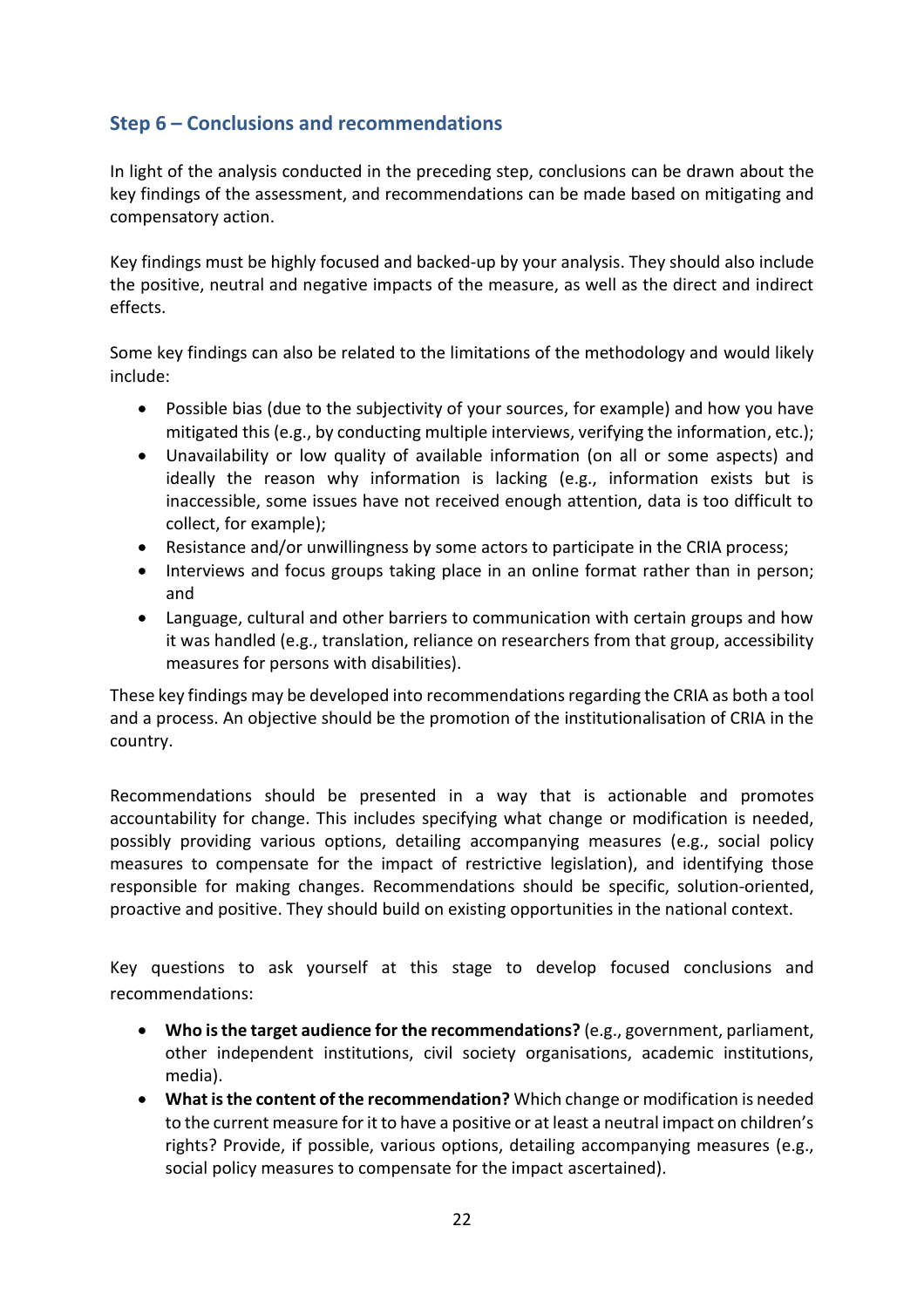You might also focus one of your recommendations on the lessons learned from the impact of this measure for future similar measures with the aim of ensuring better preparedness for similar future challenges.

- **When should the recommendation be implemented? And how?**
- **Is further evidence required?** The lack or scarcity of data or the lack of reliable data can be listed as a key finding or conclusion, and a recommendation can be made on how to remedy this data gap.

The recommendations can, for example, be structured into sections addressing specific decision-makers and other stakeholders (government, parliament, other independent human rights institutions, civil society organisations, academic institutions, media, etc.) so that each can easily find recommendations in the report relevant for that particular group. They can also be organised by topic, setting or group of children concerned.

## **Checklist – Step 6 – Conclusions and recommendations**

- $\Box$  Key findings are directly drawn from the analysis.
- $\Box$  Key findings include both findings from the analysis of the data collected and findings in relation to the CRIA process itself.
- $\Box$  Recommendations are specific, solution-oriented, proactive and positive.
- $\Box$  Recommendations are actionable.
- $\Box$  Recommendations clearly identify stakeholders responsible for follow-up.
- $\Box$  Recommendations address both the measure(s) examined and the CRIA process as a whole.

# <span id="page-24-0"></span>**Step 7 – Publishing and disseminating the CRIA**

The UN Committee on the Rights of the Child clearly recommends making the CRIA publicly available. As noted in the ENOC Common Framework of Reference, "publication of the full impact assessment (analysis, recommendations and conclusions) by ENOC members is an important way to evidence the conclusions reached and support the recommendations made". Publishing the summary and key messages or the full CRIA (including the methodology and detailed analysis) might succeed in drawing the necessary external scrutiny to the measure under discussion. **A reporting structure is annexed to this methodology to provide guidance on report writing.**

Should your risk assessment have made you aware of certain sensitivities around the publication of the CRIA, you might consider not publishing it, depending on the purpose and objectives you identified at itsinception. "Pressing for the automatic or premature publication of a CRIA can be problematic<sup>5</sup>", notes expert Lisa Payne. If the CRIA is to be used as a tool for policy development, a meeting with the decision-makers in order to present the results of the CRIA might be more efficient.

The next steps to consider when publishing the CRIA are the following:

<sup>5</sup> [Unicef-UK-CRIA-comparative-review\\_FOR-PUBLICATION.pdf](https://www.unicef.org.uk/wp-content/uploads/2017/09/Unicef-UK-CRIA-comparative-review_FOR-PUBLICATION.pdf)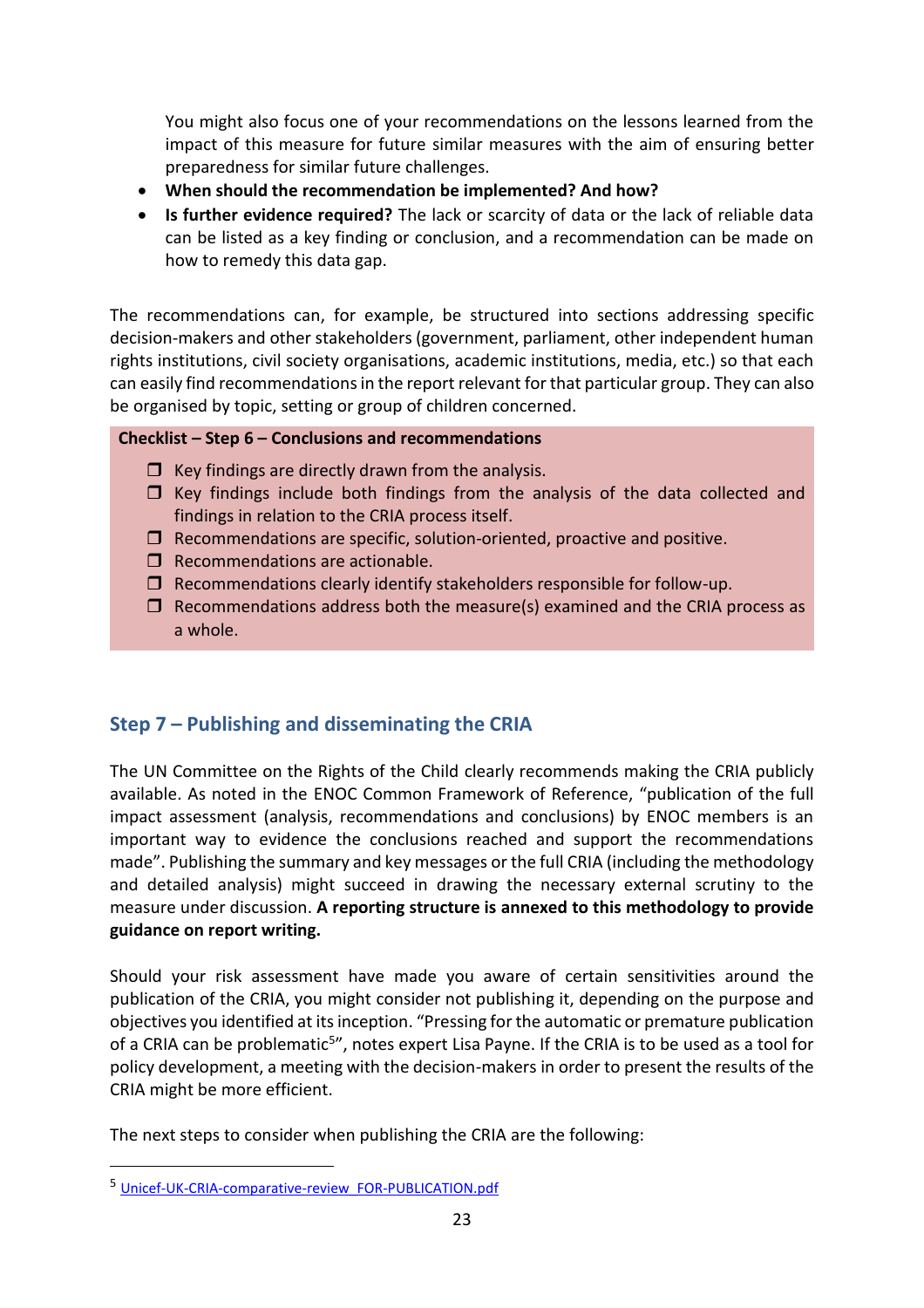- **Why are you publishing it?** What are your communication objectives?
- **Who are you targeting?** Which communication channels are the most relevant for your target audience?
- **Will you develop a child-friendly version of the CRIA?** Which groups of children will co-create the child-friendly version with you?
- **What are your key messages?**
- **Is a certain timing for the publication of the CRIA useful to ensure a better visibility of the report?** For instance, consider publication around the planned review of the measure or towards the beginning of the school year.

Once you have prepared the version to be disseminated, first inform the children, young people and other stakeholders consulted of the results of the CRIA and how their views and experience have been considered in the CRIA report. A child-friendly version of the assessment is highly recommended; this version should be prepared together with children and young people (either the same individuals consulted or children and young people from your children and youth advisory boards).

## **Checklist – Step 7 – Publishing and disseminating the CRIA**

- $\Box$  The CRIA report has been finalised.
- $\Box$  A decision has been made as to whether the CRIA will be made public, entirely, partially, or not at all, and a justification has been provided.
- $\Box$  A child-friendly version has been prepared, based on the public document.
- $\Box$  Feedback has been provided to the children involved in the CRIA process.
- $\Box$  A communication strategy, including relevant channels and events, has been laid out.
- $\Box$  The dissemination objectives have been identified in line with the stated goals for the CRIA.
- $\Box$  The target audience for dissemination has been defined.
- $\Box$  Key messages have been formulated.

## <span id="page-25-0"></span>**Step 8 – Monitoring and follow-up**

The ENOC Common Framework of Reference discusses under this step monitoring and review of the CRIA after the measure has been adopted, with the CRIA taking place beforehand. If your CRIA addressed a measure yet to be adopted, the following set of questions included in the CFR should be answered:

- **Have the recommendations been acted upon?**
- **Should the progress of the proposal be monitored?**
- **Should the proposal be monitored and evaluated post-implementation?**
- **What mechanisms will be used to monitor and evaluate the proposal postimplementation?**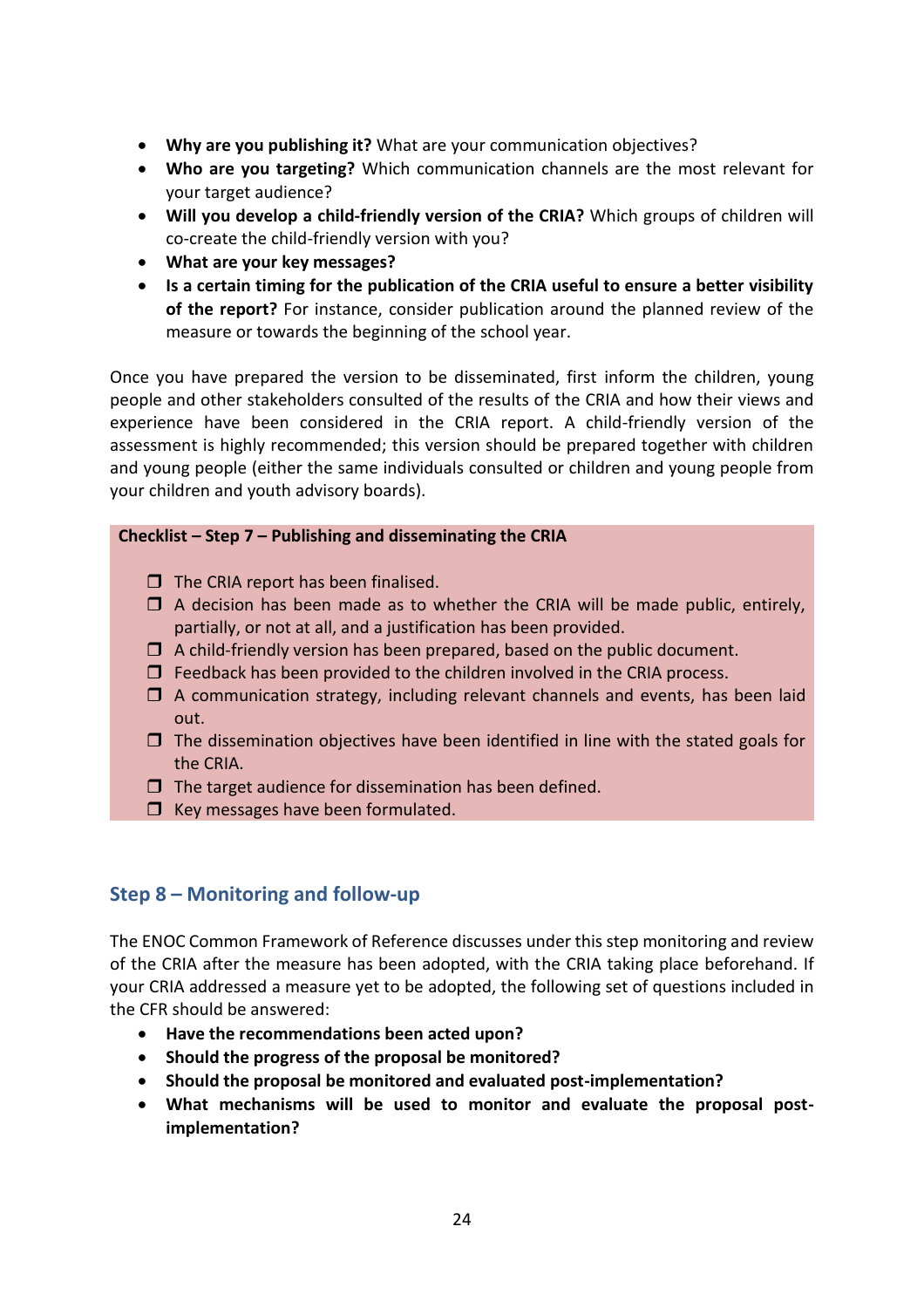If your CRIA analysed the impact of measures already taken, use this step to address quality assurance processes, to evaluate results achieved in terms of advocacy and policy change, and to reflect on lessons learned from this CRIA process. You could also reflect on the following questions (similar to those above):

- Were the recommendations used to review the measure and either mitigate the negative impact or maximise the positive impact?
- Should the assessment of this measure be repeated in a few months' time to assess the medium- and long-term impacts of this measure?

As part of the follow-up to the CRIA, an **advocacy strategy** can be developed and could include the following points:

- Define the key goal(s), i.e., what needs to change (amendment to legislation, adopting new measures, making arrangements for certain groups who are disproportionately negatively affected) and the decision-makers who will be able to bring about the change;
- Identify stakeholders to reach out to for partnerships;
- Determine how children and young people can be involved;
- Anticipate possible resistance to recommended measures;
- Develop your key messages;
- Set forth the channels and means via which to disseminate your message.<sup>6</sup>

You can reflect at this stage on the **key lessons learned from conducting a CRIA**, such as organisational matters (both unexpected and foreseen), difficulties, points of support, possible resistance by some actors, collaboration or lack thereof, training needs and how the position of the ombudsperson as an independent institution has facilitated or impaired the development of the CRIA. Based on the experience of this CRIA, reflect on the **lessons learned** and the next actions necessary to institutionalise CRIAs in your country (if this was your objective) or promote CRIAs further:

- If there is a lack of clarity about the body responsible for CRIAs in your country, which state body do you think would be the most appropriate to lead on CRIAs? Which role should the ombudsperson play in future CRIAs? Is the answer different for CRIEs?
- Try to answer the following question: if you were to do this CRIA all over again, what would you do differently?

<sup>&</sup>lt;sup>6</sup> A useful tool in this respect: Gerison Lansdown, National human rights institutions (NHRIs) Series: Tools to [support child-friendly practices. Advocacy with and for children in the work of NHRIs,](https://www.unicef.org/eca/media/15321/file) UNICEF Europe and Central Asia Regional Office, Nov. 2020.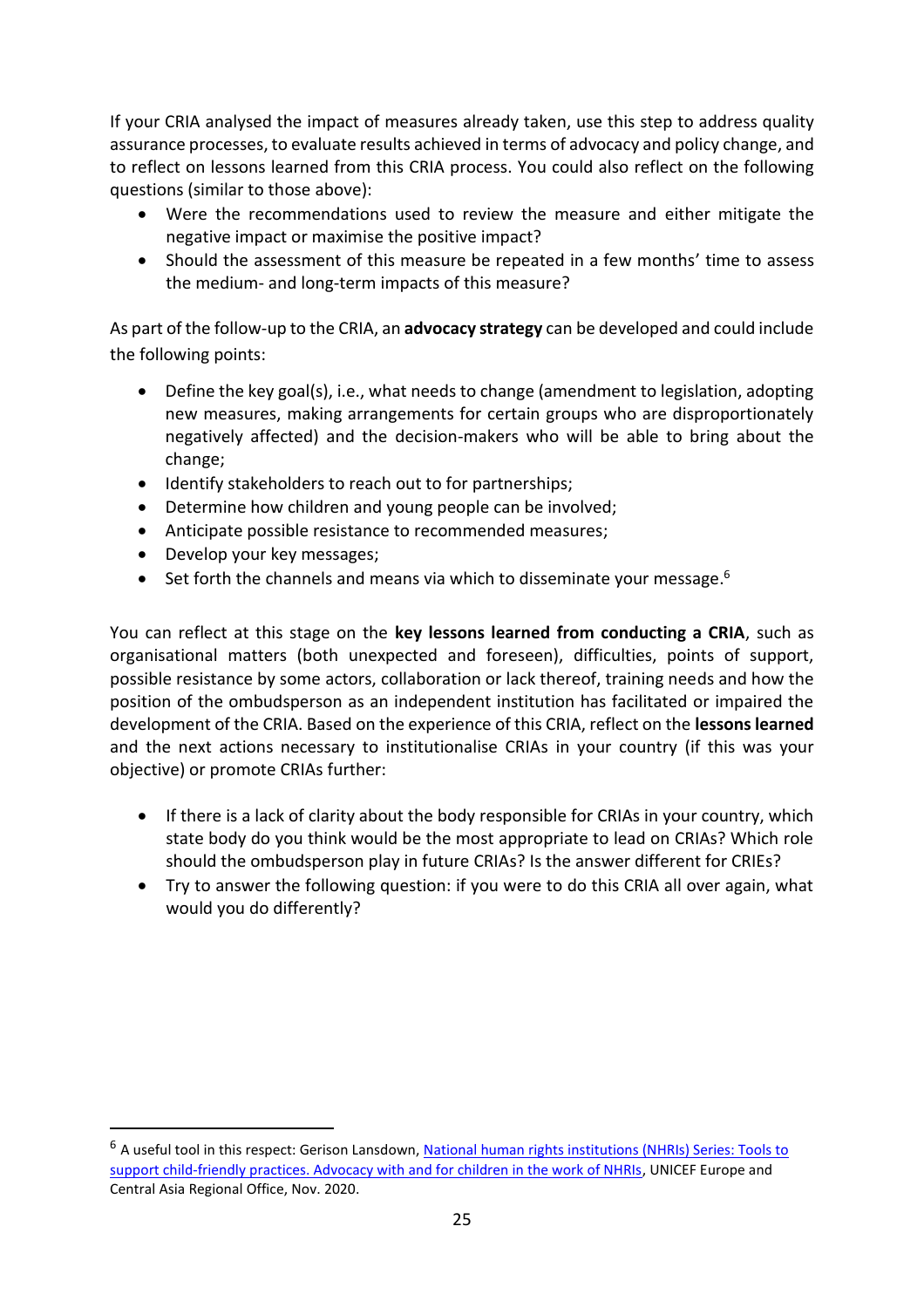#### **Checklist – Step 8 – Monitoring and follow-up**

- $\Box$  If the CRIA addressed a measure yet to be adopted, the extent to which the measure takes recommendations into account has been assessed.
- $\Box$  If the CRIA addressed a measure already in place, the influence of the CRIA on the revision of the measure and the adoption of additional mitigating measures has been assessed.
- $\Box$  An advocacy strategy has been developed to promote CRIA recommendations.
- $\square$  Lessons learned from the CRIA process are formulated and reviewed by the ombudsperson's office and relevant stakeholders.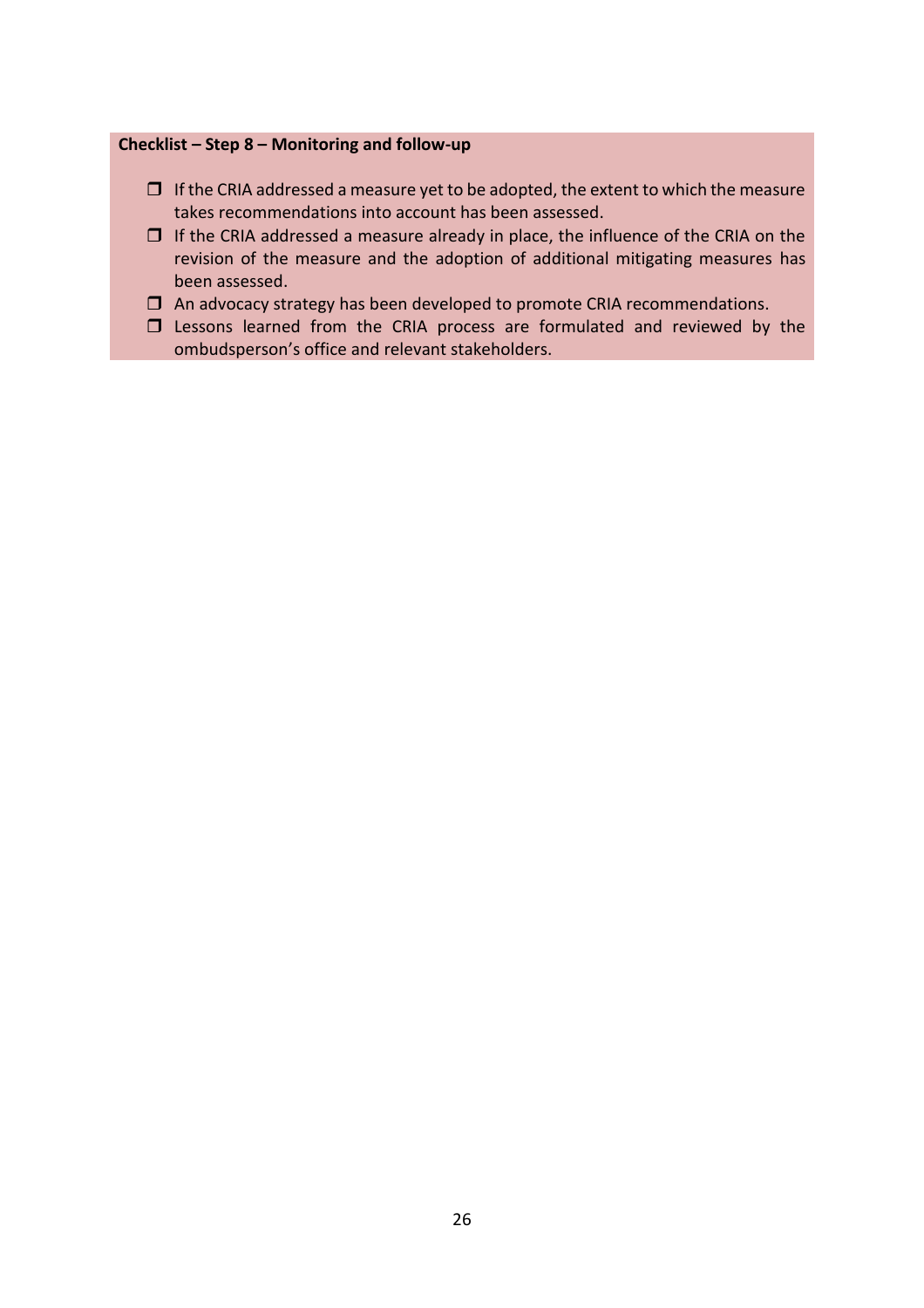## <span id="page-28-0"></span>**References**

ENOC, Synthesis Report - [Child Rights Impact Assessment](http://enoc.eu/wp-content/uploads/2020/12/ENOC-Synthesis-Report-on-CRIA-FV.pdf) (November 2020).

ENOC, [Common Framework of Reference on Child Rights Impact Assessment](http://enoc.eu/wp-content/uploads/2020/12/ENOC-Common-Framework-of-Reference-FV.pdf) – A Guide on how to carry out CRIA (November 2020).

ENOC, [Statement on Children's Rights in the context of the COVID](http://enoc.eu/wp-content/uploads/2020/04/ENOC-Bureau-statement-on-CR-in-the-context-of-the-COVID-19-outbreak-FV.pdf)-19 outbreak (April 2020).

Mukherjee, S., Pothong, K., & Livingstone, S. (2021). [Child Rights Impact Assessment: A tool](https://digitalfuturescommission.org.uk/wp-content/uploads/2021/03/CRIA-Report.pdf)  [to realise child rights in the digital environment.](https://digitalfuturescommission.org.uk/wp-content/uploads/2021/03/CRIA-Report.pdf) London: 5Rights Foundation.

UNICEF - [Ethical research involving children](https://www.unicef-irc.org/publications/706-ethical-research-involving-children.html)

UNICEF UK, [CRIA-comparative-review\\_FOR-PUBLICATION.pdf](https://www.unicef.org.uk/wp-content/uploads/2017/09/Unicef-UK-CRIA-comparative-review_FOR-PUBLICATION.pdf)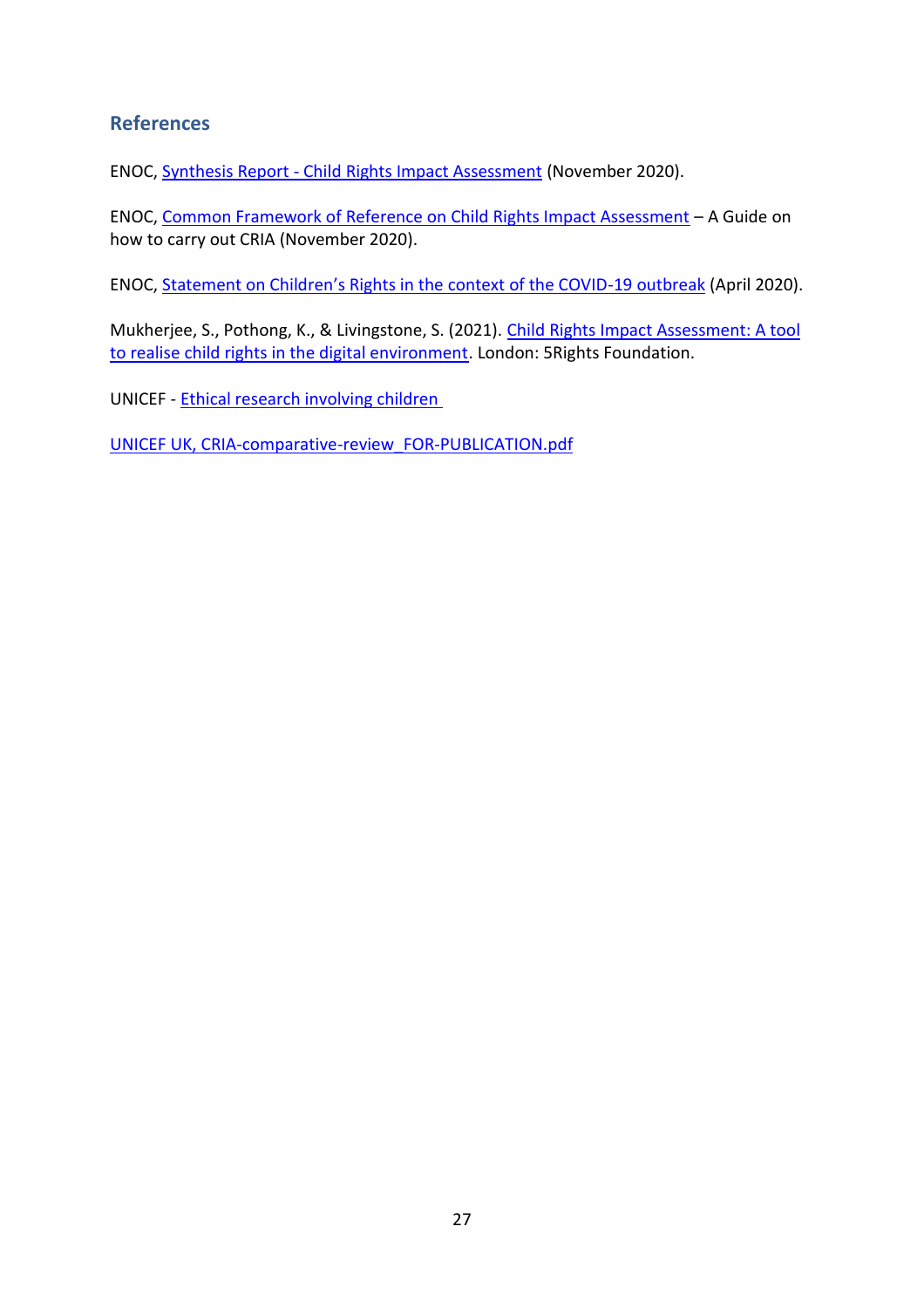## <span id="page-29-0"></span>**Annexes and tools**

## <span id="page-29-1"></span>**Annex I - Guidance for engaging with children and young people**

## **Objectives**

An in-depth CRIA requires seeking children's views and taking them into account when assessing the impact of the measure(s). Engaging with children is essential from a child rights perspective. It ensures that the CRIA is informed by children's lived experiences and their own perception of the situation. Children can advise on the focus and scope of the CRIA. They can contribute to evidence-gathering by sharing how they have felt about COVID-19 measures and the impact these have had or could potentially have on their lives, and by participating in data collection. They can also help identify measures that could be adopted to mitigate the impact of the pandemic and the related restrictions.

While the importance of involving children is usually well recognised among child rights advocates such as ombudspersons for children, how to concretely engage with children in a meaningful manner can appear challenging. In the context of the pandemic, additional obstacles stand in the way of meaningfully consulting with children, due to restrictions in faceto-face meetings and the related lack of access to places such as schools, youth organisations, and closed settings where children may live such as care institutions, detention centres, boarding schools, health care facilities, and refugee camps. This makes it more difficult to (1) access children and (2) meaningfully engage with them.

Taking this context into account, **this guidance note aims to provide practical avenues for engaging with children in conducting the CRIA**. It addresses:

- Which children should be involved and how to reach out to them;
- Possible participation channels;
- The specificities of consulting with children through online meetings;
- Safeguarding and ethical issues including the ethical review process;
- Practical tools: model consent form, assent form and checklist.

It should be read as a complementary tool to UNICEF ECARO [National Human Rights](https://www.unicef.org/eca/sites/unicef.org.eca/files/2019-02/NHRI_Participation.pdf)  [Institutions \(NHRIs\) Series: Tools to support child-friendly practices. Chi](https://www.unicef.org/eca/sites/unicef.org.eca/files/2019-02/NHRI_Participation.pdf)ldren's participation in [the work of NHRIs \(2018\)](https://www.unicef.org/eca/sites/unicef.org.eca/files/2019-02/NHRI_Participation.pdf)

## Which children should be consulted?

Depending on the capacity (size and resources) of the ombudsperson for children's office and the scope or topic of the CRIA, the ombudsperson may decide to consult with a smaller or larger number of children. Useful tools in doing so will be examined below.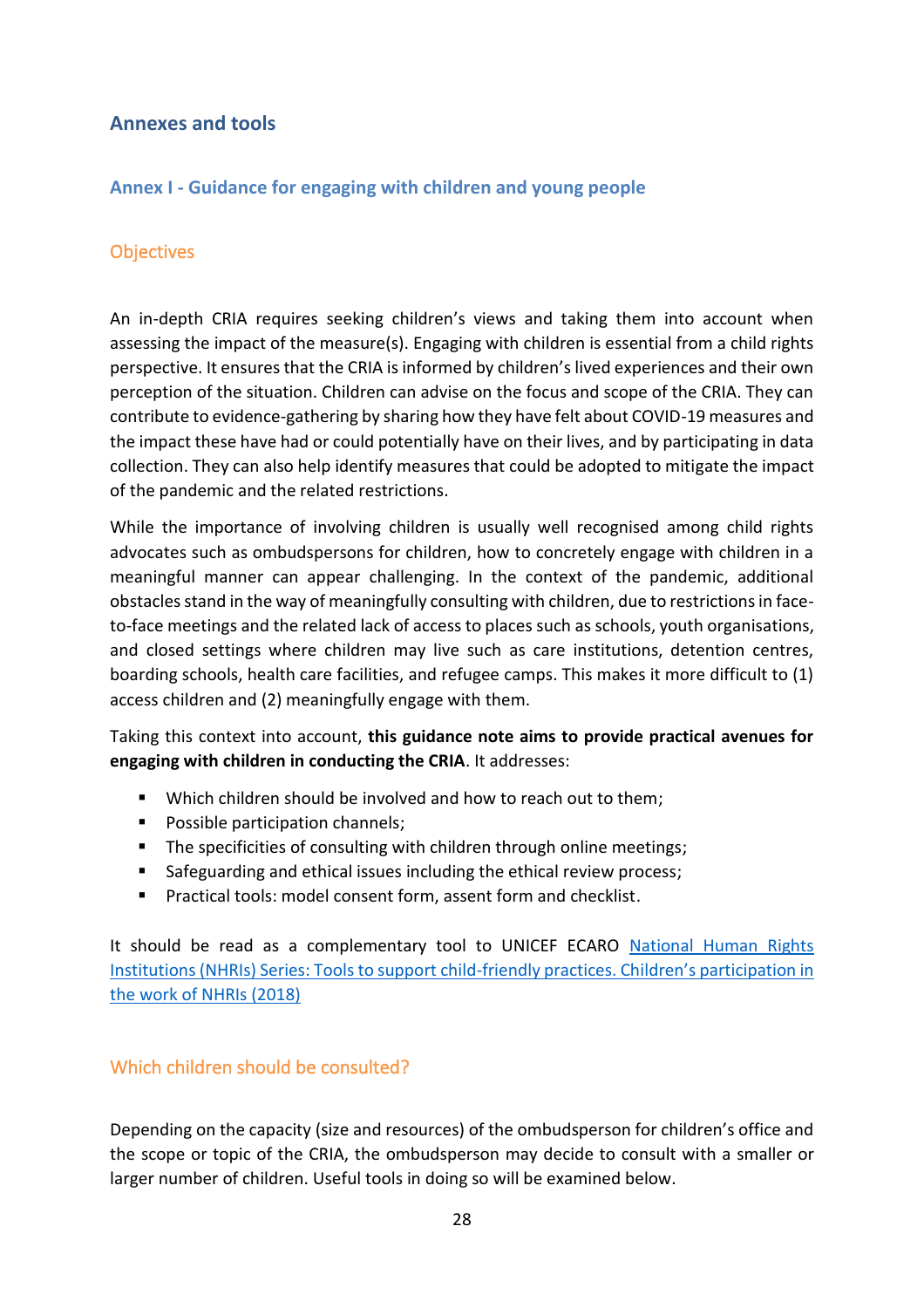In all cases, particular attention should be paid to:

- *Involving children in different situations, in particular the most marginalised*. If the CRIA is of concern to all children in the country, it is important to engage with children who are usually invisible in policy-making and have limited opportunities to have their views heard, such as children with disabilities, children from minority groups and Indigenous children, children in care, children deprived of liberty, children on the move and child victims of violence. Groups selected will depend on the country's situation and groups identified as particularly marginalised. The CRIA should also include children from a variety of socio-economic backgrounds, to include both those more privileged, those from poorer families, and those with families around the median income level. If the CRIA concerns a specific group of children, such as children on the move or children of divorced parents, it is important to identify and listen to the views of children in different situations within that group. In addition to the groups mentioned above, this may involve considering the country of origin, whether children are unaccompanied or have migrated with their families, children whose parents live close by and those whose parents live in different areas or countries, and various cultural backgrounds, among other possible criteria.
- *Ensuring the balanced representation of boys and girls, and including children identifying as LGBTIQ*.
- *Involving younger children* to the largest extent possible, in particular children under the age of 6.

## How to reach out to children

A number of different channels can be used to reach out to children:

- *Work with schools*. Schools usually have ongoing interactions with students, even if remote learning is currently in place. Depending on the size of the sample, you may decide to reach out to all schools in the country, most likely through a partnership with the Ministry of Education, to seek the views of as many children as possible through a survey, for instance. A downside is that you may not be able to collect views from those with more limited access to schooling, who are also likely to be the most marginalised. Another possibility is to identify selected schools in certain areas or with certain groups of students (e.g., special schools, private schools, schools in underprivileged areas or where minority groups live). You may also ask schools to select some students to participate in the CRIA if you are aiming for a smaller sample. However, it is likely that schools will designate the task to the highest performing students and participation may not be fully voluntary.
- *Work with facilities*. In order to access children in closed settings, such as children in care or children deprived of liberty, you may wish to reach out to the facilities that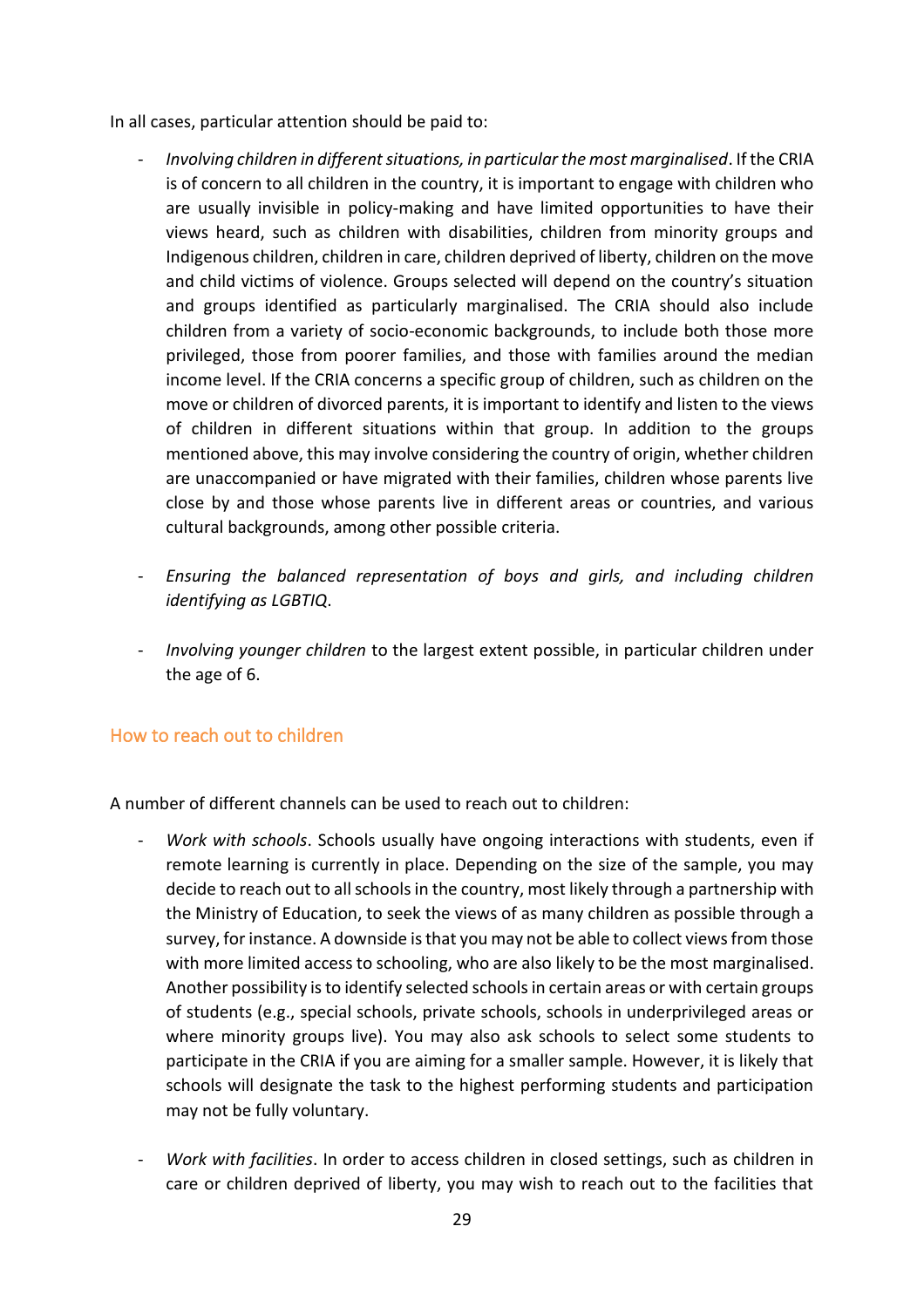host them. Likewise, it will be important to ensure that participation is voluntary and that the children interviewed are not necessarily those viewed more positively by the facility's management. If the facility has a system of children's representatives, they can be called on to participate in the CRIA and be given the opportunity to consult with their peers within the institution.

- *Collaborate with civil society organisations*. Many civil society organisations work with marginalised groups, providing a range of services. They often know their beneficiaries well and are trusted by them. They therefore represent a critical tool to reach out to children from marginalised groups, in particular children on the move who may be living in refugee camps or fear authorities, children from poor families, child victims of violence or living in a family with gender-based violence, children from minority groups, and children identifying as LGBTIQ, among other groups.
- *Make an open call for participation*. You may publicly ask children to participate in the CRIA by making an announcement on the website of the office and publicising it on social media and other media outlets. The announcement needs to specify how children can express interest, whether all can participate or some will be selected, and if so, how the selection will be made (with which criteria and by whom).
- *Involve the members of the child and youth advisory council if your institution has one*. A group of children who are easy to reach out to are the members of the permanent children's council of your office, if you have established one. They are most likely already in regular contact with your office and are used to providing feedback. They can be solicited to express their views on the matter the CRIA addresses. They can also be called on to review the tools you will use to consult with children.

## Possible participation channels

There are various ways through which you can consult with children. These include, but are not limited to:

- *Surveys*. Surveys will enable you to reach a large number of children and collect a significant amount of data. However, surveys have limitations in that the quality of the information may be reduced. When questions are closed (yes/no, multiple choice) respondents may not be able to grasp the rationale for the answer and the possible nuances behind it. When questions are open, responses may be richer but more difficult to aggregate and analyse. Surveys require children to be able to read, speak (the survey language should be their main language), and to have internet access if it is online. Alternatively, surveys need to be conducted by an adult, who can influence the answers provided. Nevertheless, surveys can act as a general barometer of children's views and feelings. It is important that survey questions be formulated in a clear and accessible way. Testing the survey with a few children is therefore an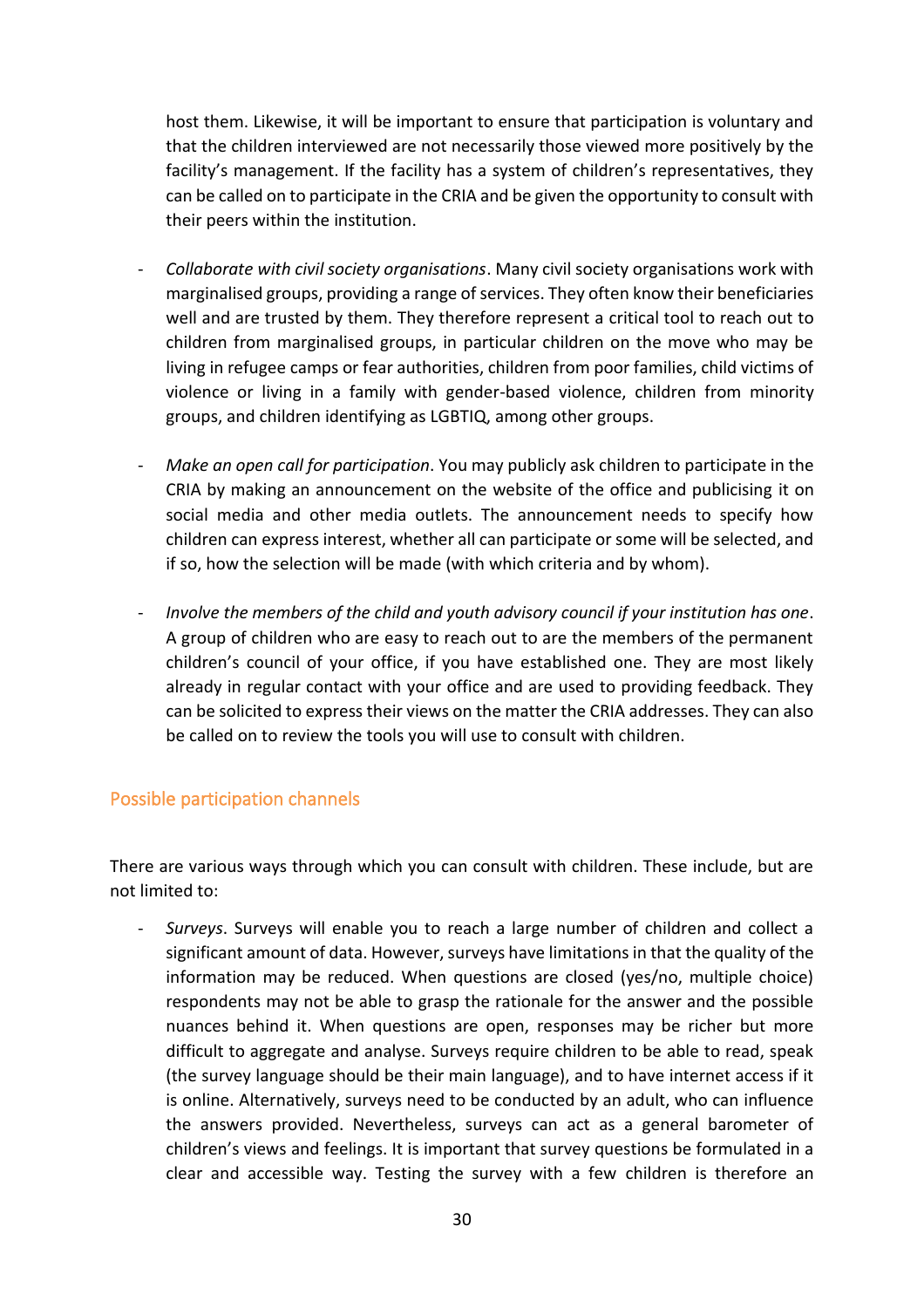important step. The survey should clearly specify how it should be administered, the role of accompanying adults in the process, and data protection and privacy considerations (e.g., whether answers are anonymous).

- *Focus group discussions*. Focus group discussions bring together a group of 5-12 children. They may be held online or in person. The discussion is guided by a facilitator based on a semi-structured template with themes and questions to be tackled. Focus group discussions provide an opportunity to "unpack" issues by having children interact both among peers and with the facilitator. They are therefore instrumental in gaining a deeper understanding of issues and uncovering aspects of which you may not have been aware. Participants in the same focus group discussion can include children in different situations, but also in similar situations, which may make them more comfortable and willing to open up beyond the constraints of pre-existing power dynamics that prevent children from marginalised groups from expressing themselves freely. In all cases, facilitators need to be trained to interact with children and manage group dynamics and possible issues that may arise (see also the section on "safeguarding" below).
- *One-to-one interviews*. For some children in particularly difficult situations, who may fear sanctions or stigmatisation, individual interviews may provide the safe space they need to openly share their views. Individual interviews should be semi-structured, using a template of key questions or themes to be addressed, and conducted by a trained facilitator. They may be held online or in person.
- *Group activities*. Children's views can be collected through activities that do not involve group discussions per se but invite children to express their opinions through other means, such as theatre, drawing, photography, and videos. In the COVID-19 context, these activities are likely to be restricted, however.

## Conducting online consultations

Conducting online consultations with children is usually more challenging than in person, but if managed properly they still allow for meaningful engagement with children. In the COVID-19 context, it is likely that you will need to use online tools to consult with children. The following are some elements and tips to consider.

## *Online surveys*

- Select an adequate online survey tool that will enable you to aggregate and analyse large amounts of data (e.g., Survey Monkey, Google Forms);
- Ensure that questions are clearly formulated in a child-sensitive manner;
- Determine the type of answer you expect (multiple choice, long answer, combination of both with a "please explain" box, for example);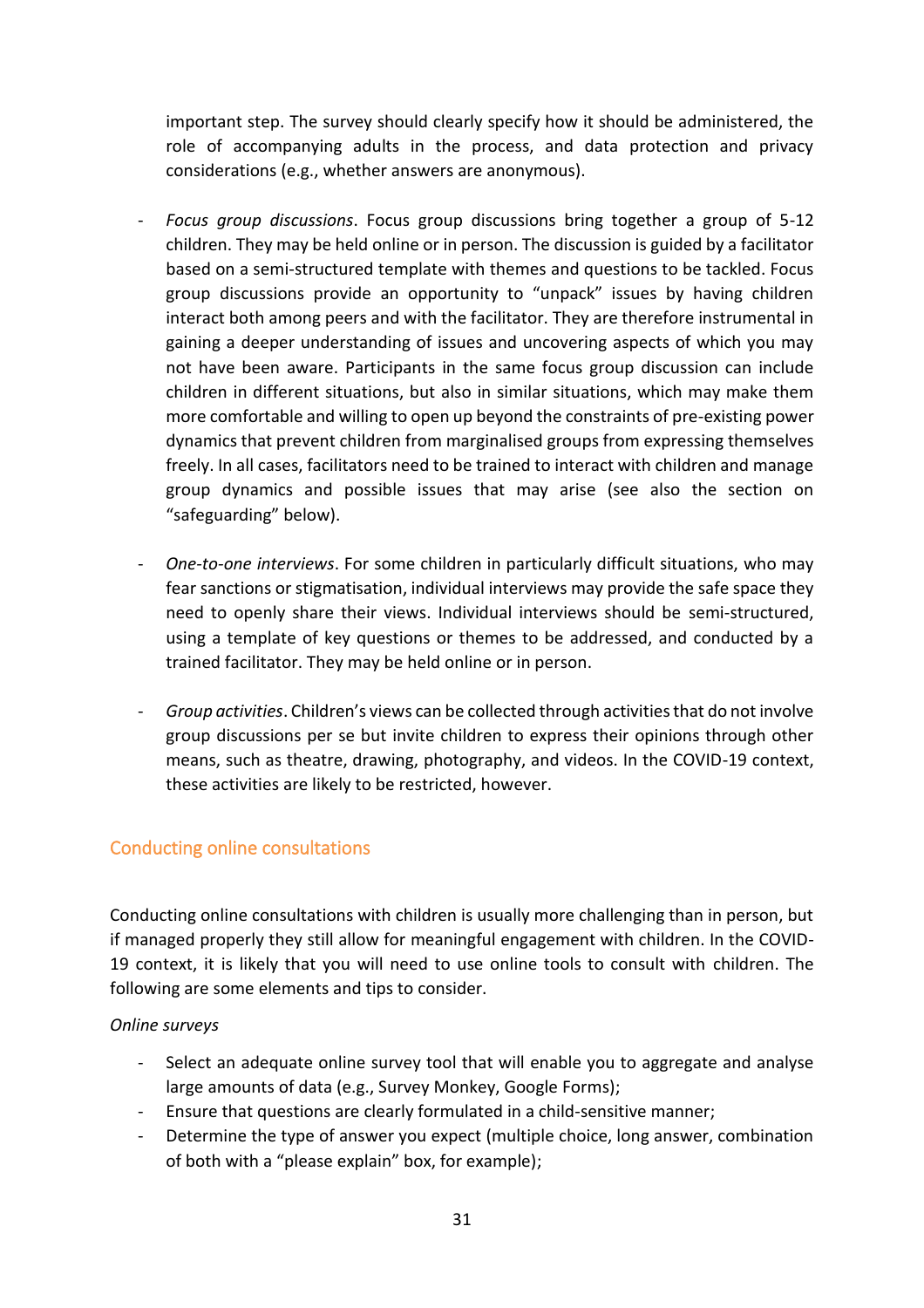- Explain the objectives of the survey, how the information will be used, and whether it will be anonymised or who will have access to the respondents' identities;
- Provide short guidelines for accompanying adults on their roles and consent issues;
- Adapt the length of the survey to your target group. In all cases it should take no more than 20 minutes to complete, preferably less. For younger children, plan for about 10 minutes;
- Make sure the survey is accessible in several languages and to children with disabilities;
- Make the design appealing;
- Thank children for their time and indicate a contact person should they have questions or concerns;
- Tell children how and when they can expect to receive feedback on their contribution (e.g., an overview of key findings) and make sure that you do provide such feedback.

#### *Focus group discussions*

#### Preparatory steps

- *Select a secure platform*. The first step in moving focus groups to a virtual format is to choose an online platform that is both secure and user-friendly, such as Zoom, GoToWebinar, WebEx, JamBoard or Mural.
- *Pilot the platform*. Piloting the platform is useful for testing sound quality and virtual focus group procedures (i.e., joining the group, obtaining consent, recording the focus group, etc.). Test the platform on both the phone and computer to become familiar with the different interfaces.
- *Choose a secure method to record the virtual focus group*. With the growing need to conduct focus groups virtually, securely recording focus groups is an essential step to protect participant privacy. You can use an encrypted device to record the focus groups and save all recordings on a secure drive immediately after each group has finished their session.
- *Ensure that participants have good internet access, or arrange for it* by soliciting civil society organisations to lend the children their facilities or provide a small stipend to cover internet connection.
- *Ensure that you have obtained consent and assent forms* from the children and their legal guardians or trusted adults to participate.
- *Provide children and legal guardians or trusted adults with clear and simple instructions* for connection, rules for the online discussion, and whether you expect children to be on their own or accompanied by an adult. If it is deemed safe and possible, children should preferably be on their own during the discussion.
- *Ensure that the facilitators are adequately trained* to interact with children.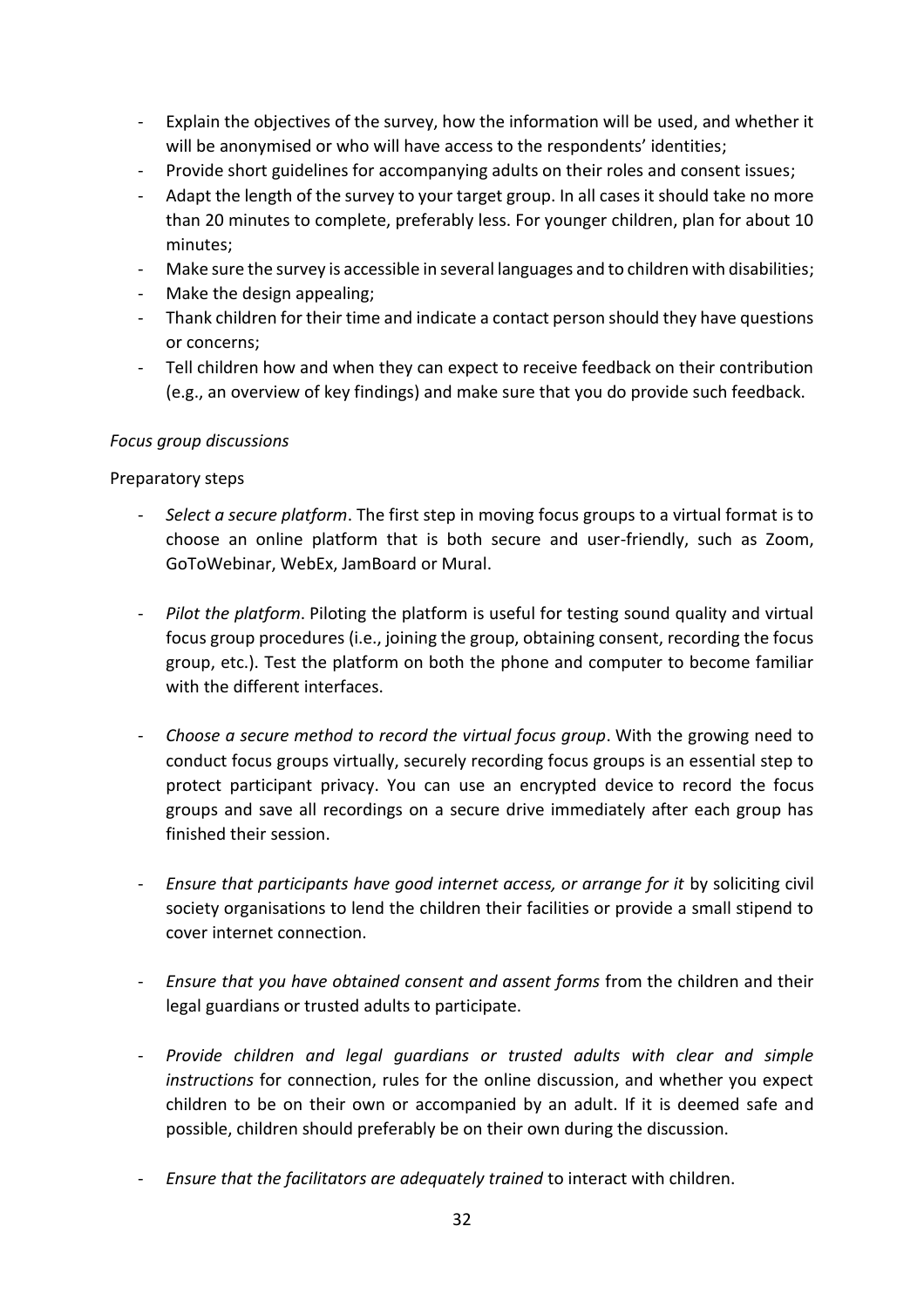- *Ensure that relevant steps are taken for all children involved to be able to contribute*, including by anticipating translation needs and accessibility requirements.

## Facilitation

- *Ensure that you have at least two facilitators*, one leading the discussion, the other taking notes and addressing technical issues. Depending on the number of child participants you may have three adults supporting the process, but be mindful of not crowding the space with adults. Children must feel that it is their space.
- At the beginning of the session, *recall the objectives of the consultation.* Explain why you are consulting with children, why their views are important, how their views will be used in the assessment, and confidentiality measures. It is also important to clarify that, while it is hoped that their views will contribute to better collective measures, there should not be expectations for individual benefits resulting from the participation.
- Whether it is a newly established or a pre-existing group of young people, it might be useful to dedicate some time at the start of the session to ice-breakers (even in a virtual format), 'warming-up' activities and energisers. This may help young people feel more comfortable and at ease.
- *Also recall the rules for the discussion*. Reiterate that participation is voluntary and children are free to leave the discussion whenever they wish without any consequences. Recall the contact information for the person they should turn to if they have questions or concerns.
- *Use elements you would use in a face-to-face meeting*: paperboard (through screensharing), Mural, introduction of participants and icebreaker, requests for reactions, invitation to ask questions in the chat box or orally, break-out groups (most common tools have this function).
- *Tell participants whether you will be recording the session, ask whether they are ok with it*, and explain how the information they share will be protected.
- *Keep the discussion short* (1h to 1h30) and do not hesitate to take breaks if needed.
- *Make it fun and lively.*
- *Conclude by thanking participants, recall who they can contact if they have questions or concerns, and describe follow-up steps*, including how they will hear about outcomes.

## Ethical considerations and safeguarding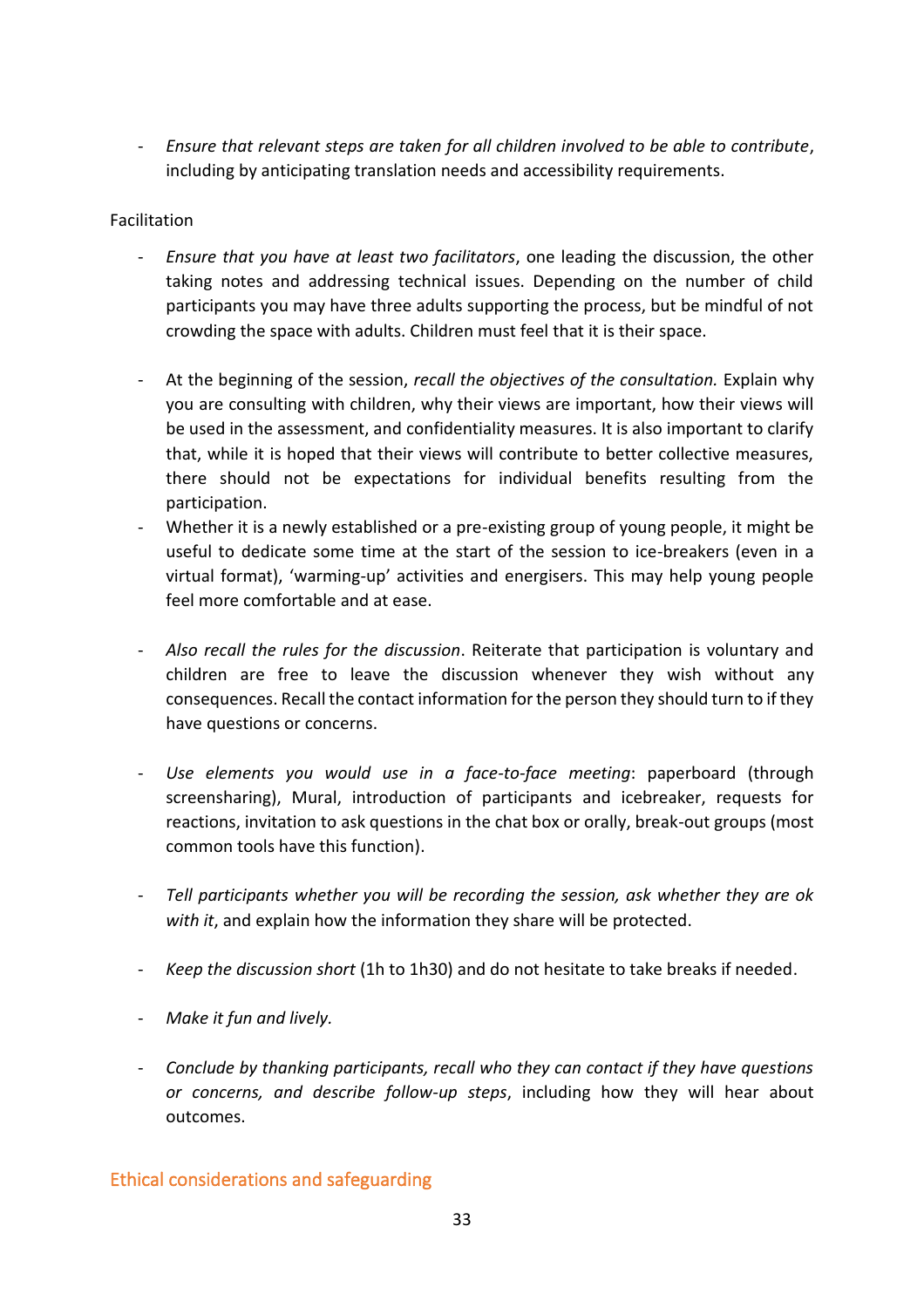Consulting with children implies a number of considerations in terms of ethics and safeguarding. The aim is to ensure that participation is meaningful, and that risks to which children may be exposed through their involvement are minimised and appropriate processes are in place to address issues that may arise.

**UNICEF's policy requires that all research involving human subjects and sensitive secondary data commissioned or conducted by UNICEF, in partnership or independently, be subject to ethical review**. **Each institution conducting a CRIA in the context of this project is responsible for organising the ethical review of their CRIA prior to consulting with children and other persons.** 

This section provides elements that will help you ensure that consultation with children is ethical and appropriate safeguards are in place. These elements can be integrated into your application to the ethical review board.

#### **UNICEF's ethical review requirements**

In each country, institutions, and as relevant their UNICEF counterparts, are responsible for ensuring that ethical review is conducted, and the methodology cleared when consulting with children and other human subjects.

As per UNICEF's policy, Institutional Review Boards (IRBs) or Ethical Review Boards (ERBs) or Committees are a "specifically constituted review body established or designated by an institution to protect the rights and welfare of human subjects recruited to participate in biomedical or behavioural or social science research. IRBs attempt to ensure, both in advance and by periodic review, protection of subjects by reviewing research proposals and related materials. IRB protocols assess the ethics of research, evaluations or data collection and analysis and their methods, promote fully informed and voluntary participation by prospective subjects capable of making such choices (or, if that is not possible, informed permission given by a suitable proxy), and seeks to maximize the safety of subjects."

Ethical review should preferably be performed using review boards in place at the national level, usually in universities and other research institutions. If this solution is not available, UNICEF also has a long-term agreement with HML IRB, an organisation providing ethical reviews of research projects (https://www.healthmedialabirb.com/unicef).

For more information, see UNICEF Procedure for Ethical Standards in Research, Evaluation, Data [Collection and Analysis, April 2015](https://www.unicef.org/media/54796/file)

Child participation in the CRIA process must respect the nine basic requirements for child participation articulated in CRC Committee General Comment No. 12 on the child's right to be heard.<sup>7</sup> UNICEF ECARO's tool on child participation in the work of NHRIs has laid out what these principles imply in practice for ombudspersons for children's offices engaging in child participation activities.

<sup>&</sup>lt;sup>7</sup> CRC Committee General Comment No. 12 (2009), The right of the child to be heard, CRC/C/GC/12, 1 July 2009.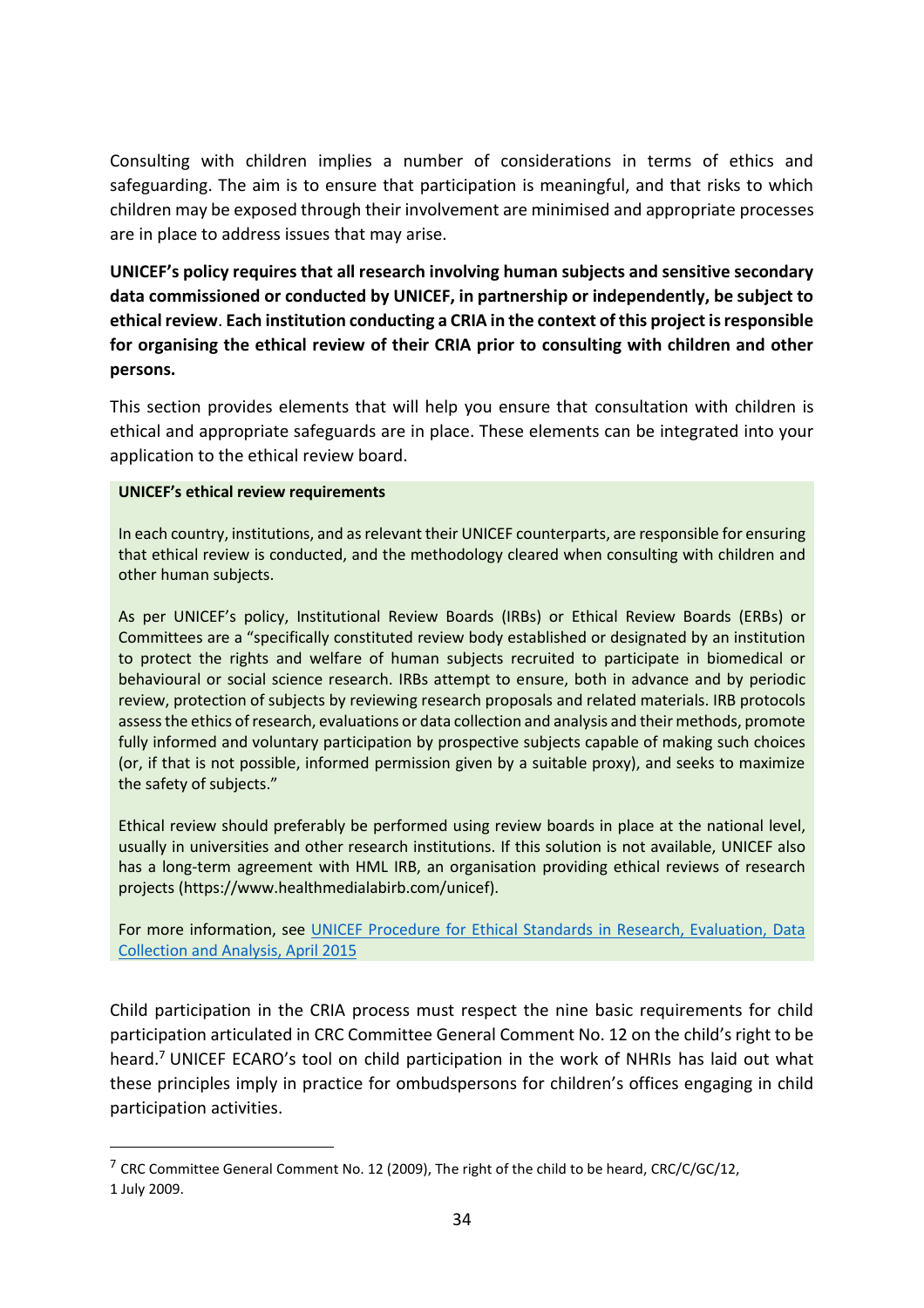#### **The nine basic requirements for child participation in practice**

1. **Participation is transparent and informative**. Children must be given information about their right to participate in a child-friendly and accessible format. The information should include how they will be able to participate, why they have been given the opportunity to participate, the scope and nature of their participation and the impact that they will be able to have. This means in practice that:

- $\triangleright$  Children's participation has a clear purpose;
- $\triangleright$  Children understand how much impact they are able to have on decision making;
- $\triangleright$  The roles and responsibilities of those involved are clear and well understood; and  $\triangleright$  Children agree with the goals and targets associated with their participation.
- ➢ Children agree with the goals and targets associated with their participation.

2. **Participation is voluntary**. Children must be able to choose whether or not they would like to participate and must be informed and able to withdraw from activities at any time. Children must not be coerced into participating or expressing their views. This means in practice that:

- $\triangleright$  Children are given time to consider their involvement and are able to provide informed consent;
- $\triangleright$  Children are aware and are able to withdraw at any time they wish; and
- ➢ Children's other commitments (such as work and school) are respected and accommodated.

3. **Processes of participation are respectful**. Children should be treated with respect and provided with opportunities to express their views freely and to initiate ideas. Staff should also respect and gain an understanding of the family, school and cultural context of children's lives. This means in practice that:

- ➢ Children are able to freely express their views and are treated with respect;
- $\triangleright$  Where children are selected as representatives, the selection process will be based on principles of democracy and will avoid discrimination;
- ➢ Children themselves are involved in selection processes;
- ➢ Children are able to choose how they want to express themselves; and
- ➢ Ways of working build self-esteem and confidence, and enable children to feel that they have valid experience and views to contribute.

4. **Participation is relevant**. Participation should build on children's own knowledge and should be focused on issues that are relevant to their lives and the local context. This means in practice that:

- ➢ The activities that children are involved in are of real relevance to their experiences, knowledge and abilities; and
- $\triangleright$  Participation approaches and methods build on local knowledge and practices.

5. **Participation is child-friendly**. Child-friendly approaches should be used to ensure that children are well prepared for their participation and are able to contribute meaningfully to activities. Participation approaches and methods should be designed or adapted based on children's ages, abilities and interests. This in practice means that:

- $\triangleright$  Time and resources are available to support children effectively;
- $\triangleright$  Methods of involvement are developed in partnership with children;
- ➢ Meeting places and activity locations are child-friendly and accessible to children with disabilities and other minority groups; and
- ➢ Children are given accessible information in child-friendly formats.

6. **Participation is inclusive**. Children's participation must provide opportunities for marginalized children to be involved and should challenge existing patterns of discrimination. Staff must be sensitive to the cultures of all children participating. This in practice means that:

- ➢ Children are not discriminated against on any grounds;
- ➢ Efforts are made to include children from all backgrounds;
- ➢ Participation is flexible enough to respond to the needs, expectations and situations of different groups of children;
- $\triangleright$  The age range, gender and abilities of children are taken into account; and
- ➢ Participation challenges and responds to existing patterns of discrimination.

7. **Participation is supported by training for adults**. Staff must have the knowledge and capacity to facilitate meaningful child participation. This may involve training and preparation prior to engaging children in activities, as well as on-going support as required. This means in practice that: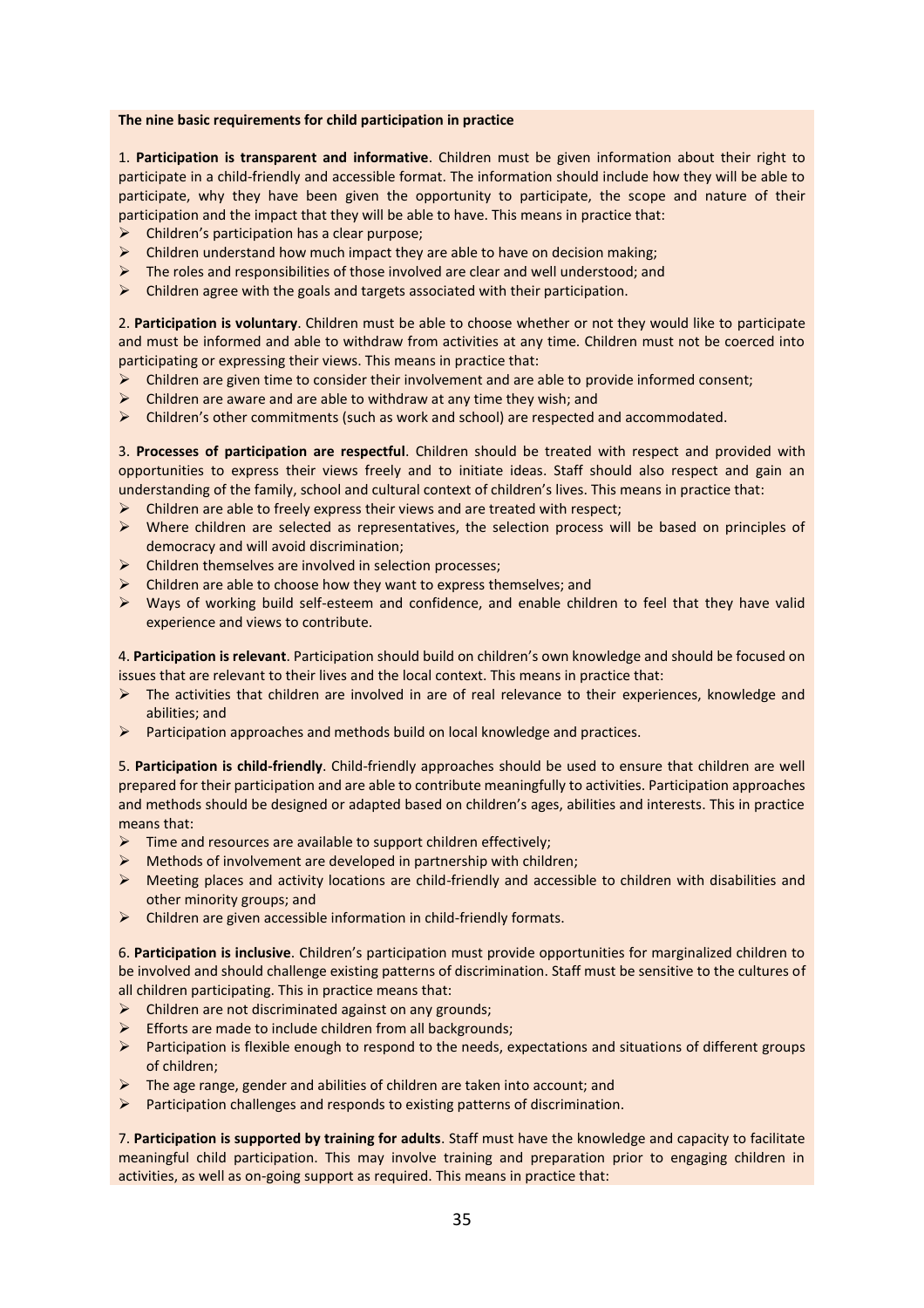- ➢ All NHRI staff are sensitized to children's participation and understand its importance;
- $\triangleright$  Staff are provided with appropriate training and tools;
- $\triangleright$  Staff are effectively supported and supervised;
- ➢ Staff are able to express any views or anxieties about involving children, in the expectation that these will be addressed in a constructive way; and
- $\triangleright$  Specific technical skills or expertise are built up through a combination of recruitment, selection,<br>  $\triangleright$  staff development and practice exchange.
- staff development and practice exchange.

8. **The process of participation is safe and sensitive to risk**. Adults working with children have a duty of care and every precaution must be made to minimize any risks of abuse and exploitation or other negative consequences of participation. This means in practice that:

- $\triangleright$  The protection rights of children are paramount in how children's participation is planned and organized, with safeguards in place to minimize risks and prevent abuse;
- $\triangleright$  Children are aware of their right to be safe from abuse and know where to go for help if needed;
- ➢ Staff organizing participatory processes have a child protection strategy that is specific to each process;
- $\triangleright$  Consent is obtained for the use of all information provided by children, and information identified as confidential is safeguarded at all times;
- $\triangleright$  A formal complaints procedure is set up to allow children involved in participatory activities to make complaints in confidence. Information about the procedure is available in relevant languages and formats;
- ➢ No photographs, videos or digital images of a child can be taken or published without that child's explicit consent for a specific use; and
- ➢ Responsibilities relating to liability, safety, travel and medical insurance are clearly delegated and effectively planned for.

9. **Participation is accountable**. Following their participation, children must be provided with feedback and/or follow up regarding: how their views have been interpreted and used; how they have influenced any outcomes; and, where appropriate, how they can be involved in follow-up processes and activities. This means in practice that:

- $\triangleright$  Staff and partners are accountable to children for their commitments;
- $\triangleright$  Children are supported to participate in follow-up and evaluation processes;
- $\triangleright$  Children are given rapid and clear feedback on their involvement, impact, outcomes and next steps; and
- ➢ Mistakes identified through evaluations are acknowledged and commitments given about how lessons learned will be used to improve participatory processes in the future.

*Extract from Gerison Lansdown, [National Human Rights Institutions \(NHRIs\) Series: Tools to support child](https://www.unicef.org/eca/sites/unicef.org.eca/files/2019-02/NHRI_Participation.pdf)[friendly practices. Children's participation in the work of NHRIs](https://www.unicef.org/eca/sites/unicef.org.eca/files/2019-02/NHRI_Participation.pdf), UNICEF Europe and Central Asia Regional Office, 2018, pp. 14-17*

Safeguarding measures are an important element of ethical participation processes that protect children from risk. Any child participation activity will involve a certain level of risk, but it is important to anticipate and take adequate measures to mitigate it. This will involve in particular:

- *Undertaking a risk assessment prior to involving children*. The risk assessment should identify the potential risks that stem from the ways in which children will be consulted, the characteristics of the children to be consulted, including their personal experiences, the environments in which the children to be consulted live, and events or potential disclosure that may occur during the participation activity – both during the activity and in its aftermath.
- *Foreseeing mitigation measures*. This involves steps to ensure the confidentiality of the conversation and privacy settings for group discussions.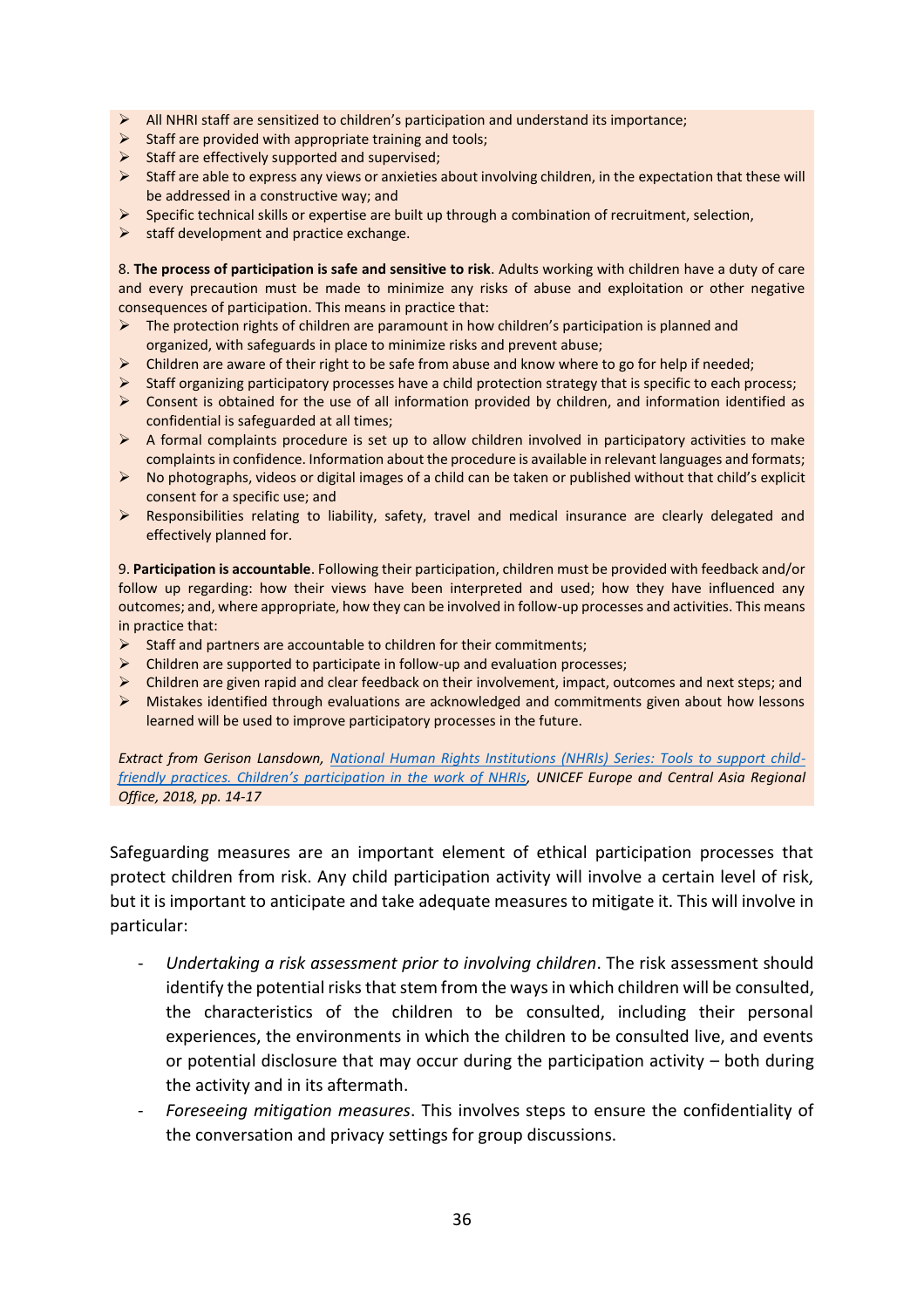- *Ensuring that parents, legal guardians or a trusted adult have provided informed consent* for the child's participation *(a trusted adult if legal guardians are unable to provide consent)*.
- *Ensuring that the child has given their assent* to participation, confirmed their understanding that it is voluntary and that they are free to leave at any time.
- *Establishing clarity about referral and reporting procedures* in line with national legislation should a situation requiring additional attention be disclosed.
- *Identifying a person for children to contact* if they have concerns.
- *Ensuring that facilitators and interviewers receive proper training* on risks and how to react in various situations (power dynamics in the group discussion that may risk stigmatising a child, discriminatory remarks, disclosure of abuse or bullying, to name but a few).
- *Guaranteeing the confidentiality of information collected*, including the names of participants and other personal information that could lead to their identification.
- *Securing the data collected* through safe storage systems, accessible only to the key staff conducting the CRIA.

All consultations with children need to abide by **[ENOC's Child Protection Policy](https://www.google.com/url?sa=t&rct=j&q=&esrc=s&source=web&cd=&ved=2ahUKEwjZxq_Bz7DvAhUH_qQKHQoJAVgQFjAAegQIAhAD&url=http%3A%2F%2Fenoc.eu%2Fwp-content%2Fuploads%2F2021%2F01%2FChild-protection-policy-2021.pdf&usg=AOvVaw0Hj5wEKjOur5YNR-t9Jcm_) and the child** protection policy of your office.

# **Sample consent form based on UNICEF's model (for parents, legal guardians or trusted adults)**

Hello, my name is [*data collector's name*], and I work with [*your organisation*]. We are conducting a study to assess the impact of [measure] on [*topic or purpose*].

We would very much appreciate your *[or your child's]* participation in this study. Participation involves [*data collection type, e.g., FGD*] with you [*or your child*] about your [*or your child's*] experiences with [*study topic*].

Your participation will take about [*time commitment*].

The information you provide will be strictly confidential and never presented in connection to you. We will put information from you together with information from other people in this study. No one will be able to tell what information came from you. When we report on this research, we will not use your name, and no one will know what answers you gave. Only a few researchers will have access to this information, and all information will be stored safely under the care of the lead researcher.

Your participation in this study may not benefit you directly, but it may benefit others. Your responses may improve [the ombudsperson's] work and understanding about the impact of the measures and how they can be improved.

Your participation in this study is voluntary. You are under no obligation to take part, and you may agree to participate now and change your mind later. You can decide not to answer any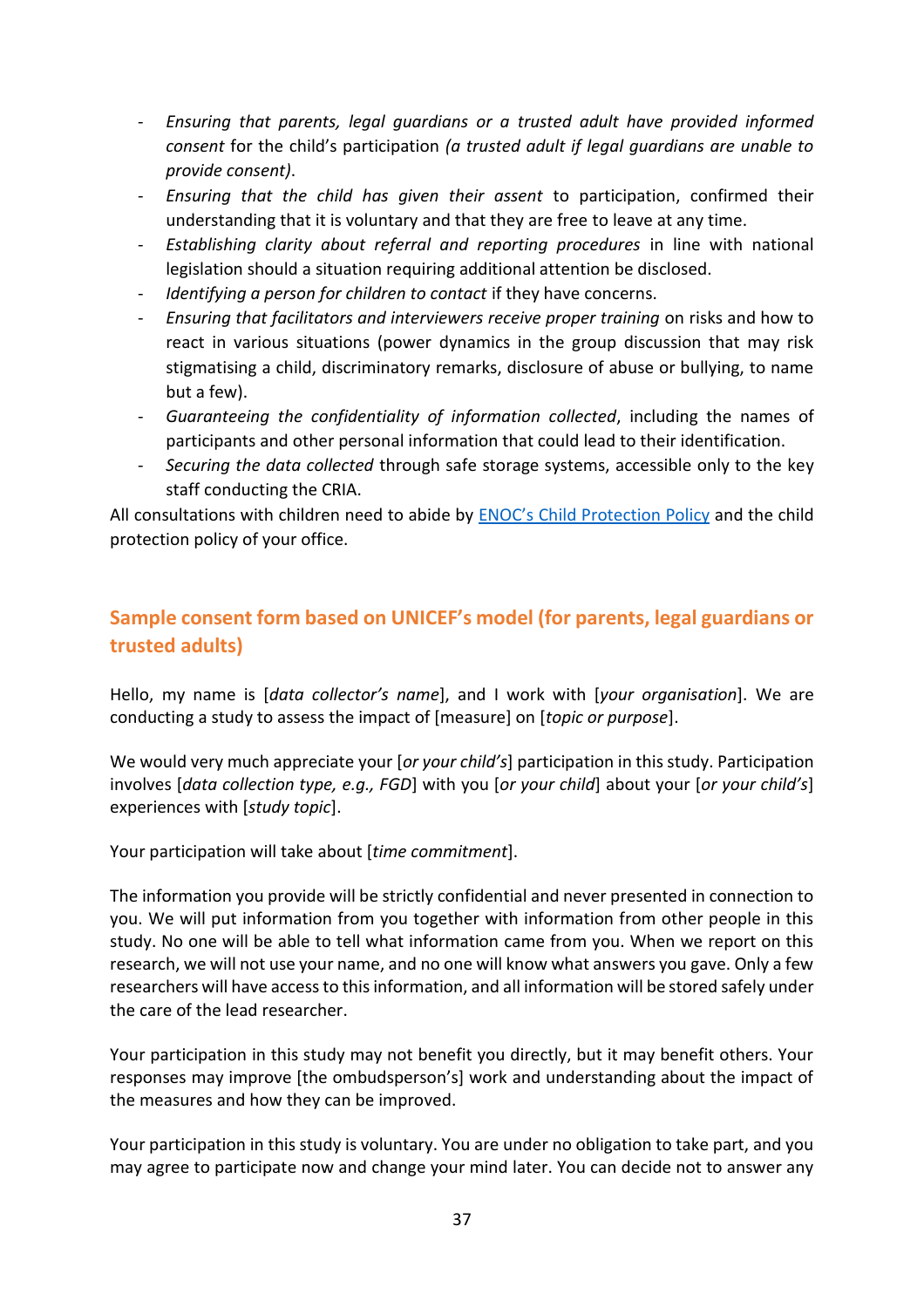of the questions and you can stop at any time. Your decision about whether to participate or to answer any questions will not affect any services you receive. If you choose to participate, please answer the questions honestly, so that we can understand your experience.

Before you say yes or no to being in this study, we will answer any questions you have. If you join the study, you can ask me questions at any time. You may also contact [*Name and contact info of Principal Investigator or other staff*] if you have any questions or concerns.

Do you have any questions now? Do you understand everything I have explained? Do you agree to participate in this interview/discussion?

Signature of Participant:

[*NB: Signature is optional and verbal consent is permissible if investigators feel this is the best option for their study. Likewise, it is preferable but not mandatory to leave a copy of this form with each subject. However, contact information must be left with each subject for later use*.]

# **Sample assent form for children**<sup>8</sup>

Hello! Our names are [...]

We work with [*ombudsperson for children's office name*]. The role of the [*ombudsperson for children*] is to [*promote the rights of all children in..*. *and to look at what is being done so that these rights are protected*].

We are doing a study about the impact [*measure*] has had on children [*topic or group concerned*].

We would like to hear your views about:

- what you feel has changed in your life due to [*measure*];
- what you like and dislike about it;
- what you think can be done to make things better.

We won't tell anyone else what you are telling us today, but we will use it together with what other children are saying. However, if you tell us about something very serious from which

<sup>8</sup> Adapted from Dr Michelle Templeton, Professor Laura Lundy & Dr Bronagh Byrne, Facilitators' Pack - Rights of children with disabilities and the digital environment, Queen's University Belfast and Council of Europe.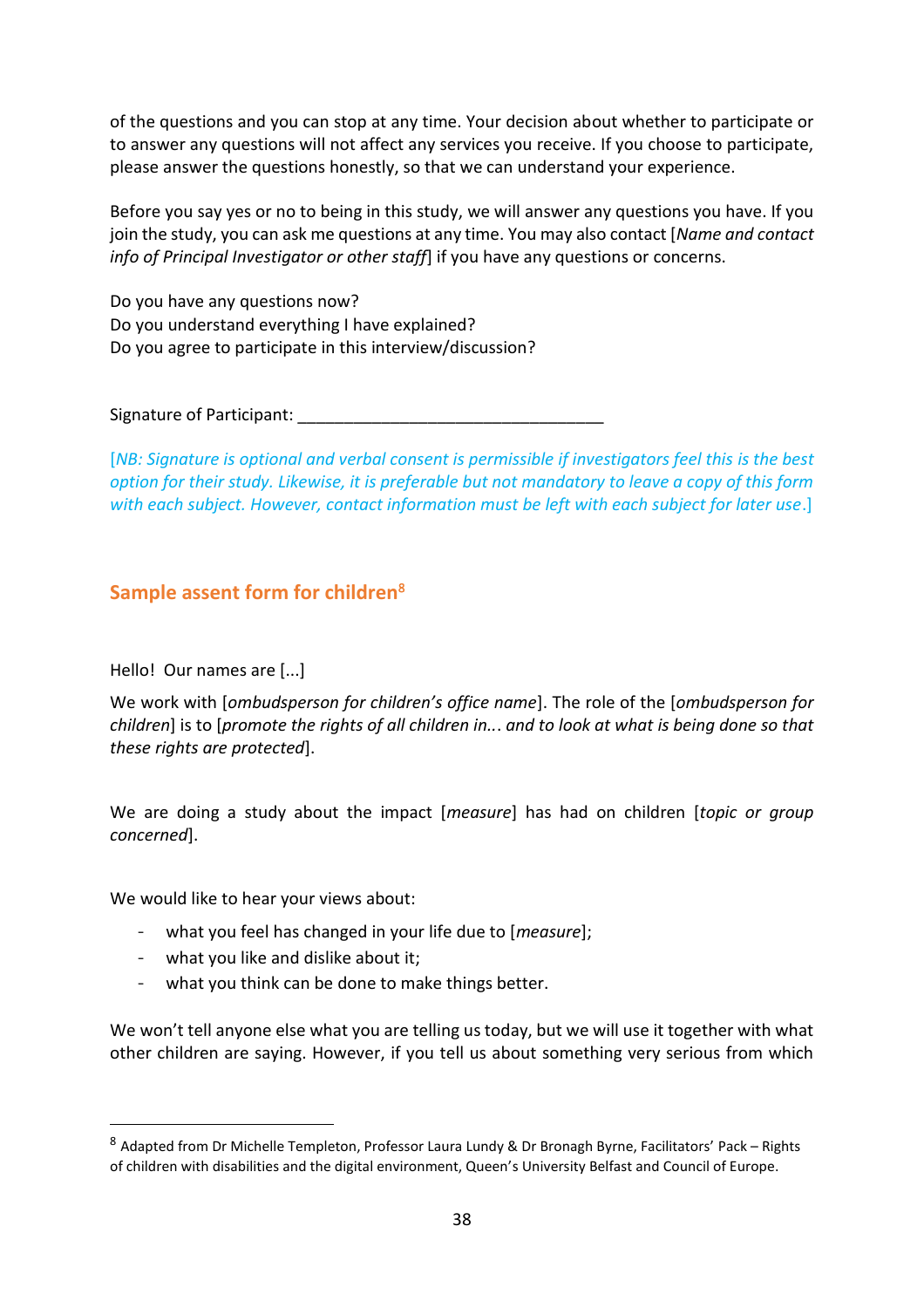you need to be protected because someone is hurting you, or because another child is being hurt, we will need to tell someone to get you or the other child some help.

Your parent/legal guardian/trusted adult will stay with you at the beginning of the interview/discussion and then go to another room, if this is ok with you. They have agreed to let you tell us what you want to say. You can call them at any time.

The interview/discussion will last for about x minutes.

#### **You don't have to take part, but if you do you can stop talking to us at any time. That is okay.**

Do you have any questions?

At any time, now or after the interview/discussion, if you have any questions or concerns, please feel free to contact *[name, function, phone number, email].*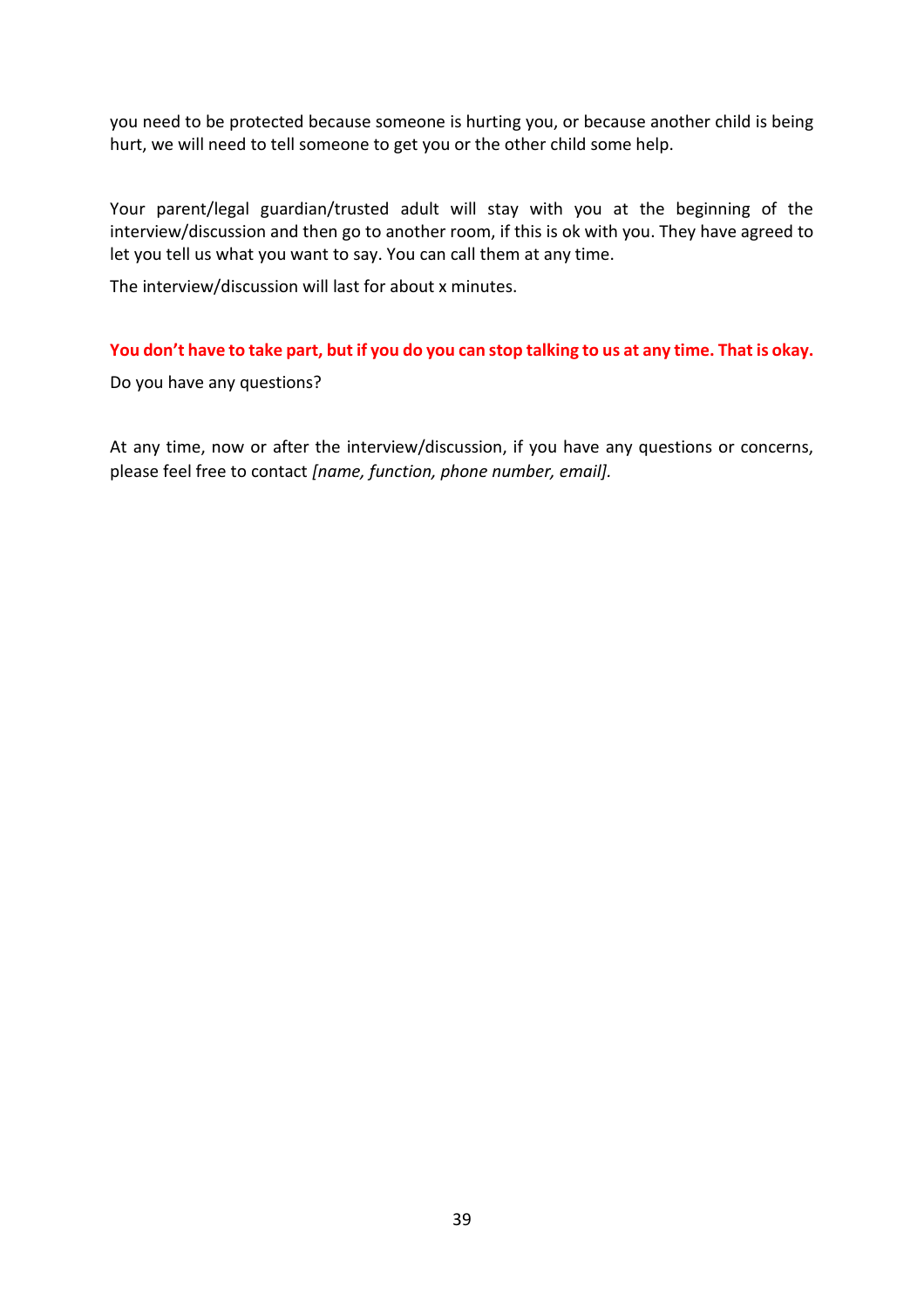## <span id="page-41-0"></span>**Annex II - Semi-structured interviews**

This annex provides guidance for interviews with key informants. These interviews can be conducted in person or online (using Zoom or any other online platform).

Semi-structured interviews are recommended because they allow for flexibility. The format focuses on the information sought, allowing researchers to adapt questions for a particular context or respondent. The interviewer does not have to strictly stick to the questions in the interview guide and may follow 'leads', although all topics contained in the interview guide should be covered for consistency purposes. The exact order and wording of questions may differ from informant to informant and is likely to change as data collection proceeds and its focus shifts.

When conducted online, semi-structured interviews might be slightly more challenging than in person as the interviewer cannot rely on non-verbal cues (e.g. body language).

For the in-depth interviews, the following questions can be asked:

- 1. Which impact did you observe that this measure had on children's well-being and children's rights? Any right in particular?
- 2. How has the measure affected the four guiding principles of the UN Convention on the Rights of the Child<sup>9</sup> in relation to that particular right?
- 3. How did you come to this conclusion? On which basis? Which evidence do you have to prove that impact?
- 4. If you identified a negative impact, what do you consider are the options to modify the measure or mitigate the impact on children's well-being and children's rights? Which compensatory measures could be taken?
- 5. If you identified a positive impact, what are the possible options to maximise the impact of this measure on children's well-being and children's rights?
- 6. Can we anticipate or predict the medium or long-term impact of the measure on children and children's rights? Do you anticipate different impacts on different groups of children?
- 7. The COVID-19 response is likely to have several phases, with varying degrees of restrictions, and uncertainty about their termination and possible re-imposition. What (if any) additional concerns about the impact of measures on children's rights do you anticipate in the coming phases?

**<sup>9</sup>** The four guiding principles of the UN Convention on the Rights of the Child are: non-discrimination, best interests, right to life, survival and development and the right of children to express their views and have them be given due weight in decisions that affect them.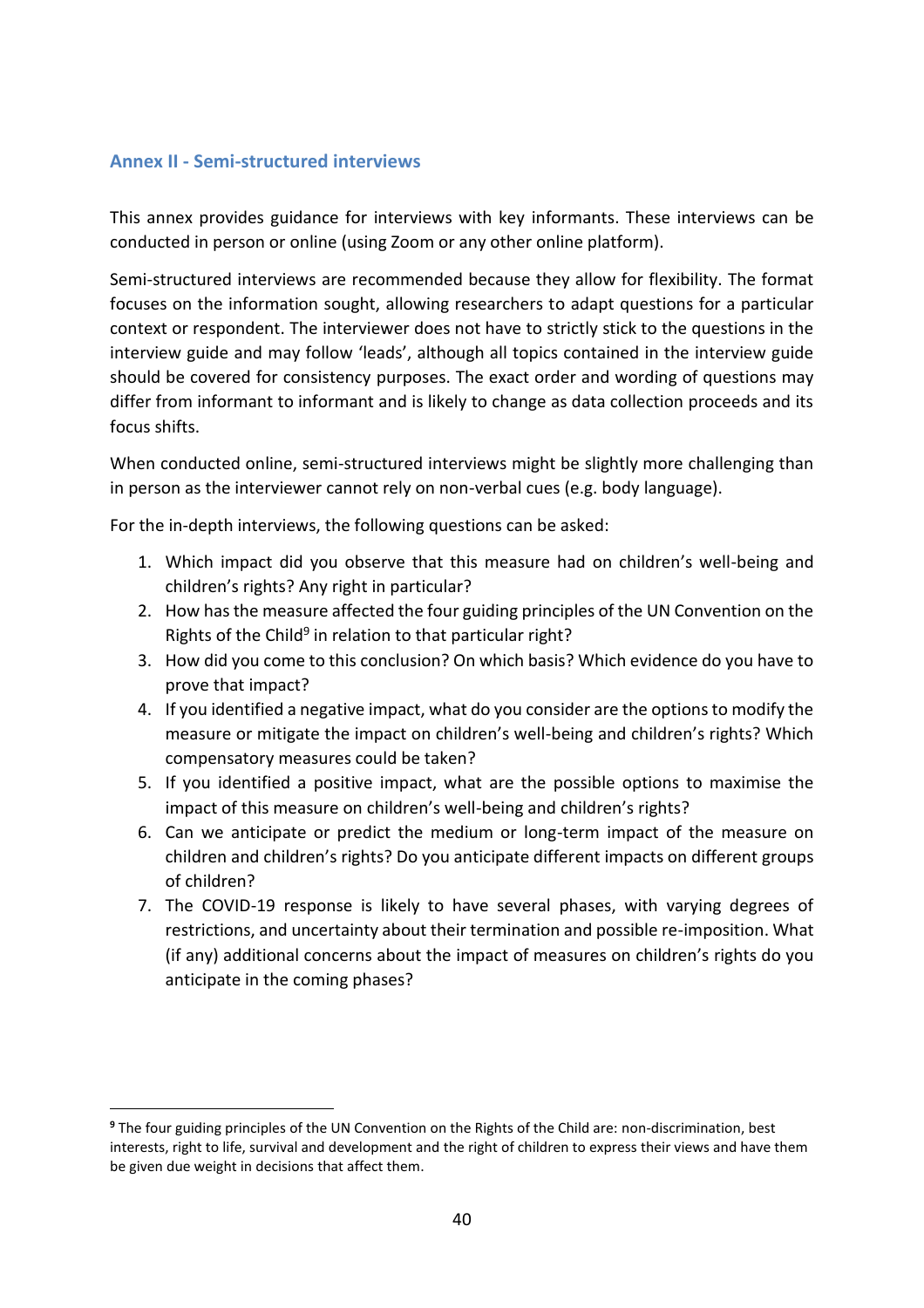## <span id="page-42-0"></span>**Annex III - Template questionnaire for data analysis**

The objective of this template questionnaire is to guide your data analysis. As mentioned in the CFR, there is no single model for CRIAs and this questionnaire needs to be adapted to your local context and to the scope of your CRIA.

1. As all rights in the UNCRC are underpinned by the four general UNCRC principles, assess the impact of the measure against these. For each principle, briefly summarise what impact your policy will have or has already had on implementing the principle, and whether your policy will have or has had a positive, negative or neutral impact on its implementation.

| <b>Article</b>              | Is the<br>right<br>affected<br>or<br>limited?<br>Yes/No | <b>Describe how</b> | Describe the type of<br>evidence (quantitative or<br>qualitative) |
|-----------------------------|---------------------------------------------------------|---------------------|-------------------------------------------------------------------|
| Non-discrimination          |                                                         |                     |                                                                   |
| (Article 2)                 |                                                         |                     |                                                                   |
| The best interests of the   |                                                         |                     |                                                                   |
| child                       |                                                         |                     |                                                                   |
| (Article 3)                 |                                                         |                     |                                                                   |
| The right to life, survival |                                                         |                     |                                                                   |
| and development             |                                                         |                     |                                                                   |
| (Article 6)                 |                                                         |                     |                                                                   |
| The right of children to    |                                                         |                     |                                                                   |
| express their views and     |                                                         |                     |                                                                   |
| have them be given due      |                                                         |                     |                                                                   |
| weight in decisions that    |                                                         |                     |                                                                   |
| affect them                 |                                                         |                     |                                                                   |
| (Article 12)                |                                                         |                     |                                                                   |

For each relevant article of the UNCRC, briefly summarise what impact this measure has or will have on implementing it and give evidence as to whether your policy will impact it positively, negatively or neutrally. Are specific groups of children and young people more likely to be affected? If so, are will different groups of children and young people be impacted in different ways? Please provide supporting evidence.

2. For each right, briefly summarise what impact your policy will have on implementing the associated principle and whether your policy will have a positive, negative or neutral impact on implementing that principle?

| Which right    | Describe how | $\vert$ is a group of | How has the      | Describe the type of |
|----------------|--------------|-----------------------|------------------|----------------------|
| of the UNCRC   |              | children in           | measure affected | evidence             |
| is affected or |              | particular            | the 4 guiding    | (quantitative or     |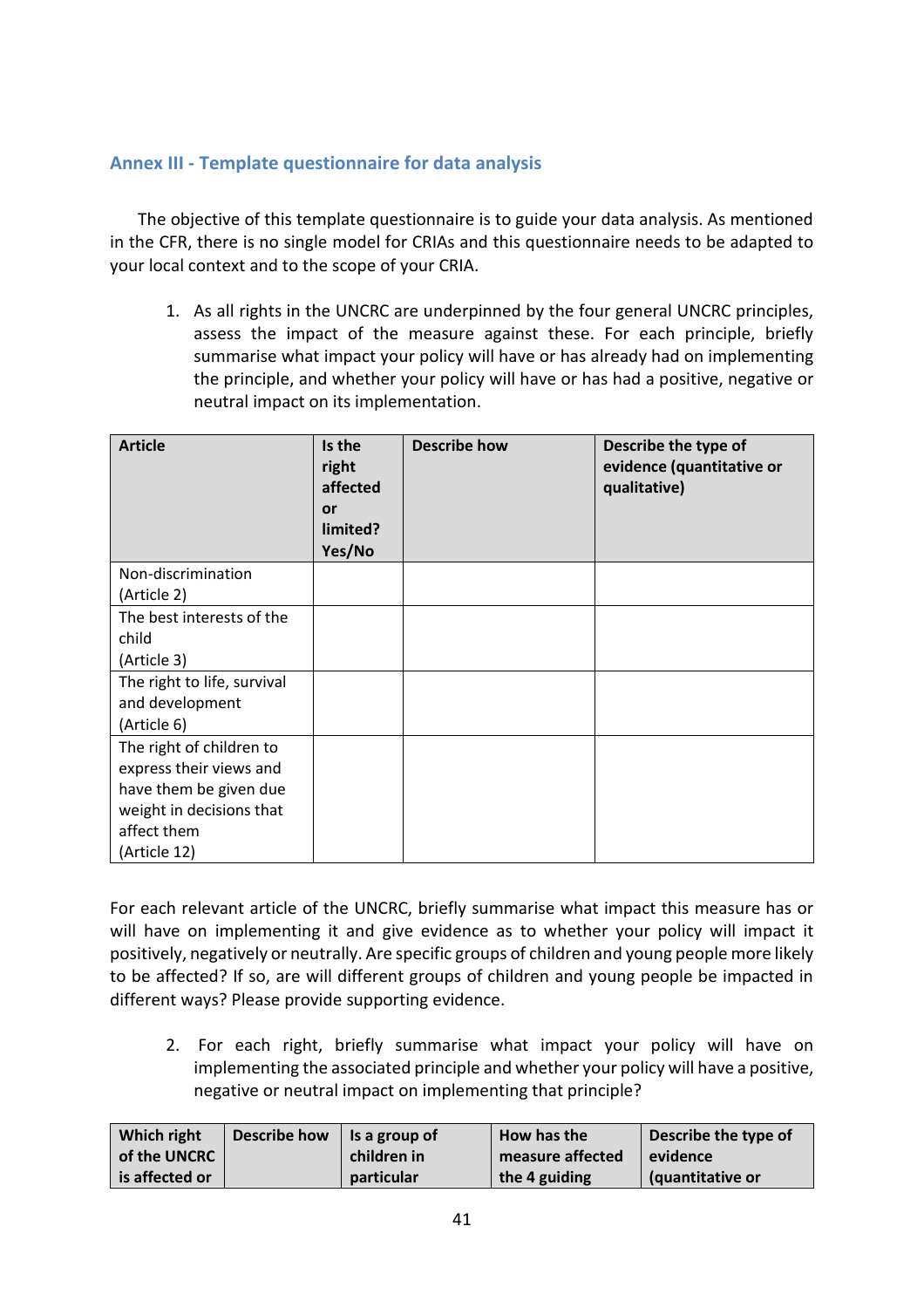| limited by<br>this<br>measure?            |                                                                                                           | concerned by this<br>interference?<br>Which group of<br>children? | principles in<br>relation to that<br>particular right? | qualitative) |
|-------------------------------------------|-----------------------------------------------------------------------------------------------------------|-------------------------------------------------------------------|--------------------------------------------------------|--------------|
| Education<br>(e.g., from<br>$Cyprus^{10}$ | Children with<br>disabilities<br>were not<br>allowed to go<br>to school even<br>when schools<br>reopened. | Children with<br>disabilities                                     |                                                        |              |

*If the CRIA examines the impact of one or several measures on children's rights*, the structure of the analysis can be organised according to the impact of the measure on respective rights, as per the following clusters, identified by the CRC in its Guidelines for State Parties' Reports:

**Civil Rights and Freedoms**: Articles 7, 8, 13, 14, 15, 16, 17, 28, 37, 39 **Family Environment and Alternative Care**: Articles 5, 9, 10, 11, 18, 19, 20, 21, 25, 27, 39 **Basic Health and Welfare**: Articles 6, 18, 23, 24, 26, 27, 33 **Education, Leisure and Culture**: Articles 28, 29, 30, 31 **Culturally specific articles, including cultural activities**: Articles 8, 30, 31 **Special Protection Measures:** Articles 22, 30, 32, 33, 34, 35, 36, 37, 38, 39, 40

Child rights are indivisible and interdependent so you will likely find it challenging to avoid overlaps. Do not hesitate to make cross-references by mentioning one issue and indicating that it is explored in more depth under another section. For example, when reviewing the right to education, you may find that the fact that children are not going to school at the same time also deprives them of protection offered by the school in detecting maltreatment and abuse. You can add that the issue will be explored further when considering the right to protection.

- 3. What key evidence would have been beneficial to inform your assessment?
- 4. Is the measure having a direct or indirect impact on children and their families?

Examples of direct impact: impaired access to education during lockdown measures. Examples of indirect impact: restrictions on freedom of movement separating families; restrictions on opening of businesses that might lead to unemployment or loss of revenues of the parents, and impact on the stress levels of the children and possible food and nutrition issues.

5. If a negative impact is identified, what are the options to modify the measure or alleviate the impact? Which compensatory measures could be taken or have been taken? Is there another way to achieve the same aims which would have had better outcomes for children, particularly vulnerable children?

<sup>10</sup> *ENOC document on ombudspersons and commissioners' challenges and responses to COVID-19.*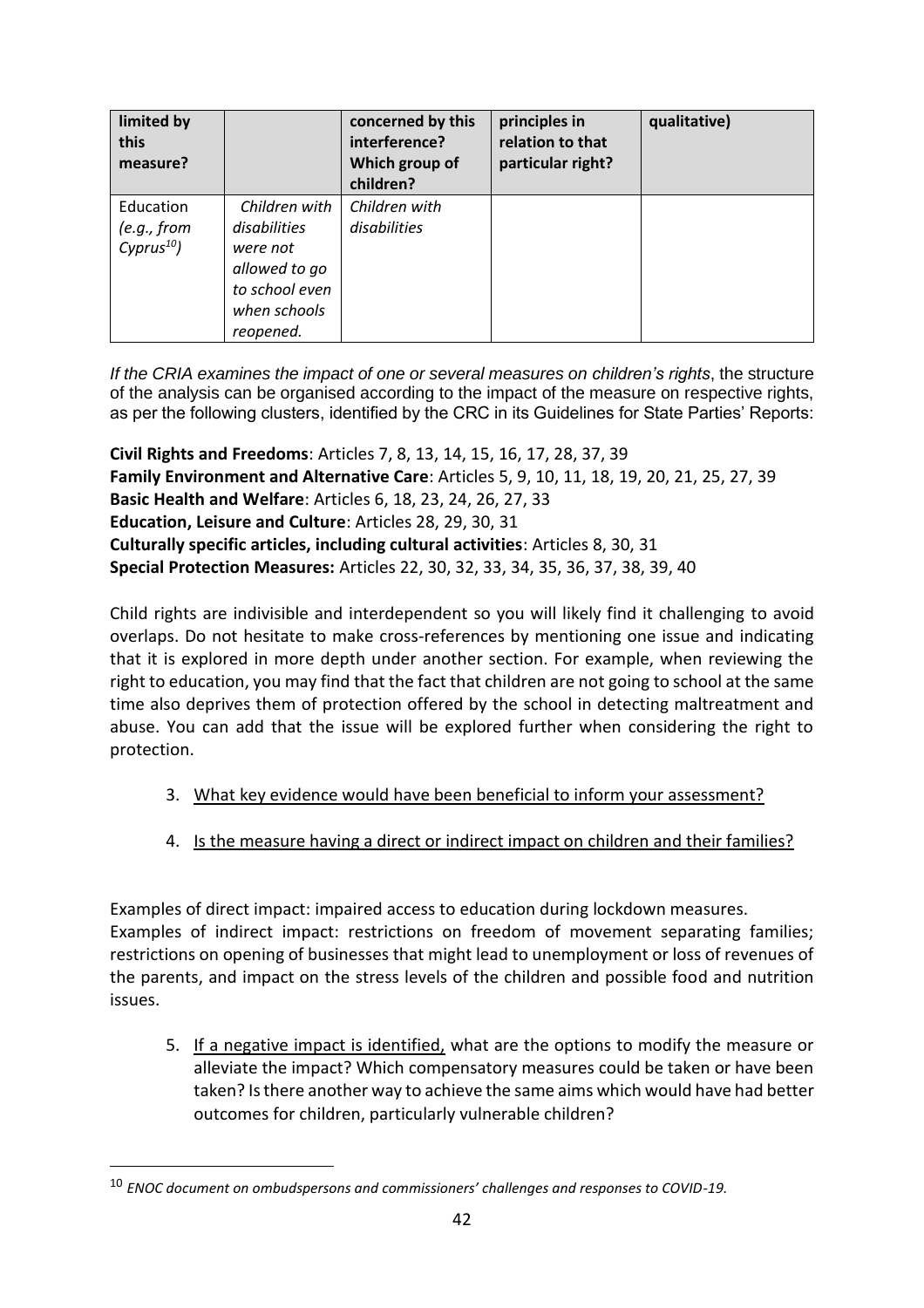6. If a positive impact has been identified, what are the possible options to maximise the positive impact of this measure on children? If the measure has already been adopted, what has been done to optimise it?

A CRIA should not be limited to evaluating the potential or actual negative impact on child rights but should also be used to identify steps towards advancing the realisation of child rights within the implementation of the measure. An example of a positive impact related to COVID-19 is that lockdown measures have improved air quality and many children suffering from asthma have seen their conditions improve.

- 7. If a neutral impact is identified in that the impact on children or on some groups of children is negligible, which modifications could be proposed to create a more positive impact on children's rights? Has the measure already been reviewed to create a positive impact?
- 8. Are there any competing interests between groups of children, or between children and other groups? The interests of children and young people may conflict with those of parents/carers, or other groups, for example.
- 9. Has a broad range of relevant stakeholders (including children and young people) been consulted by the body which initiated the measure?
- 10. The COVID-19 response is likely to have several phases, with varying degrees of restrictions, and uncertainty about their termination and possible re-imposition. What (if any) additional concerns about children's rights do you anticipate in the coming phases?
- 11. Can we anticipate or predict the medium or long-term impact of the measure on children's rights? Do you anticipate different impacts on different groups of children?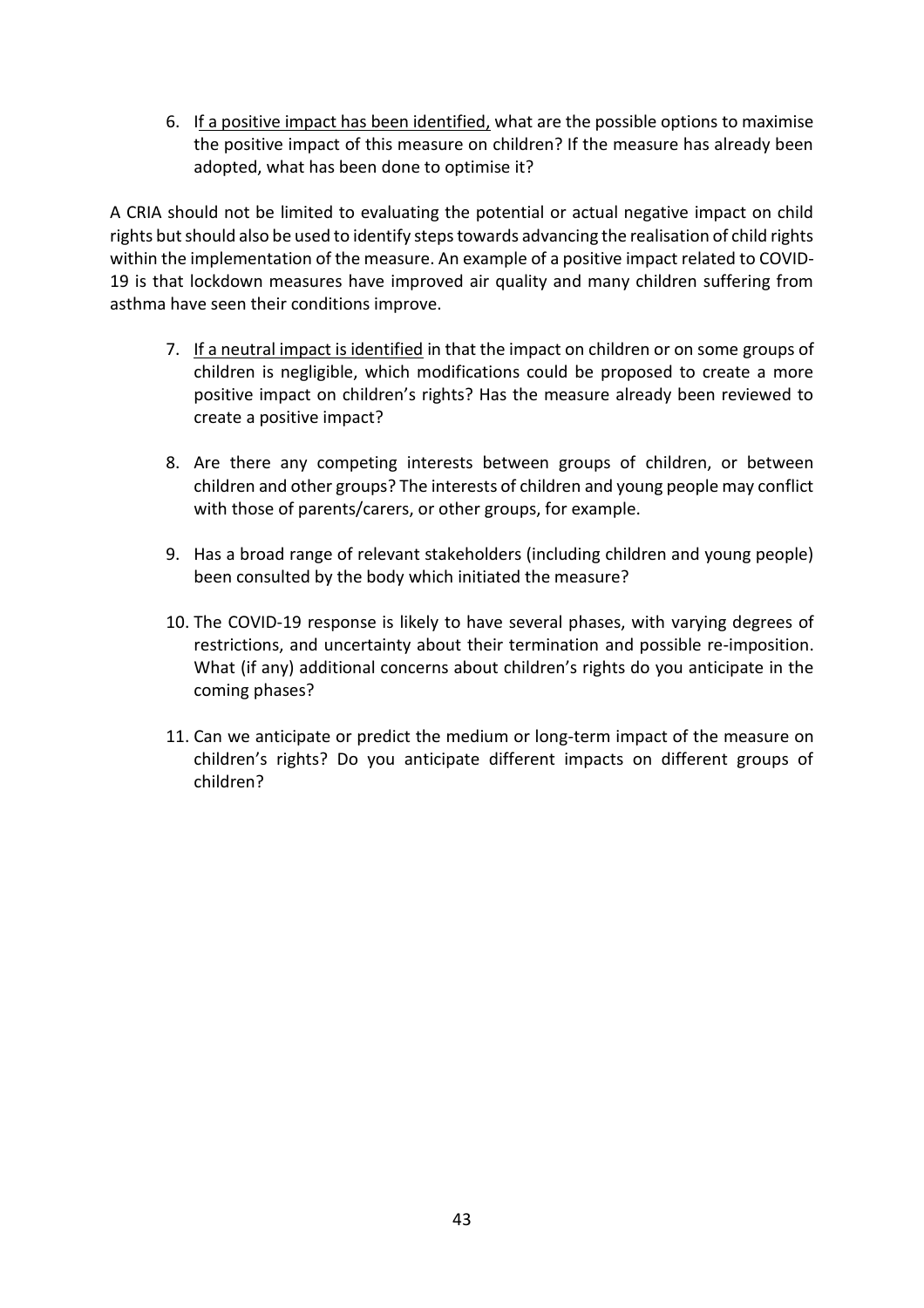### <span id="page-45-0"></span>**Annex IV - Reporting structure**

The following reporting structure was developed as part of the ENOC-UNICEF project in order to harmonise reports from the various countries participating in the initiative for overall consistency and as the basis for regional and/or subregional analysis. However, it can also provide guidance for report writing for any CRIA.

#### **Introduction to the report**

#### **Background**

- Recall the context in which the CRIA was conducted and what prompted the ombudsperson's office to undertake it.

#### **Scope and objectives**

- Indicate the **scope of the CRIA**, namely the measure(s) assessed, the group(s) concerned (all children or specific group(s)), the rights reviewed (all children's rights or specific rights)
- **Explain why you decided to focus on these aspects**, referring to the evidence base (sources)
- List the **objective(s) for your CRIA** (if there are several objectives, which is likely, a bullet point list will provide clarity).

#### **Methodological approach**

- **Present how the CRIA was carried out from an organisational perspective**: who conducted it (names need not be given, but explain whether the process involved internal staff or external expert(s)/reviewers and how many); when it was conducted (timeframe); and, as relevant, where it was conducted (national territory or certain area(s) only). As relevant, briefly explain the rationale for the organisational choices made.
- Give a brief overview of the depth of the CRIA (desk review only, consultation with adult stakeholders, consultation with children), recalling the common methodology proposed by ENOC. Highlight which sources of information you used, how many stakeholders you interviewed and how, and whether you had prepared semi-structured interview templates.
- Describe the extent to which children were involved in the CRIA process, how their views have been heard and reflected, and if not, the reason why.
- **Explain the limitations of the methodology** (using bullet points if relevant). These would likely include: possible bias (due to the subjectivity of your sources, for example) and how you have mitigated this (e.g. by conducting multiple interviews, verifying the information); unavailability of information or low quality of available information (on all or some aspects) and why information may be is lacking (e.g. information exists but is inaccessible, some issues have not received enough attention, data is too difficult to collect, or similar reasons); having online interviews and focus groups vs having them in person; language, cultural and other barriers to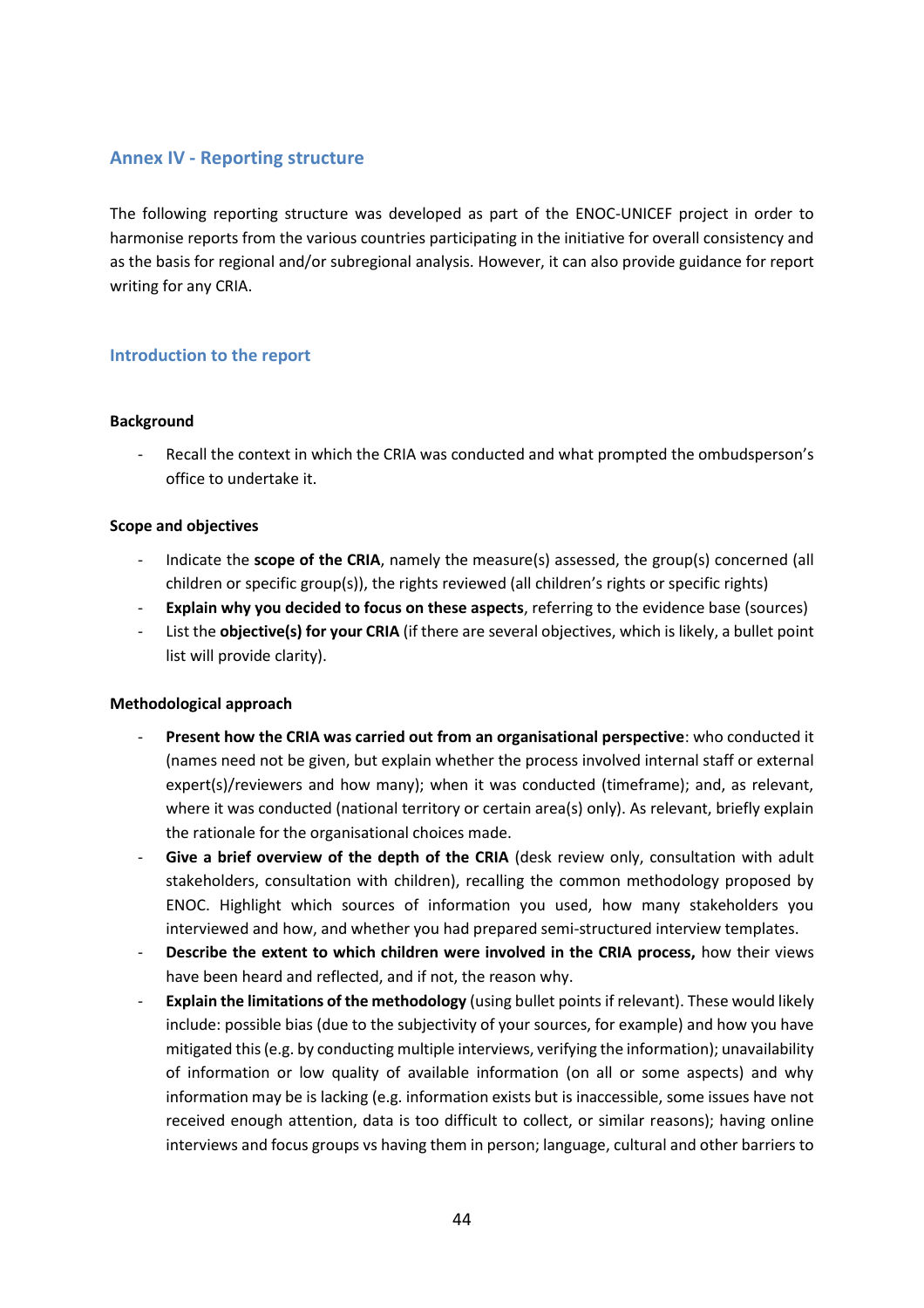communication with certain groups and how it was handled (e.g. translation, reliance on researchers from that group, accessibility measures for persons with disabilities).

#### **Analysis**

- *If the CRIA examines the impact of one or several measures on children's rights*, the structure of the analysis should be organised according to the impact of the measure on respective rights, as per the clusters identified in the methodology. If the impact is only assessed for selected rights, it should be organised according to these, analysing the impact of the measure(s) on each of the selected rights. All children's rights are indivisible and interdependent, so you will likely find it challenging to avoid overlaps. Do not hesitate to make cross references within the document by mentioning an issue and indicating that it is explored in more depth under another section (for example: when reviewing education, you may find that the fact that children were not going to school at the same time rendered maltreatment and abuse more difficult to detect, and add in brackets that this issue is dealt with under child protection).
- *If the CRIA examines the impact of one or several measures on a specific right or topic* (e.g. health), the structure of the analysis should be organised around the various dimensions of that particular right and how it links to other rights. For example, mental health, physical health, access to services, environmental issues, but also the larger impact on the right to education, to rest and leisure, etc.
- *In all cases*, under each right or dimension the analysis should include the following subsections, with all information based on solid evidence and indicating the source (e.g. references in footnotes, or "in numerous interviews/in some interviews... while in others..."):
	- $\circ$  General overview of how the measure(s) has/have impacted the realisation of that right or cluster of rights, highlighting key dimensions.
	- $\circ$  How the measure(s) has/have affected the four guiding principles of the CRC in relation to that particular right or cluster of rights.
	- $\circ$  The different impacts of the measure(s) on various groups of children. The CRIA will consist in identifying which groups of children are disproportionately affected by the measure(s) and/or are affected in a different manner. The analysis should pay particular attention to: gender, children with disabilities, children from minority groups, indigenous children, children in detention, children in care, children on the move, children on the street, and children living in poverty, among others.
	- $\circ$  As underlined in the methodology, the analysis will highlight not only negative aspects but also positive, negative, and if relevant neutral impacts.

#### **Key findings**

- Key findings need to be **focused**. Articulate them in a clear and short manner, drawing on the analysis. As statements in the analysis will all have been supported by evidence, there is no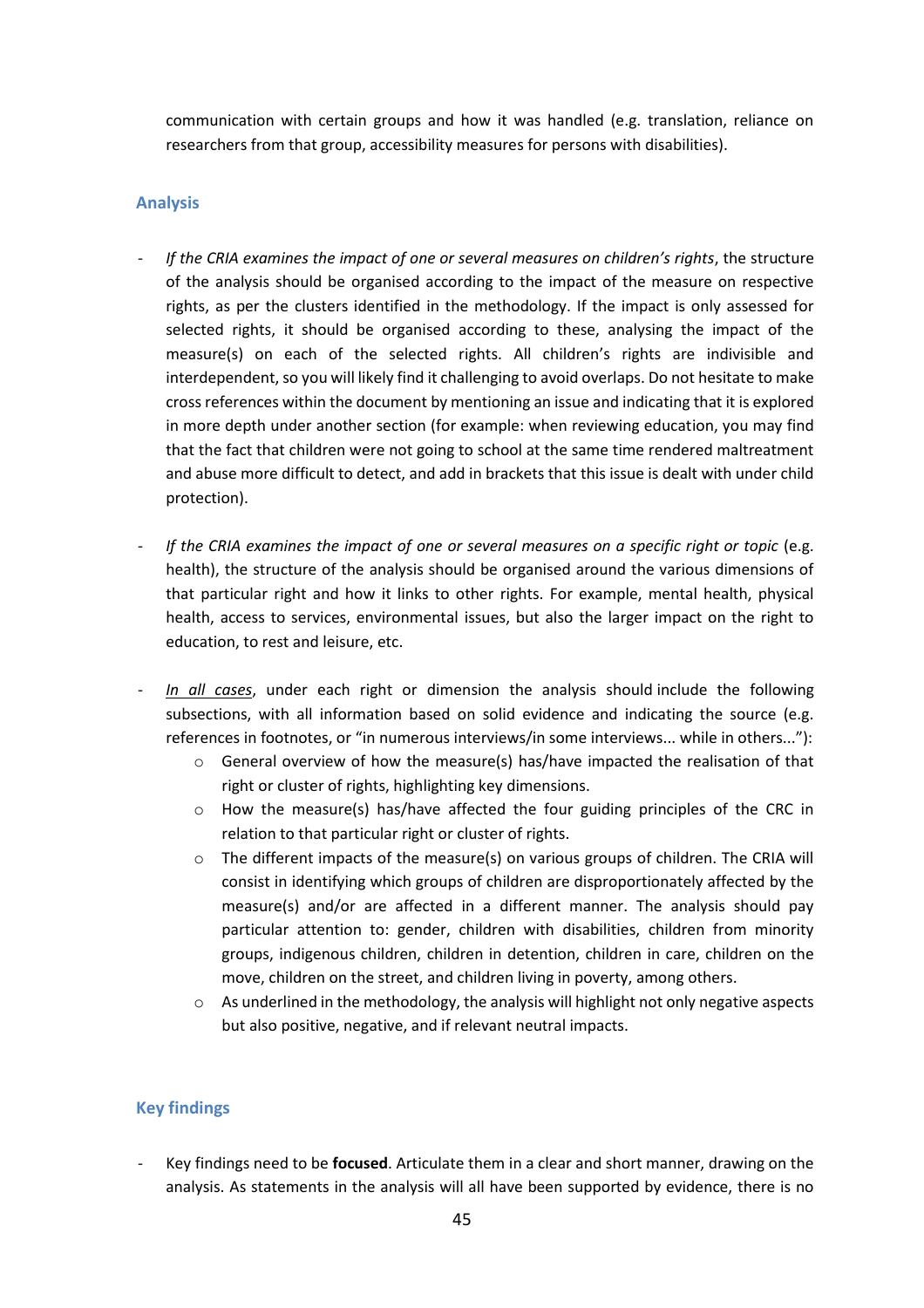need to repeat references to the evidence base here. Key findings will include positive, negative and neutral effects.

- Key findings **should address the objectives** stated in the introduction.
- Key findings can be presented in the form of bullet points.
- They can be organised under headlines corresponding to the various sections of the analysis (e.g., rights/dimensions).
- Findings resulting from the methodology can also be included, such as the scarcity of data in some areas, for example, or a lack of collaboration on the part of certain stakeholders in the CRIA process.

## **Recommendations**

- Recommendations need to be **focused and actionable**. They should answer the key questions: Who? What? When? How?
- **Have a system in place to organise the recommendations, either by target stakeholder** (e.g. government, parliament, other independent institutions, civil society organisations, academic institutions, media) so that each of them can easily find recommendations relevant to them in the report, **by issue** in order to highlight the possible synergies between various actors, or **any other dimension**.
- Present them as bullet points for easier reference.

## **Planned follow-up**

#### **Report dissemination**

- List the various ways in which the ombudsperson for children plans to disseminate the report. For each, the target audience needs to be defined and the key communications messages clear.
- Describe in particular how the ombudsperson plans to disseminate the report to children, including children from marginalised groups.

#### **Advocacy strategy based on the CRIA**

- Detail here the follow-up strategy to achieve the envisaged change, mitigating the negative impacts and reinforcing the positive effects.
- The strategy can be presented as follows:
	- $\circ$  Define the key goal(s), i. e. what needs to change (amendment to legislation, adoption of new measures, arrangements for certain groups who are disproportionately negatively affected), and the key messages to be conveyed.
	- o Identify the stakeholders to reach out to for partnerships.
	- o Determine how children can be involved.
	- o Identify the stakeholders who constitute your target group.
	- o Set up the channels or other means via which to convey your messages.